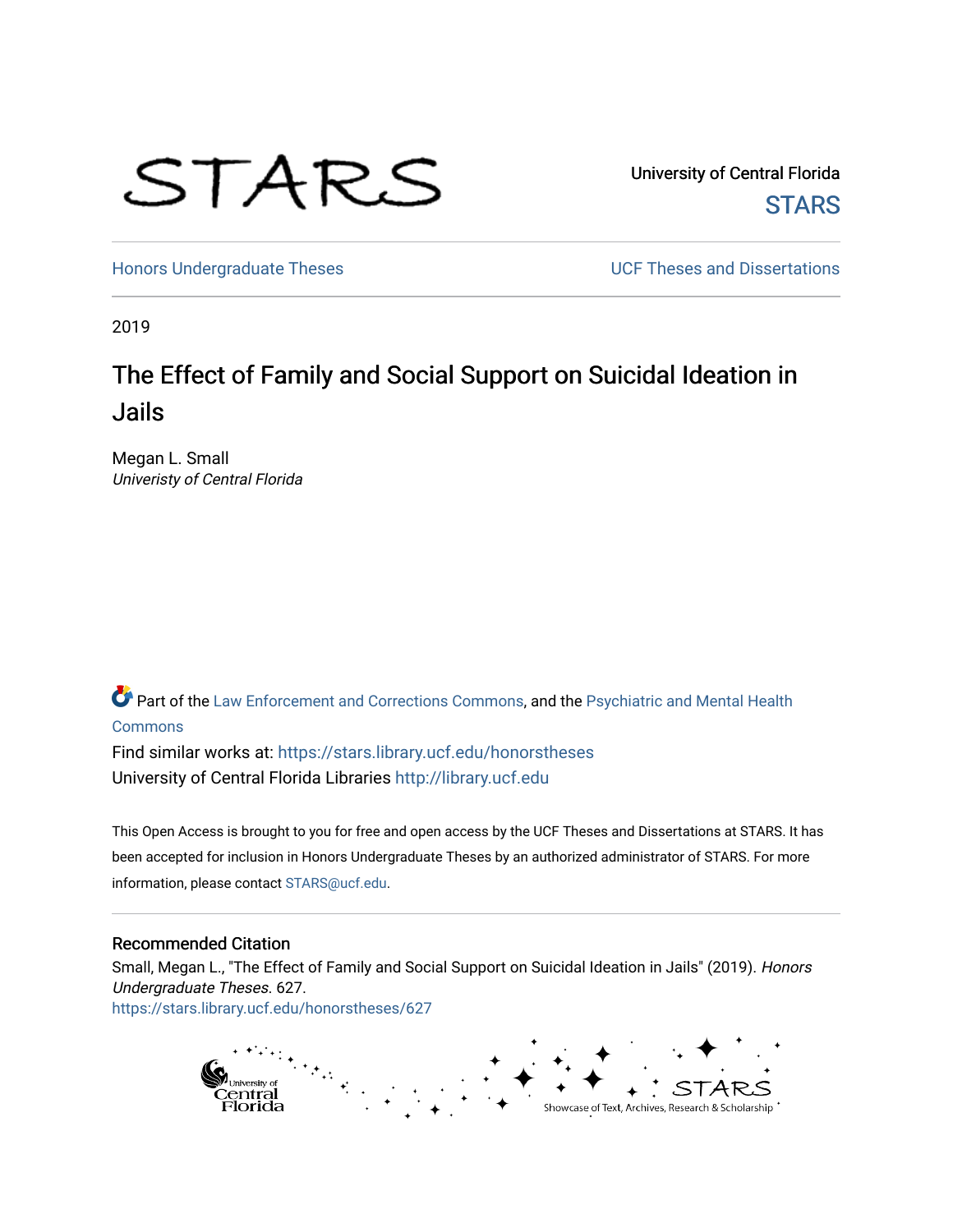# THE EFFECT OF FAMILY AND SOCIALSUPPORT ON SUICIDAL IDEATION IN JAILS

by

# MEGAN LYDIANA SMALL

A thesis submitted in fulfillment of the requirements for the Honors in the Major program In the department of Criminal Justice In the College of Sciences At the University of Central Florida Orlando, Florida

> Fall Term 2019

Thesis Chair: Jill Viglione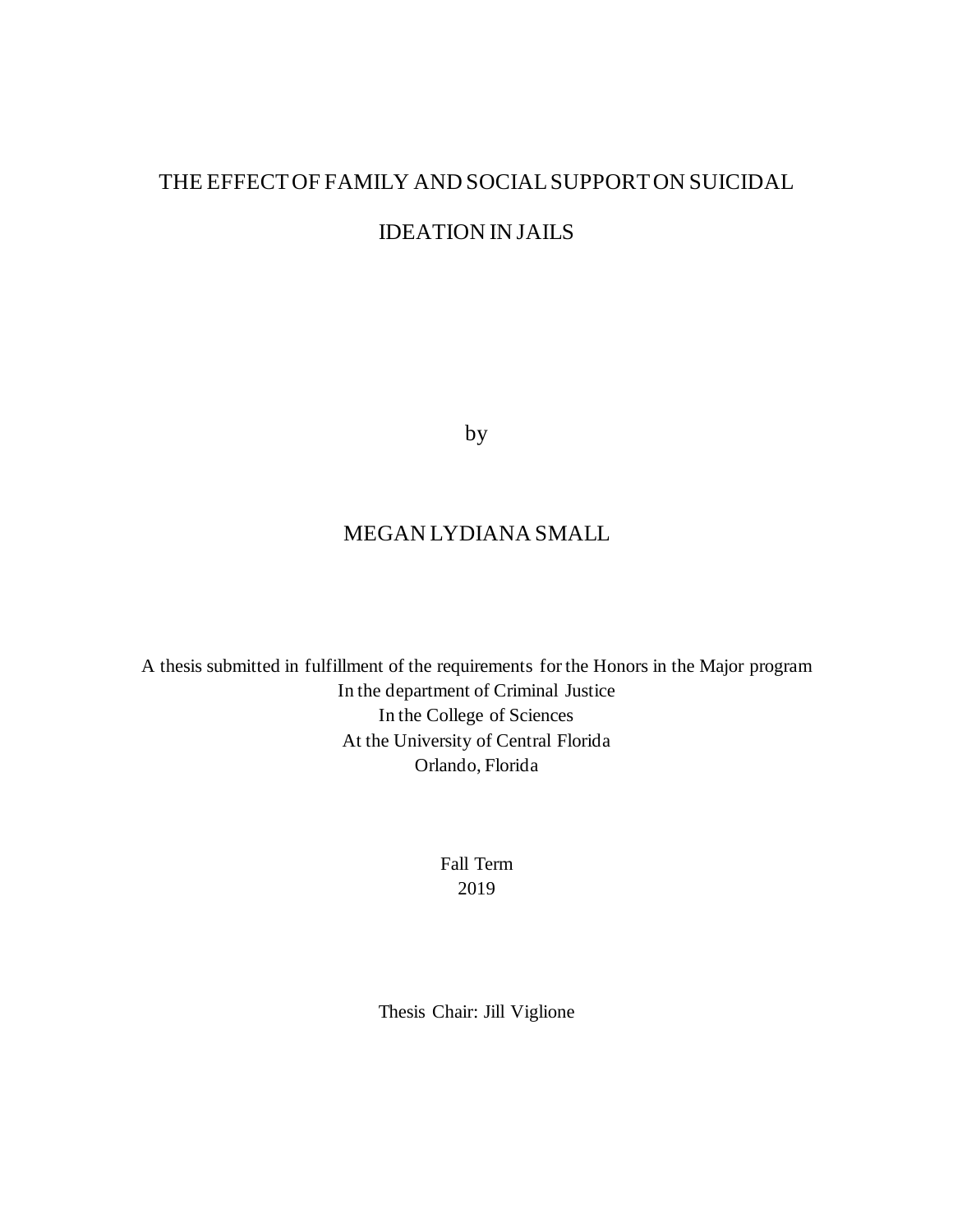# ABSTRACT

Suicidal ideation and associated behaviors are up to four times more common among jail inmates than the general community (Jenkins et al., 2005; Hayes, 1986). Research finds a variety of social, biological, and psychological factors interact to influence suicidal thoughts of incarcerated individuals (Bonner, 1992; Borrill et al., 2005). Particularly, psychological distress, such as depression and feelings of hopelessness, along with loss of social support and decreased feelings of connectedness, have been linked to suicidal ideation and behaviors (Moscicki, 1997; Hawton & van Heeringen, 2009). Recently, the Centers for Disease Control and Prevention (2017) has emphasized the importance of connectedness for suicide prevention. Feelings of loneliness and isolation are of particular concern among jail inmates. These factors have been linked to disproportionate rates of suicidal ideation or participation in suicidal behavior among inmates relative to community populations (Biggam & Power, 1997, Chapman et al., 2005, Ivanoff & Jang, 1991, Jenkins et al., 2005, Palmer & Connelly, 2005; Larney et al., 2012; Liebling, 1992, Marzano et al., 2011; Suto & Arnaut, 2010). Using longitudinal data collected from newly incarcerated jail inmates, the current study examines the impact family, social support, and connectedness have on suicide risk and ideation amongst jail inmates. Study findings have potential implications for policy and practice to better identify and manage suicide risk within jail settings.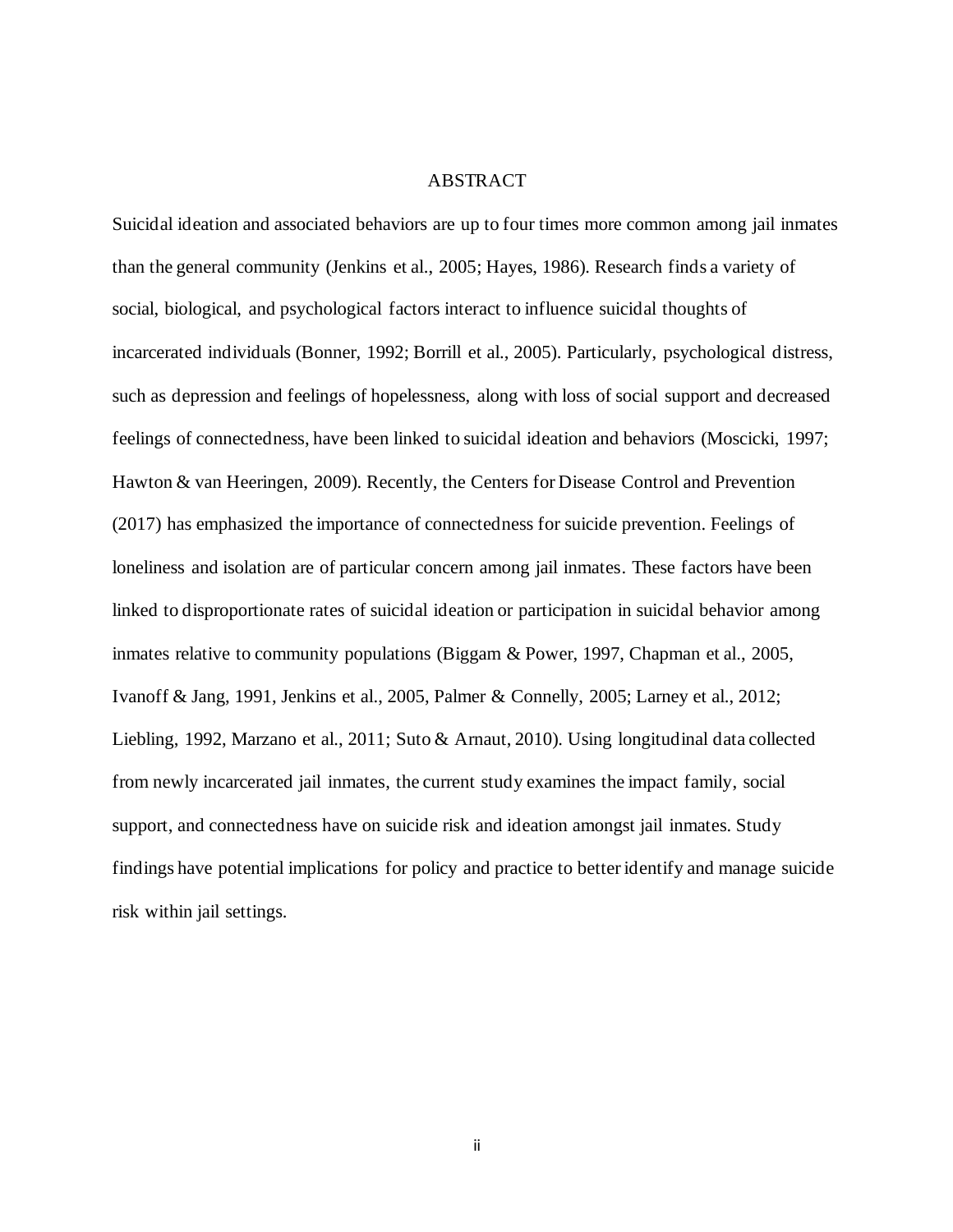# DEDICATION

This thesis is dedicated to my husband, Craig, and my parents, Anna and Walter, for their unwavering support.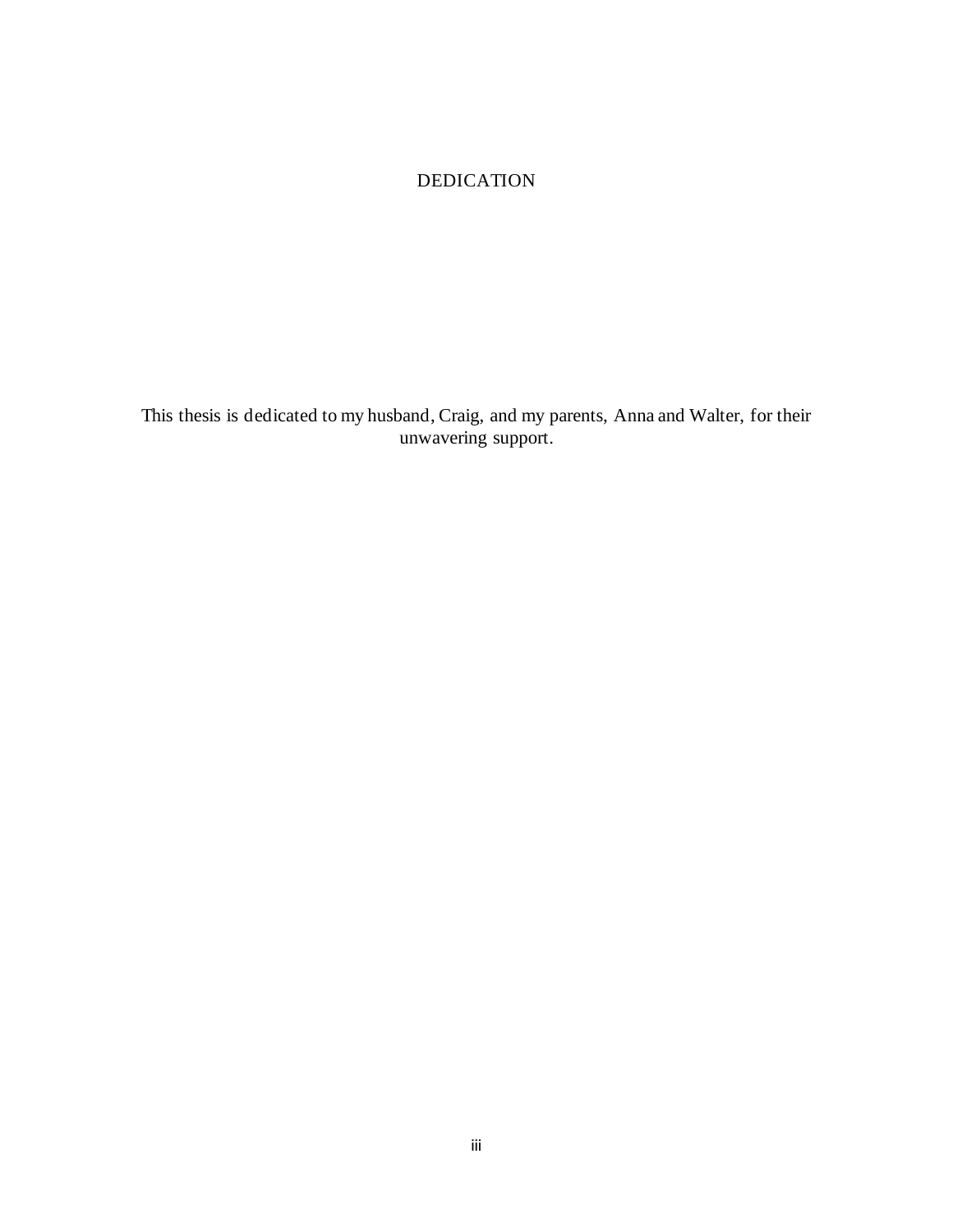# ACKNOWLEDGEMENTS

I would like to acknowledge the assistance of my mentor and thesis chair, Dr. Jill Viglione and my committee members Dr. Michael Caudy and Dr. Brandy Blasko, without whom this thesis would not have been possible.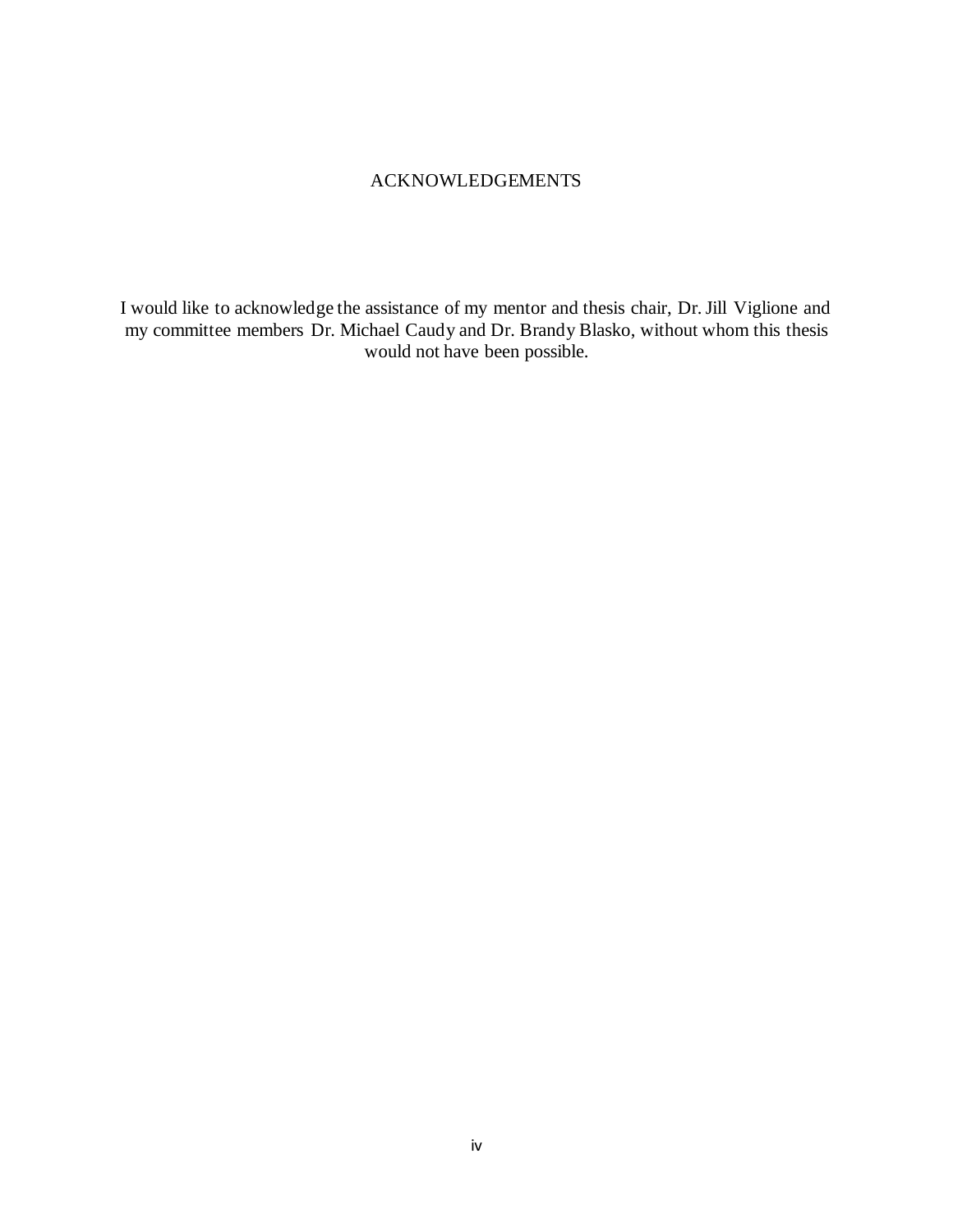# **TABLE OF CONTENTS**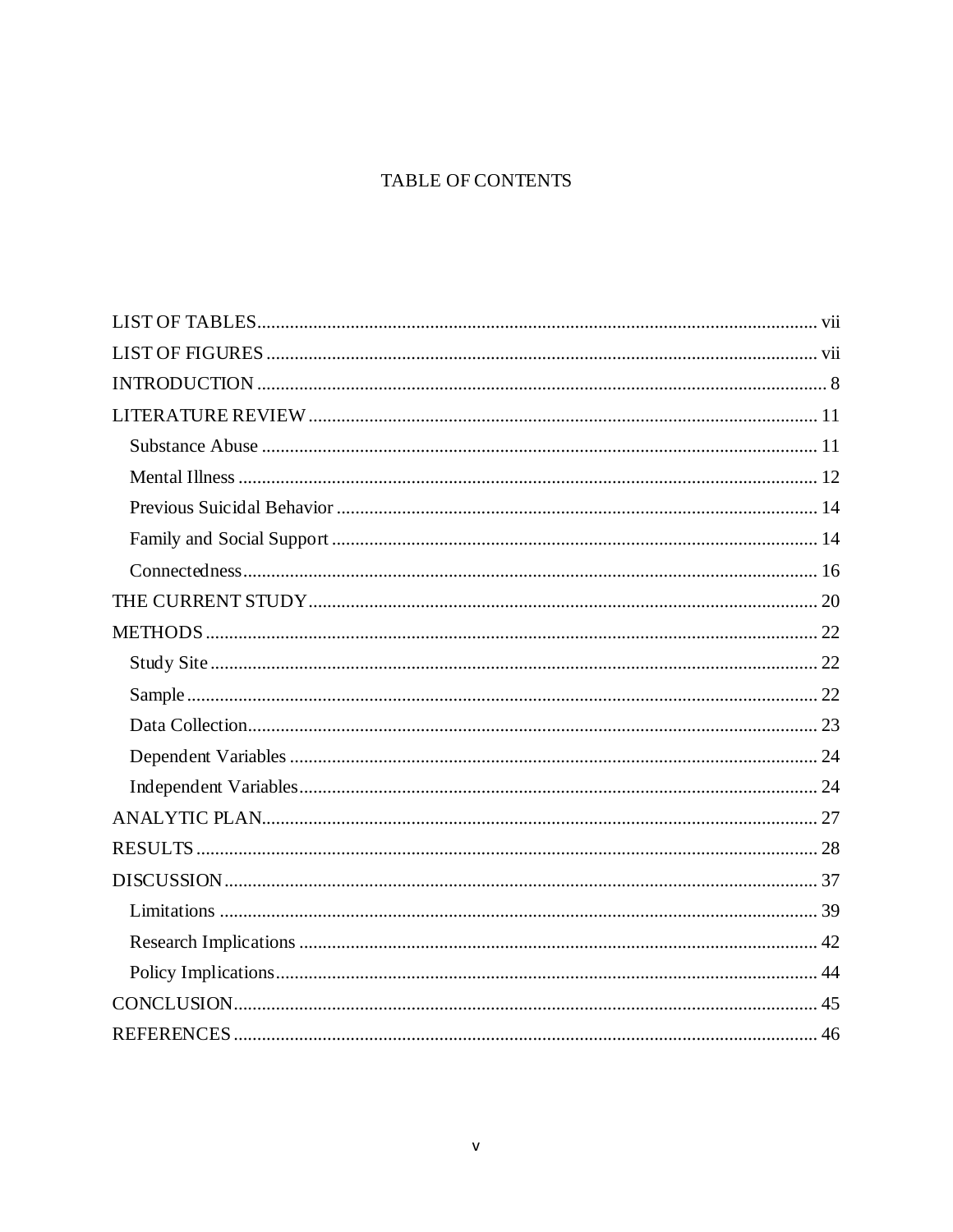# LIST OF TABLES

<span id="page-6-0"></span>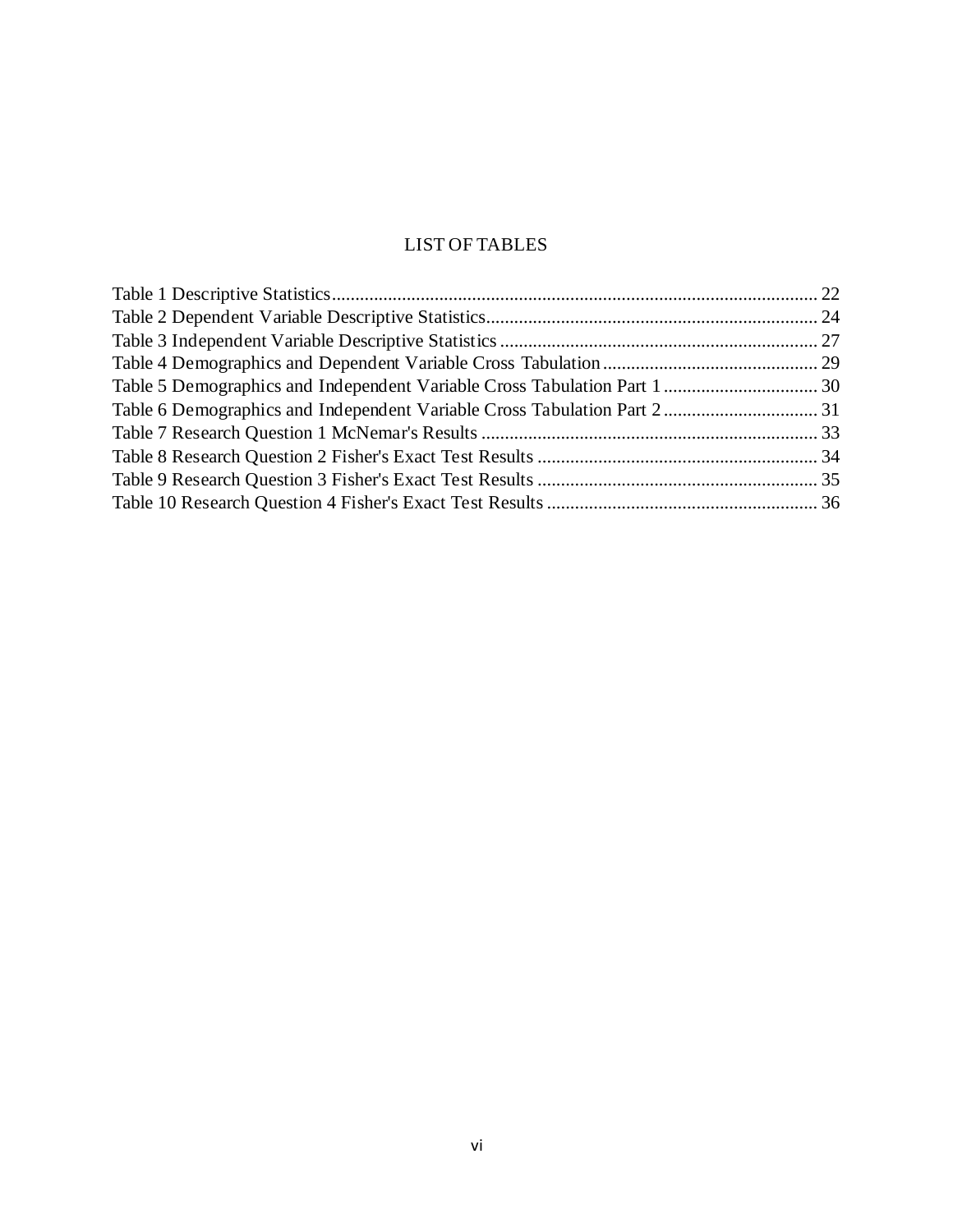# **LIST OF FIGURES**

<span id="page-7-0"></span>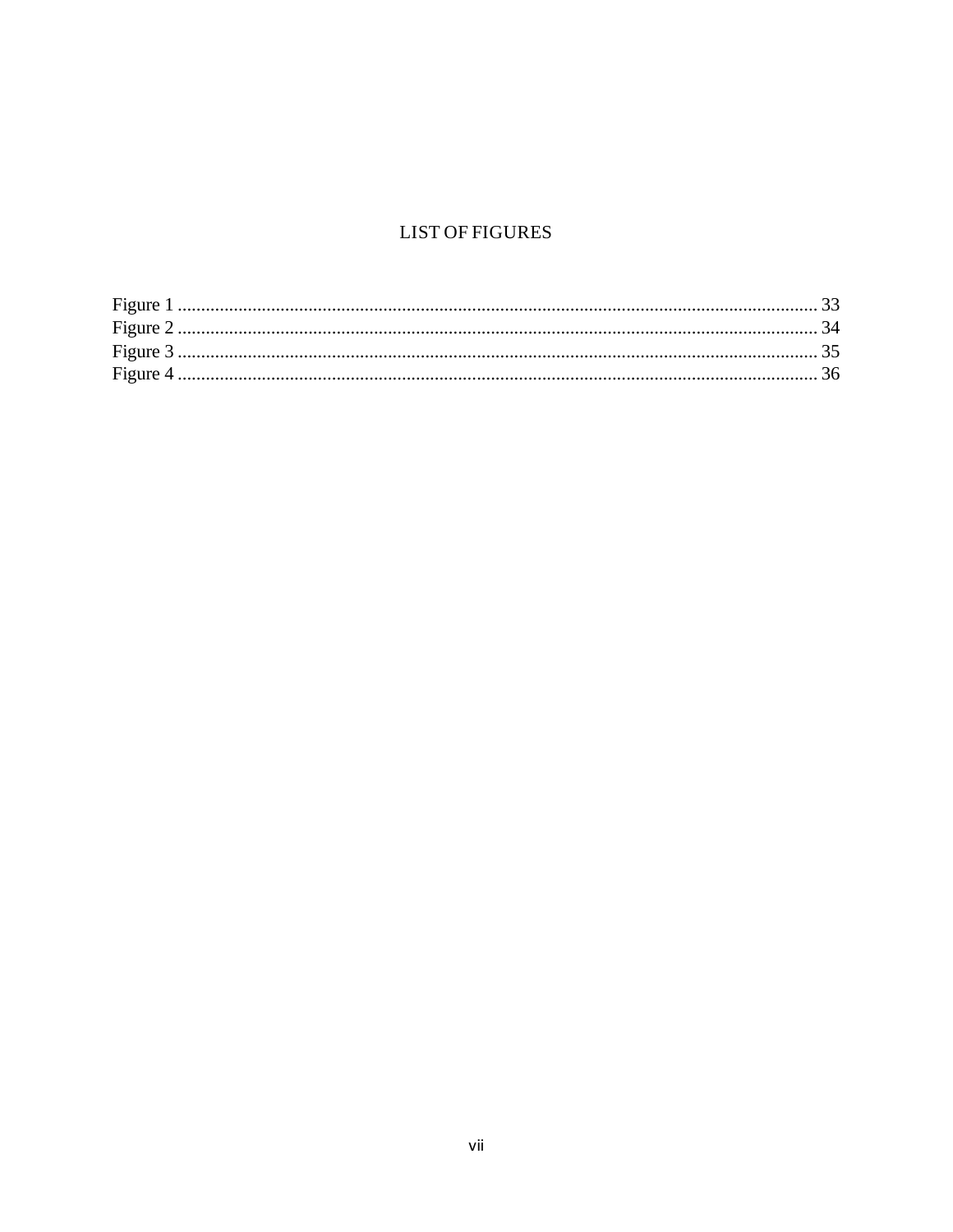#### INTRODUCTION

<span id="page-8-0"></span>Suicide is a growing concern in the United States. As of 2017, suicide was the 10th leading cause of death in the country with 47,173 reported suicide deaths and another 1.4 million suicide attempts (American Foundation for Suicide Prevention [AFSP], 2017). Suicide rates have increased from 2008 to 2017, going from 11.6 suicides per 100,000 to 14 per 100,000, marking this as a rising epidemic (AFSP, 2017). Multiple studies have found rates of suicide to be disproportionately high in jail settings; as much as three times higher than the general community (Hayes, 2010, 1986; Mumola, 2005; Mumola & Noonan, 2008). In addition, suicide rates in jails are also typically two to three times higher than the suicide rates in prisons (Mumola, 2005).

Most of the existing suicide research on incarcerated populations analyzed data from prisons and found that feelings of loneliness are a significant contributor to suicide, and relationship issues with family or spouse contribute to suicidal ideation (Suto & Arnaut, 2010). In the United States, two studies were performed by Lindsey Hayes in 1986 and 2010. These studies provided critical insight on the prevalence of suicide and suicide risk in jails. In his original study, Hayes (1986) found that half of inmate suicides occurred in the first 48 hours of incarceration. In performing the 20-year follow-up, Hayes (2010) found that only a quarter of suicides occurred in the first 48 hours, with another quarter of suicides happening in the first 2- 14 days of incarceration. These findings indicate that inmates are at an increased suicide risk beyond the first 48 hours, which had been emphasized due to the 1986 report. His later report identified the first two weeks of incarceration as critical for prevention and intervention efforts.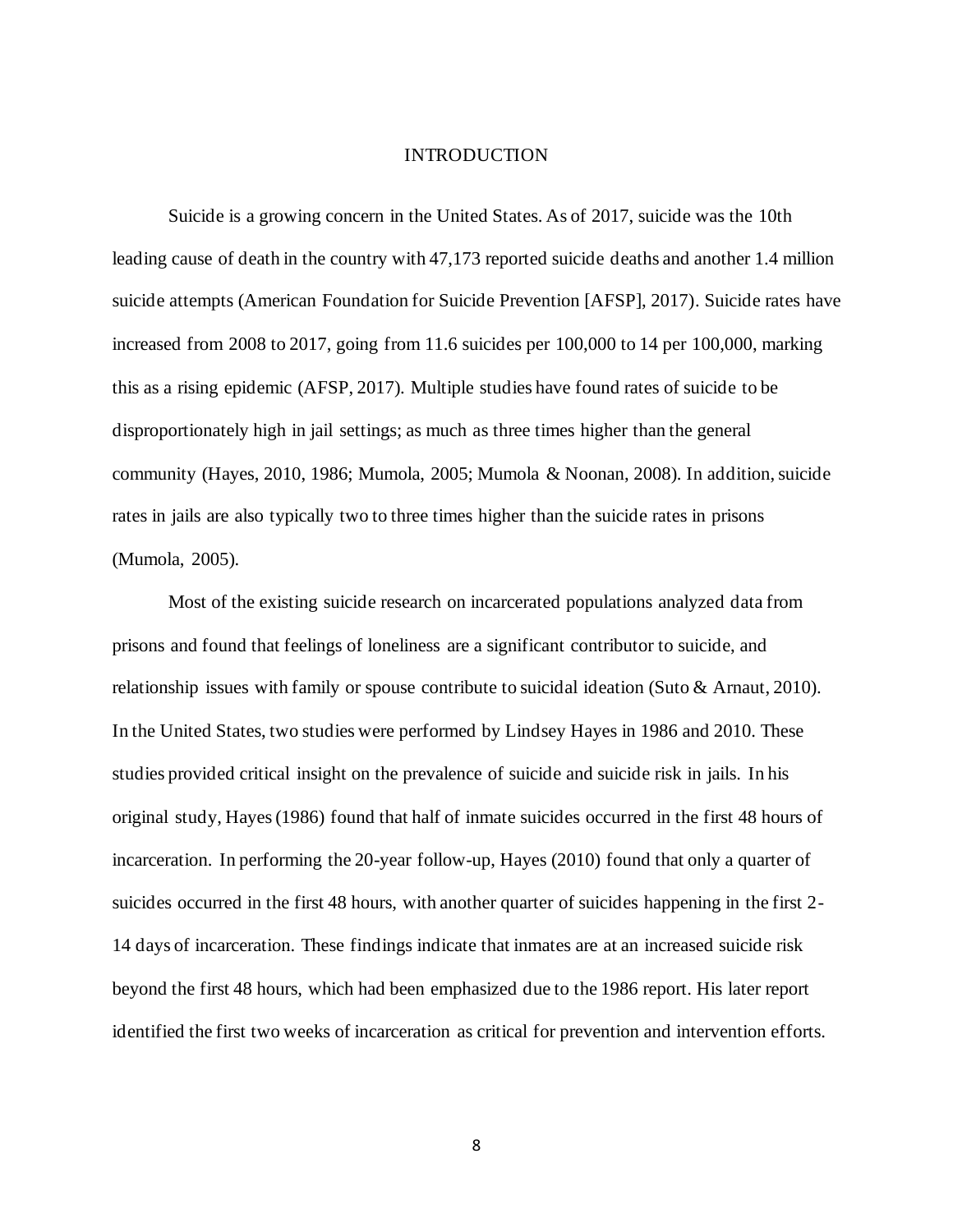In the follow-up report, Hayes (2010) identified a multitude of predictors that predisposed jail inmates to higher suicide risk. Significant risk factors included recent drinking or substance use, mental illness, and prior suicidal tendencies and behaviors. Hayes' follow-up study is not the only one to find a relationship between prior suicidal tendencies and current suicidal ideation. Palmer and Connelly's (2005) prison study found that inmates with a history of self-harm not only scored higher on the Beck Scale for Suicide Ideation, but also presented a heightened risk of suicide in the first 48 hours, more so than inmates without a self-harm history.

Social and family support have been identified as an important factor in preventing suicide both in the general community and in incarcerated populations (Cherry, 2018; Jenkins et al., 2005; Suto & Arnaut, 2010; Kupers, 1999; Biggam & Power, 1997). Multiple studies have found a connection between a lack of social support with higher risk of suicidal ideation or suicidality in prisons and jails (Jenkins et al., 2005; Suto & Arnaut, 2010; Kupers, 1999). Strong social support can also serve as a protective factor, as social support can help individuals to cope and adjust with difficulties faced while incarcerated (Biggam & Power, 1997). Additional research in prison settings identified social exclusion – an obvious aspect of incarceration – as a factor that may lead to feelings of hopelessness, which research also identified as an important suicide predictor in clinical settings as well as prison (Beck et al*.,* 1989; Palmer & Connelly, 2005; Chapman, Specht, & Cellucci, 2005; Jenkins et al*.,* 2005).

In relation to social and family support, connectedness is frequently found to be a strong protective factor against suicide both in the general community and in incarcerated populations (CDC, 2010; Liebling 1992, 1999). Connectedness occurs in any type of relationship, including but not limited to other individuals, families, cultural groups, organizations such as churches, and society as a whole (CDC, 2010). Liebling (1992, 1999) identified various factors that promoted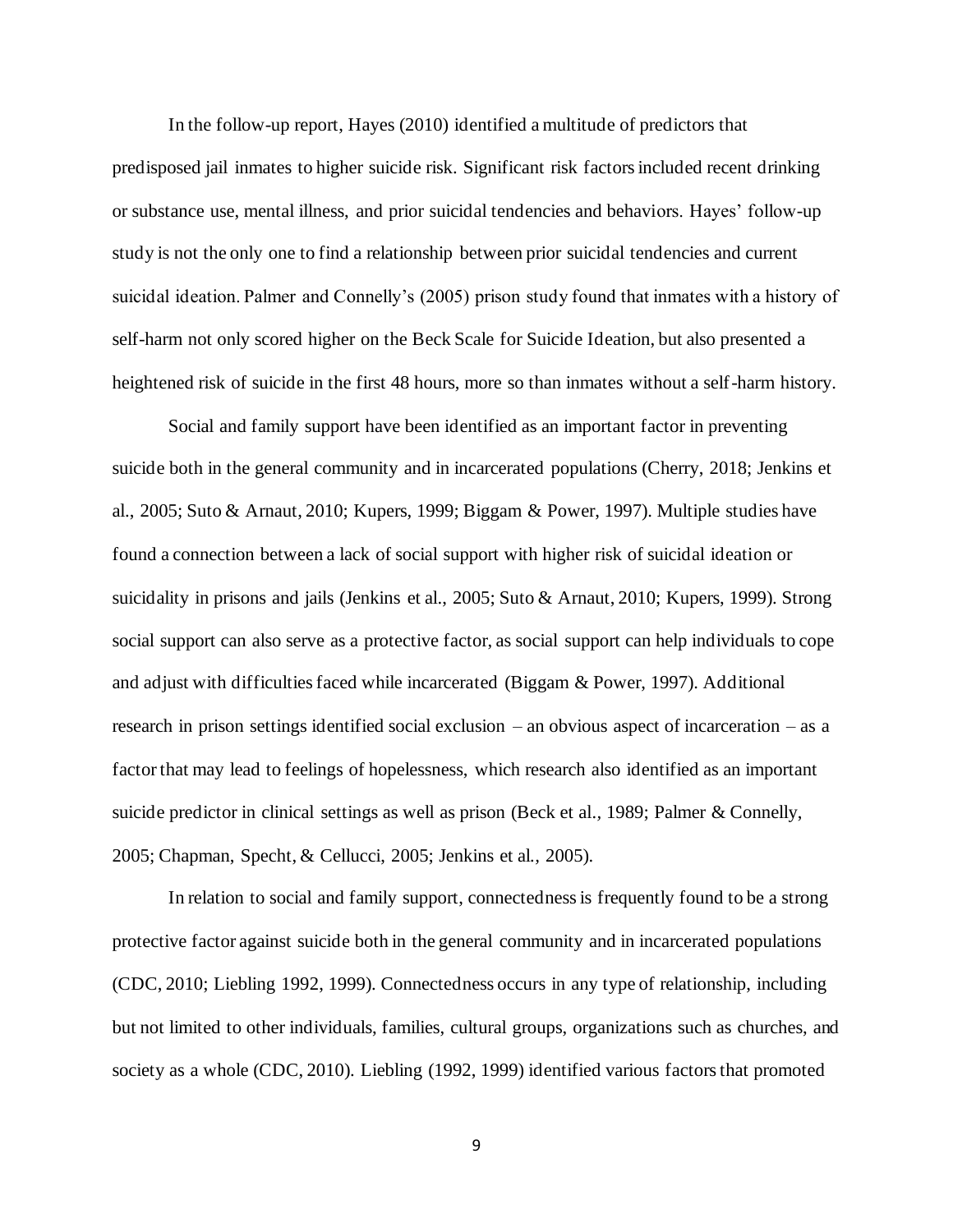connectedness and decreased suicide risk in inmates. For example, visitation and communication with friends and family protected individuals from suicidality, due to the ability to maintain positive relationships with loved ones outside the facility (Liebling, 1992). Additional research on visitation found inmates with visitors were less likely to be rearrested upon release and that visitors eased the burden of separation felt by inmates (Holt & Miller, 1972; Acevedo & Bakken, 2001).

Most suicide research has occurred in prisons and on the general population, with Hayes' (1986, 2010) studies being one of the few to focus on jails and newly booked inmates. Further, studies on the effects of visitation and contact with friends and family members through phone calls and letters is limited and have primarily been conducted in prisons (Connor & Tewksbury, 2015). The current study seeks to bridge the gap between these complex subjects by analyzing the effect of family and social support through contact within the facility such as face-to-face visits, phone calls, and letters, on suicide in the jail setting. Since jail suicides outweigh prison suicides 46 per 100,000 to 15 per 100,000 (Chammah & Meagher, 2015), it is vital that this research occurs in jails, not just in prisons.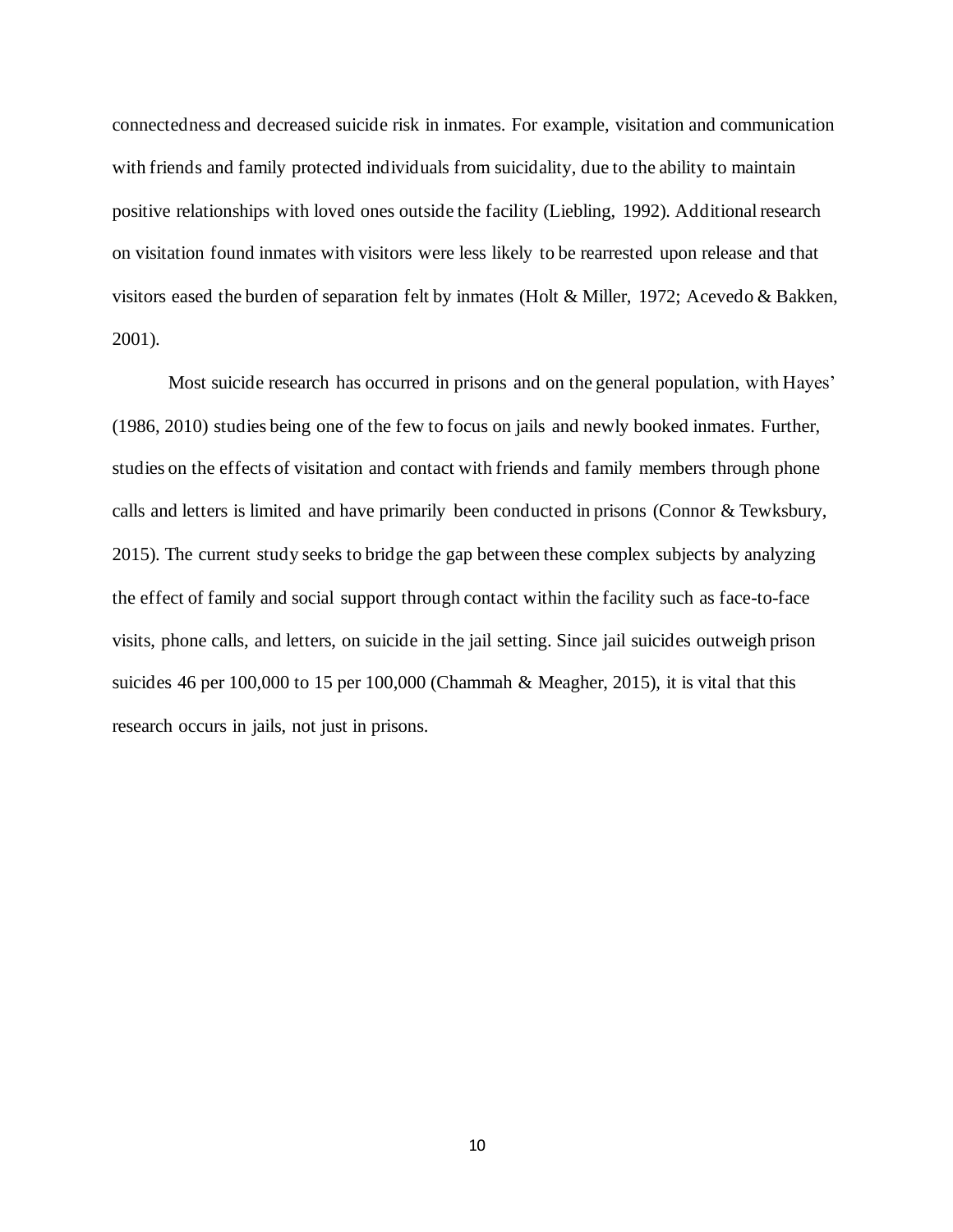### LITERATURE REVIEW

<span id="page-11-0"></span>There are many theories that attempt to explain why suicide rates are greatest in jails than in the general population. Most notably, research suggested the jail environment is more conducive to suicidal behavior because of the feelings of hopelessness created by being initially incarcerated (Ivanoff & Jang, 1991; Palmer & Connelly, 2005; Jenkins et al., 2004). Additionally, research found that upon initial incarceration, jail inmates were typically experiencing heightened distress (Chammah & Meagher, 2015). Chammah and Meagher (2015) mentioned this shock came from an individual being stripped of their job, housing, and their notion of normalcy is drastically changed. Many elements of the jail environment can be conducive to suicidal behavior in the inmate's mind such as fear of the unknown, the lack of control, social stigma and shame of incarceration, the authoritarian environment, and perceived dehumanization (Hayes, 2010). There are several factors prevalent amongst inmates in crisis that could possibly predispose them to suicide such as recent excessive drinking or substance use, a recent loss of stabilizing resources such as family or income, mental illness, and a prior history of suicidal behavior, and (Hayes, 2010). Family and social support play a large role in increasing an individual's feelings of connectedness since the strength of positive relationships with family members and friends makes individuals feel more connected to their community (CDC, 2010).

# Substance Abuse

<span id="page-11-1"></span>Alcohol and substance abuse were identified as a predictor of suicide in inmate populations (Hayes, 1986, 2010). Hayes (1986) found 60% of suicide victims in jails were intoxicated at the time of incarceration, while 82% of victims in holding facilities were intoxicated at the time of incarceration. Additionally, Hayes (2010) found 47% of suicide victims had a history of substance abuse (Hayes, 2010). There was no information available on the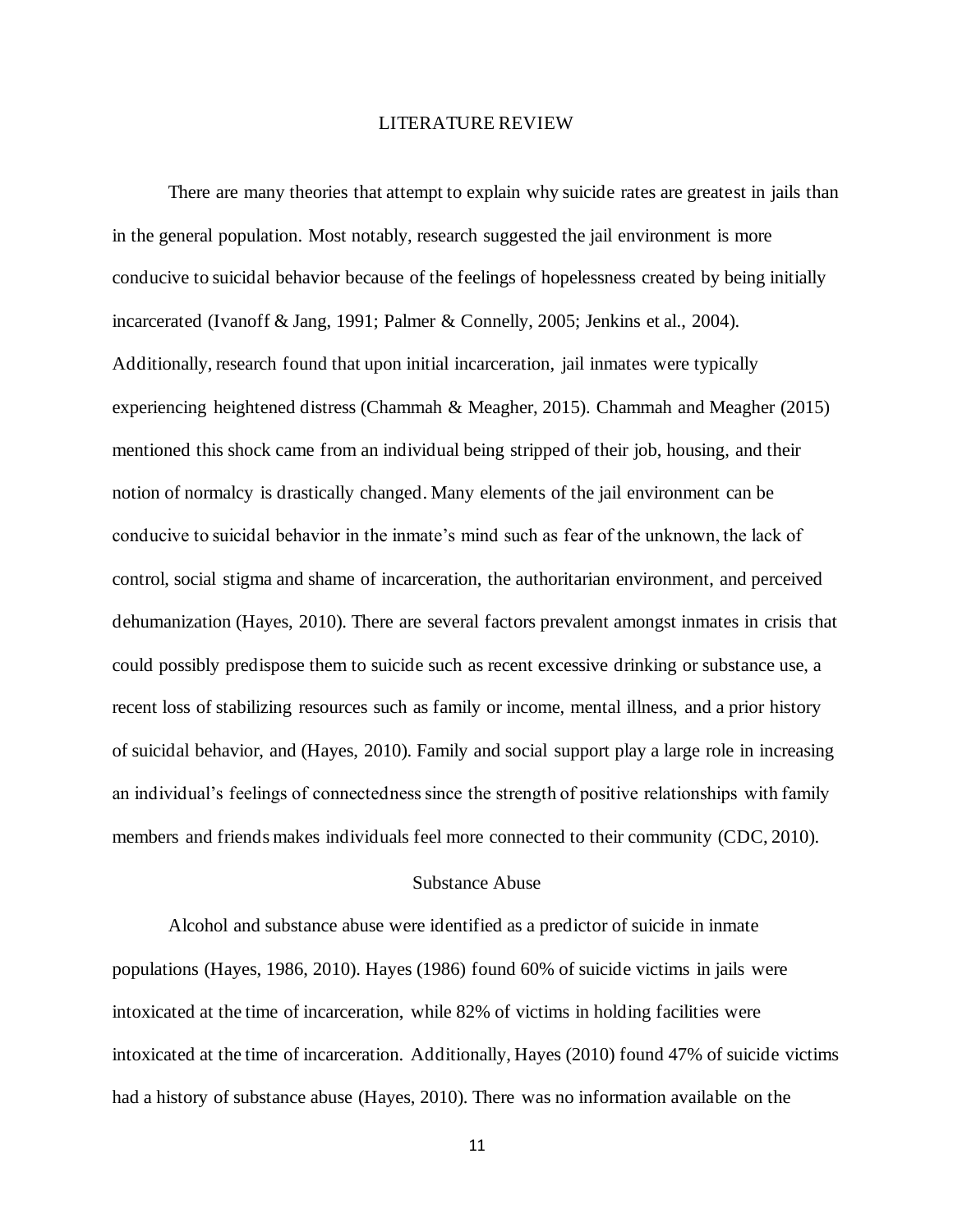substance use history of approximately 35% of all suicide victims, implying a possibility that more than 47% of victims had a history of substance abuse, or suggesting that intake at facilities was inadequate in providing this information for many victims (2010).

# Mental Illness

<span id="page-12-0"></span>Mental health is one of the most commonly studied predictors of suicide risk in both the general population and in incarcerated populations (Beck et al., 1989; Beck et al., 1974; Birmingham et al., 1996; Blaauw et al., 2005; Chapman et al., 2005; Coid et al., 2002; Donald et al., 2006; Jenkins et al., 2004), since mental illness such as depression or related feelings of hopelessness have been linked to suicide (Beck et al., 1989; Beck et al., 1974; Birmingham et al., 1996; Blaauw et al., 2005; Chapman et al., 2005; Coid et al., 2002; Donald et al., 2006; Jenkins et al., 2004). While mental health issues such as depression can lead to suicide, social disadvantage (Howard League for Penal Reform, 1999) and social exclusion (Jenkins et al., 2005) can predispose prisoners to depression and feelings of hopelessness (Beck, Weissman, Lester, & Trexler, 1974). Hopelessness is defined as pessimism or negative attitudes about the future, or isolation from the outside world and within jail (Chapman et al., 2005). Feelings of hopelessness are frequently identified as the most important factor relating to suicide in clinical and prison settings and are heavily linked to prison suicide risk (Beck et al*.,* 1989; Palmer & Connelly, 2005; Chapman, Specht, & Cellucci, 2005).

Hayes (2010) estimated that more than 90% of suicides in the general population are associated with mental illness or addictive disorders and that about two-thirds of suicide victims were depressed at the time of their death. Hayes (2010) additionally found approximately 38% of suicide victims had a history of mental illness; however, no information was available about the mental illness histories for 30% of all inmate suicide victims. This finding was in line with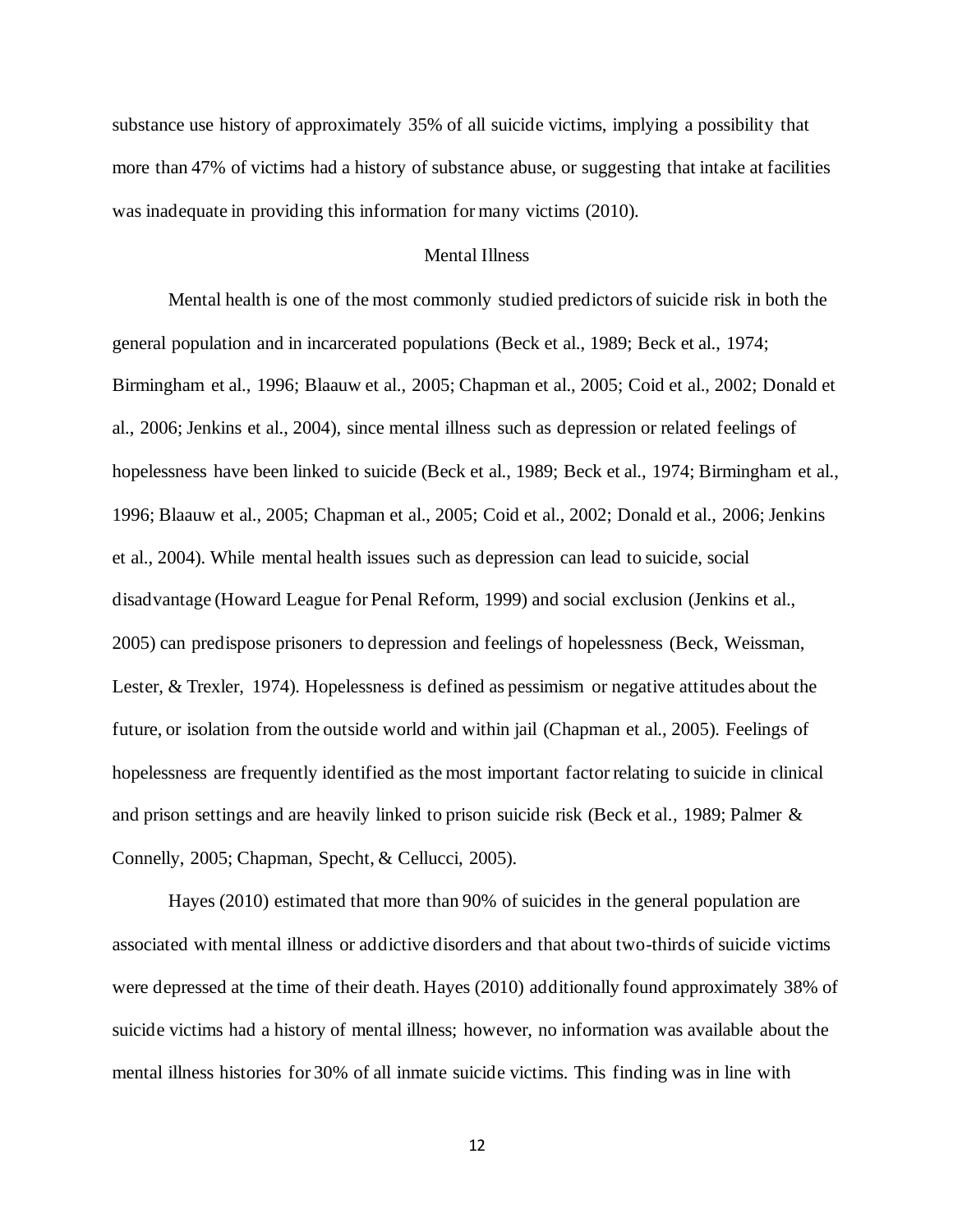Hayes' previously noted lack of information on inmate substance abuse histories, suggesting inadequate and limited intake screenings in the facilities of which the suicides occurred (Hayes, 2010).

Palmer and Connelly (2005) found that inmates with a history of self-harm were more likely than those without to score higher on the Beck Hopelessness Scale, the Beck Depression Inventory-II, and the Beck Scale for Suicide Ideation. The study additionally noted that inmates with elevated scores and a history of previous self-harm typically reflected heightened vulnerability during the first 48 hours of imprisonment (Palmer & Connelly, 2005). Moreover, Palmer and Connelly (2005) noted that those individuals with a history of suicidal behavior and/or self-harm may lack coping mechanisms to deal with the initial stress as well as being more likely to exhibit feelings of hopelessness. This study stressed the importance of analyzing factors that do not necessarily predict suicide directly but may correlate with suicidal ideation and conditions such as depression and hopelessness (Beck et al., 1989; Beck et al., 1974; Birmingham et al*.* 1996; Coid et al. 2002).

While the higher rates of depression and other psychopathologies in inmates (Gunn et al*.* 1991; Birmingham et al*.* 1996; Coid et al. 2002) may sound like the obvious reason for the higher suicide rates, these psychopathologies may not be solely to blame. In a three-year qualitative study on prisoner vulnerability, Liebling (1995) found many inmates had poor coping skills which were worsened during incarceration. The lack of coping skills was cited as being the reason for many inmate suicides, rather than the mental illnesses themselves (Liebling, 1995). Prison staff included in the study reported inmates most commonly suffered from an inability to cope with bullying and prison life and emotional problems such as depression, whereas medical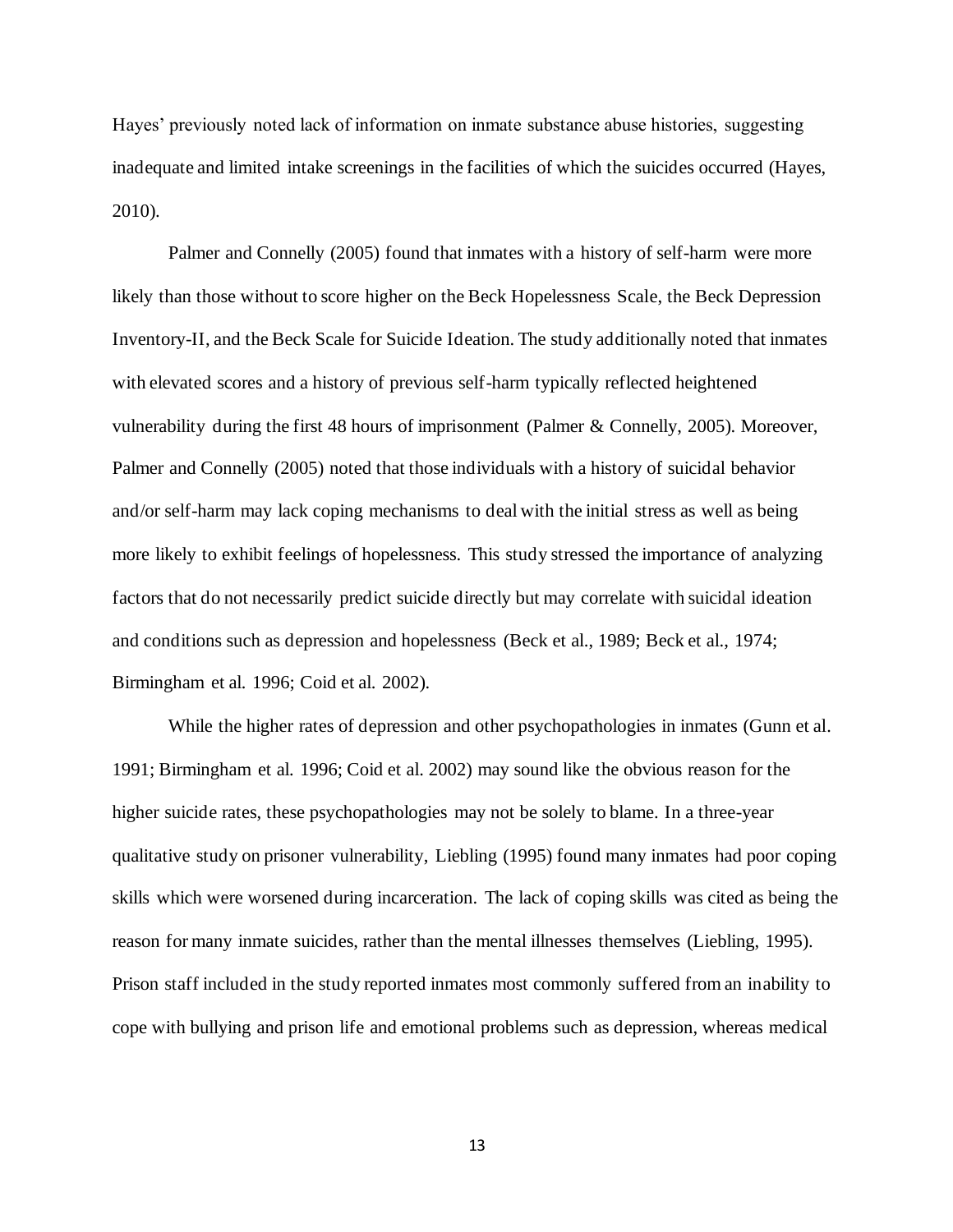problems such as mental illness were only mentioned in inmate interviews for less than 8% of cases (Liebling, 1995).

# Previous Suicidal Behavior

<span id="page-14-0"></span>In addition to history of mental illness, research linked history of suicidal behavior to greater suicide risk in jails (Hayes, 1986, 2010; Blaauw, Kerkhof, & Hayes, 2005). A metaanalysis conducted by Blaauw, Kerkhof, and Hayes (2005), of 19 primary studies suggested approximately 47% of individuals who committed suicide in jail previously attempted suicide. Hayes' (2010) results supported these findings, with 33.8% of jail suicide victims reporting a history of suicidal behavior. While this identifies a key factor that can potentially predict suicide risk, Hayes (1986) found 89% of suicide victims were not screened for potential suicidal behavior upon booking and 97% of suicide victims at holding facilities were also not screened for potential suicidal behavior at booking. Previous suicidal history is important to include in this research because it can affect policy implications. By knowing that inmates struggled previously with suicidal ideation, or attempted suicide before, facilities can use this knowledge to watch inmates with prior reported suicidality more closely to prevent future ideation and attempts.

#### Family and Social Support

<span id="page-14-1"></span>Family and social support have been consistently linked to psychological health (Cohen & MacKay, 1984; Sarason, Sarason, & Pierce, 1990) and further research has also found supportive relationships with others can significantly lower the risk of psychological distress in regard to stress exposure (Cohen & Wills, 1985; Turner, 1983). Social support refers to the perception and reality that one is cared for, has available assistance from others, and that one is part of a social network (Cherry, 2018). This essentially involves having a network of family and friends that one can turn to in a time of need, whether it be a crisis requiring immediate help or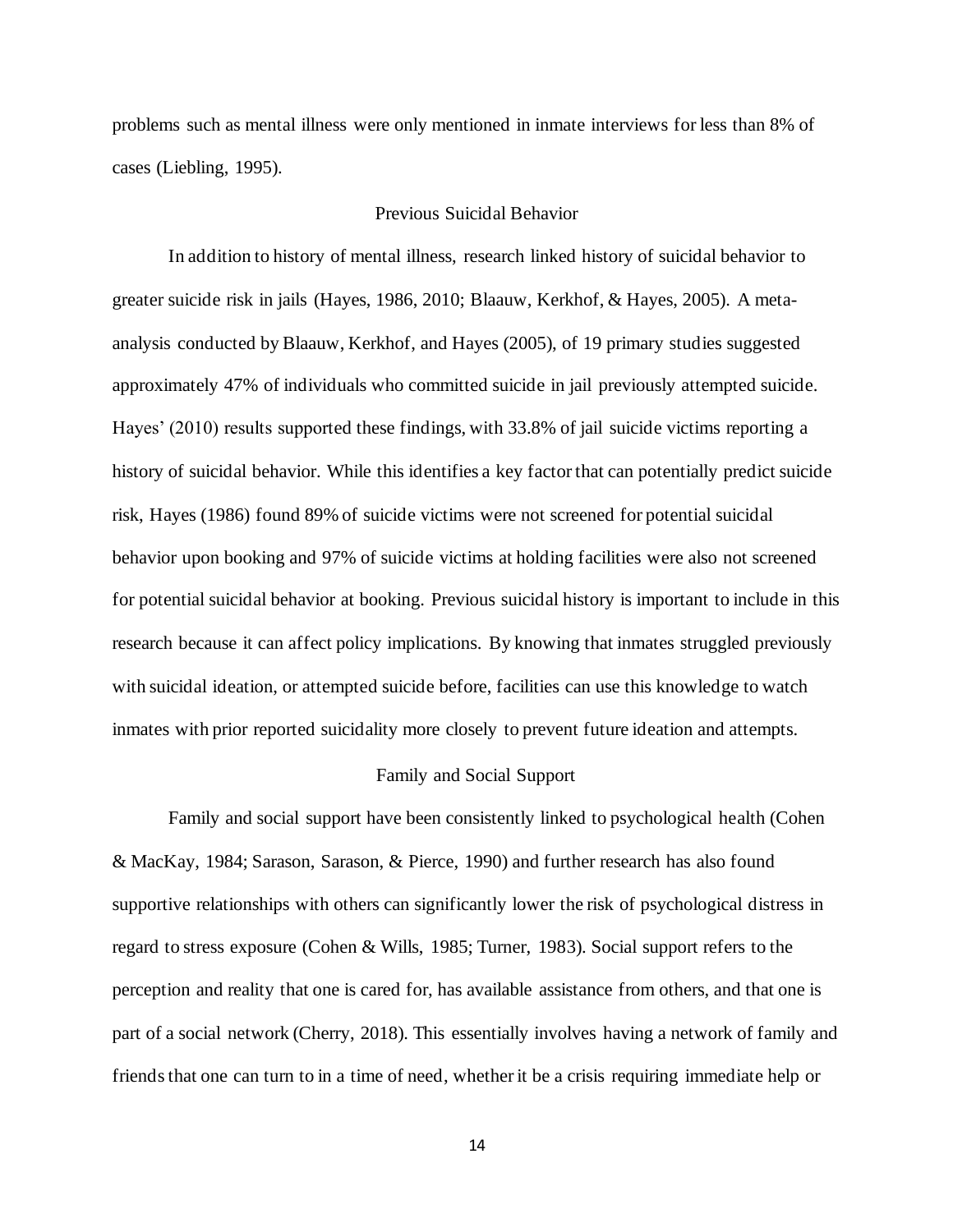just wanting to spend time with the people that care about you (Cherry, 2018). Poor social support has been linked to an increase in risk for depression, suicide, and substance abuse (Cherry, 2018; Jenkins et al., 2005). Cherry (2018) stressed the importance of actively participating in relationships with friends and family to increase support, referred to as social integration. Social integration refers to the participation in social support and includes activities that simply include being around loved ones, ranging from romantic partnerships to friends and is suggested to provide protection from maladaptive behaviors (Cherry, 2018). Family support has been found to teach children how to foster social relationships (Cherry, 2018). Additionally, research found a lack of family support early on in a person's life may impair their social relationships and level of social support in the future (UNC School of Social Work, n.d.).

Multiple studies have found that lack of family and social support lead to a greater likelihood of suicidal thoughts and behaviors (Jenkins et al., 2005; Suto & Arnaut, 2010; Kupers, 1999). Jenkins and colleagues (2005) found key social factors associated with suicide in the general public were measures of social disadvantage and social exclusion, all of which occur more frequently in incarcerated populations. Jenkins and colleagues (2005) mentioned that prisons contain "the most socially deprived groups in the country" due to the fact that prisons, as a practice, act as "a filter for social ills" (p. 258), meaning inmates may lack social connectedness prior to incarceration. This lack of social connectedness may be made worse by incarceration. Further, this study found prisoners who had suicidal thoughts in the past week, year, or over their lifetime were more likely to report having small primary support groups and severe lack of social support (Jenkins et al., 2005). A similar study performed by Suto and Arnaut (2010) conducted in-depth, one-on-one interviews with inmates who had previously attempted suicide. Inmates reported that loneliness and isolation from both the outside world and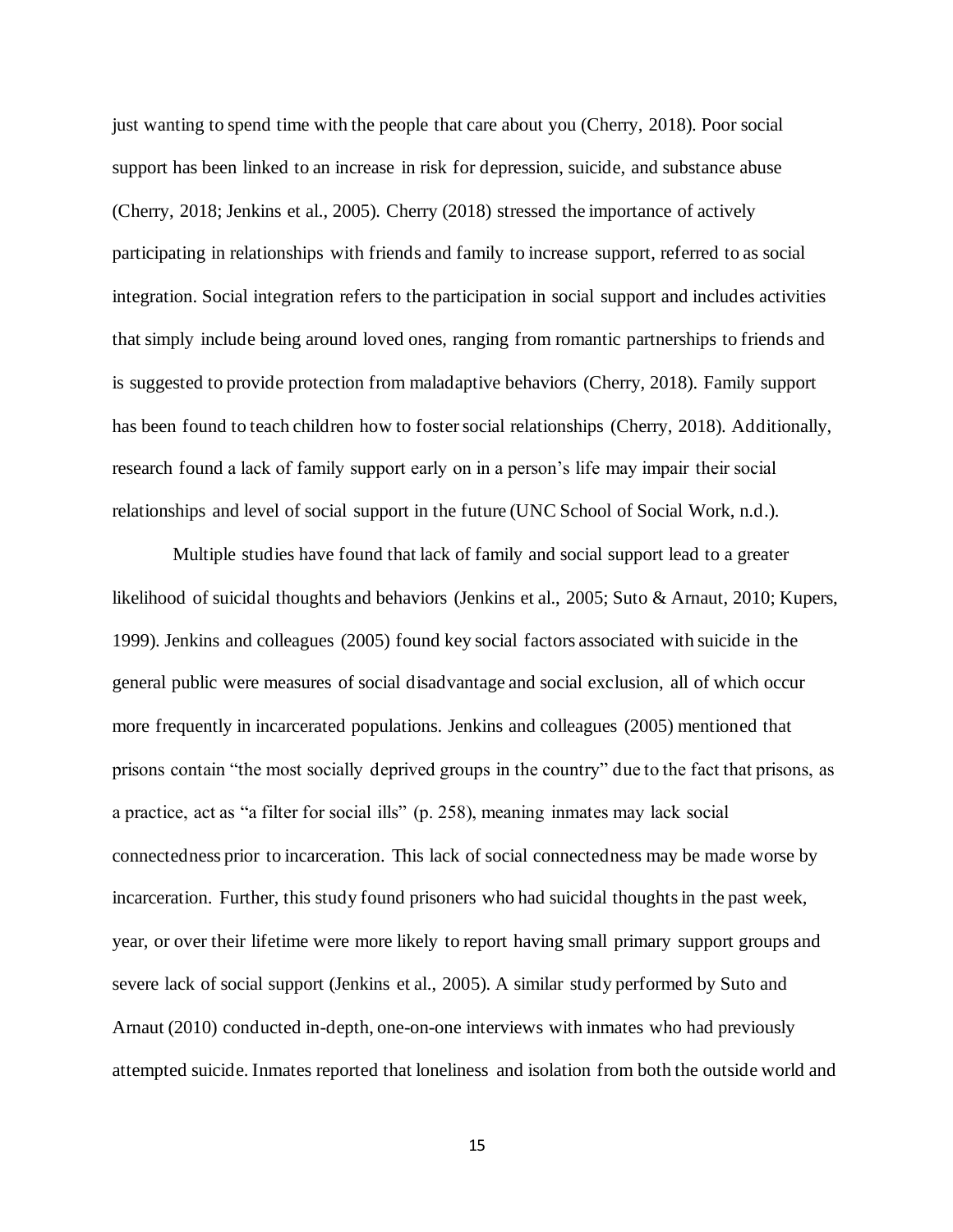within the prison were significant factors that contributed to their suicide attempt. Several inmates further indicated that termination of their romantic relationships outside of prison added to their suicidal ideation (Suto & Arnaut, 2010). Kupers (1999) also found through interviewing inmates that relationship issues such as verbal or physical fights both inside and outside of prison were connected to increased suicide risk.

Social support is also important in adjustment to incarceration (Biggam & Power, 1997). Biggam and Power (1997) noted that inmates used new social relationships to buffer stressors of incarceration and reported these supportive relationships significantly lowered risk of psychological disturbances as a reaction to stressors. These results showed that social support is not restricted to people inmates knew prior to being incarcerated. This study also found a link between problem-focused coping and social support as both are directed at changing or managing a stressful situation (Biggam & Power, 1997). This supported the argument that strong social support also improves coping mechanisms to assist in problem solving and adjustment (Biggam & Power, 1997).

# Connectedness

<span id="page-16-0"></span>Following the importance of having family and social support, the concept of connectedness expands on the importance of the different relationships in an individual's life. Feelings of connectedness have been found by the CDC (2010) to serve as a protective factor in preventing suicide in the general community. Connectedness refers to the degree to which a person feels socially close to family, friends, or groups, including family and social support, and lack of connectedness can come from social isolation (CDC, 2010). While connectedness includes family and social support, it also includes additional forms of support (CDC, 2010). Connectedness occurs on multiple social levels – connectedness between individuals, families,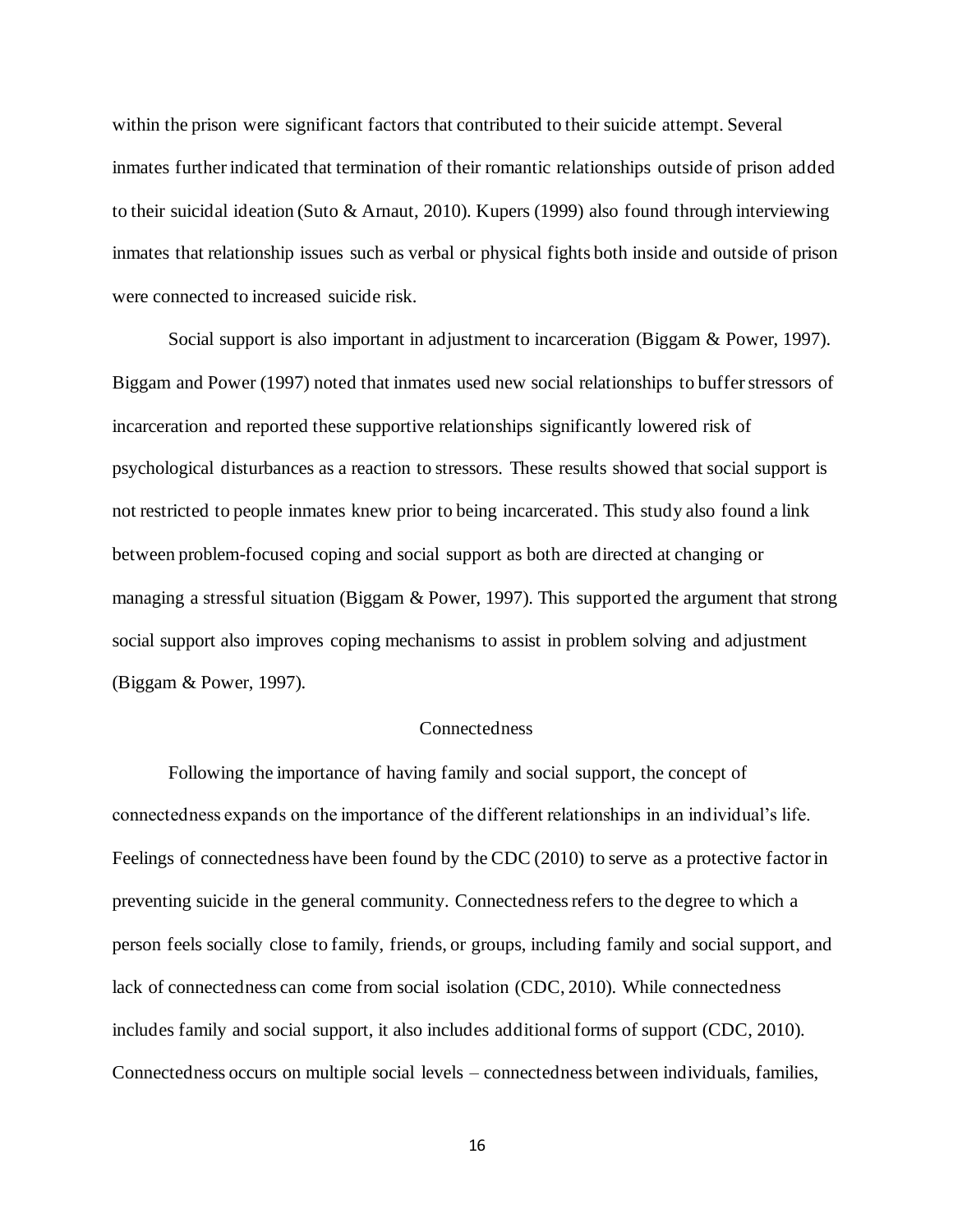and organizations such as schools, church, neighborhoods, cultural groups, and society in general (CDC, 2010). When all levels of connectedness were met with strong, positive relationships with other individuals such as friends or family, social support and participation were present (CDC, 2010). Additionally, social isolation was lowered, protecting from suicidality and reducing risk (CDC, 2010). In turn, the CDC's research also found that adolescents' connectedness to negative groups can increase suicidal behavior (2010). Connectedness between individuals increased social contact and relationships, as well as lowered isolation and loneliness and discouraged maladaptive coping mechanisms such as suicidal behaviors and substance abuse, helping to shift inmates towards adaptive coping behaviors like professional help seeking (CDC, 2010).

A focus on connectedness emphasized strengthening protective factors that in turn can lower suicide risk (CDC, 2010; Liebling 1992, 1999). Liebling (1992) identified protective factors that contributed to feelings of connectedness that mitigated against suicidal thoughts and behaviors including (a) the ability to regularly see friends and family through visitation and receiving their support; (b) constructive activities within prison; (c) support from other prisoners, prison staff, and probation officers; (d) support from prison visitors from other services; (e) having hope and plans for the future; (f) being in a system that has great inter-departmental communication; (g) and having professionally trained staff that are valued by their supervisors. All of these protective factors identified by Liebling (1992) increase an individual's feelings of connectedness to family, friends, and their community both inside and outside of the jail (CDC, 2010). The opposite effect can take place with decreased feelings of connectedness as well. Disrupted social networks, such as family disruption, problems with friends, and romantic relationships ending, can lead to an increased risk of suicide and suicidal behaviors (Donald, et al., 2006; Rubenowitz, et al., 2001; CDC, 2010).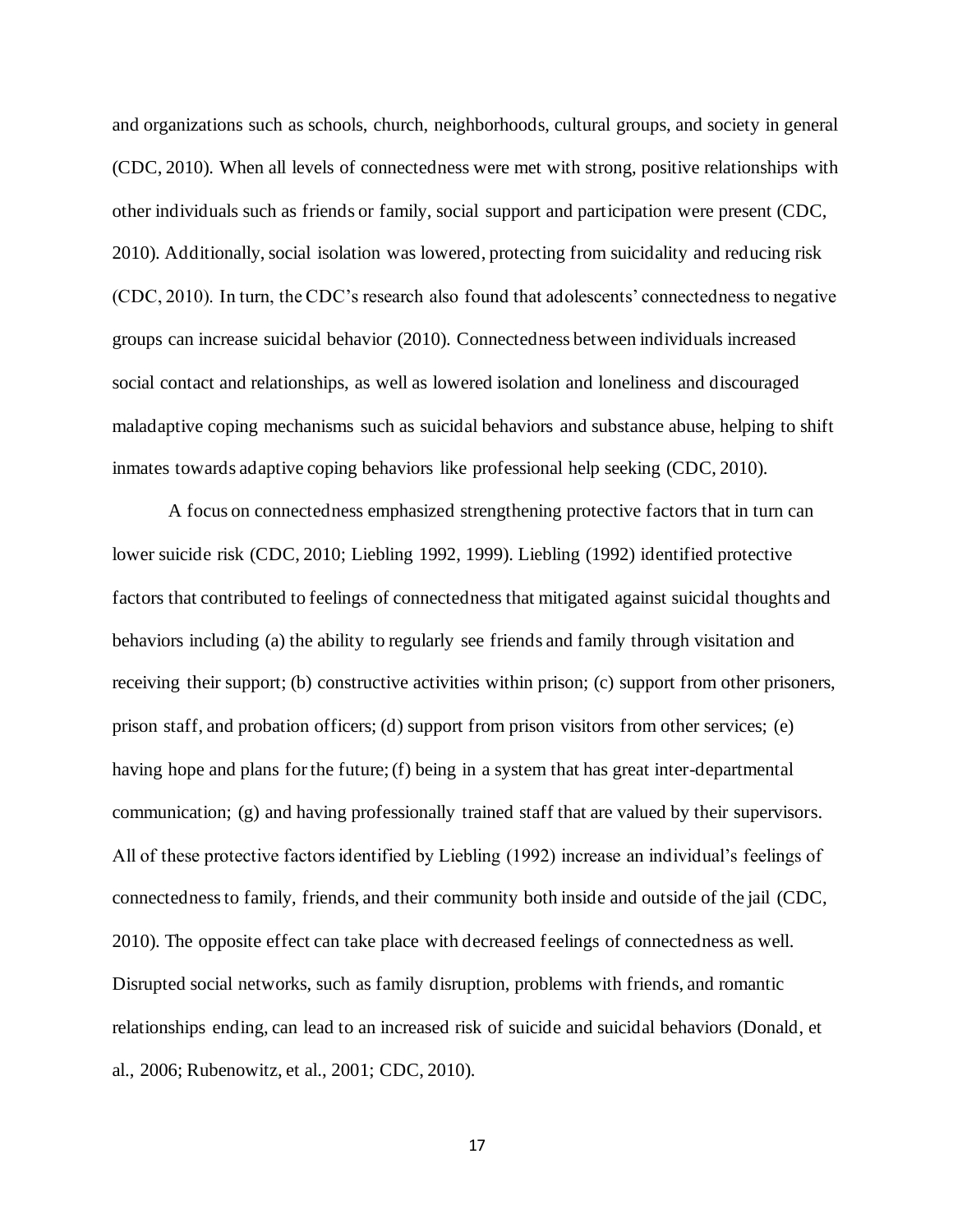In addition to feeling connected to friends and family, the CDC also stressed the importance in feeling connected to the community at large (CDC, 2010). A study performed by Folk and colleagues (2018) analyzed inmates' feelings of connectedness to the community at large. The authors found that inmates who reported feelings of depression tended to have decreased feelings of community connectedness in comparison to inmates reporting lower levels of depression (Folk et al., 2008). These results fall in line with connectedness research in the general community. The ability for persons to experience positive connectedness through close interpersonal relationships, families, and community organizations is a vital strategy in suicide prevention (CDC, 2010). The CDC's research emphasized the importance in distinguishing a focus on positive connectedness, which especially applies to incarcerated populations in which negative community involvements exist and can provide a person with negative connectedness (CDC, 2010). Not only does positive connectedness help to decrease an individual's suicide risk, but these connections help to remove social barriers to seek help by those in need, making individuals planning or contemplating suicide less likely to engage in such behavior (CDC, 2010).

As previously mentioned, Liebling (1992) found providing inmates regular visitations with friends and family to be a strong protective factor against suicide. A few other studies have found a positive impact of visitation on inmates' behavior when they receive visitors compared to inmates who do not receive visitors (Holt & Miller, 1972; Acevedo & Bakken, 2001). Holt and Miller (1972) followed minimum security male inmates 12 months after parole and found that 50% of the men with no visitors during their incarceration were rearrested within the first year of release, with only 30% of the men who had visitors rearrested. Acevedo and Bakken (2001) conducted a qualitative study that examined visitation effects on female inmates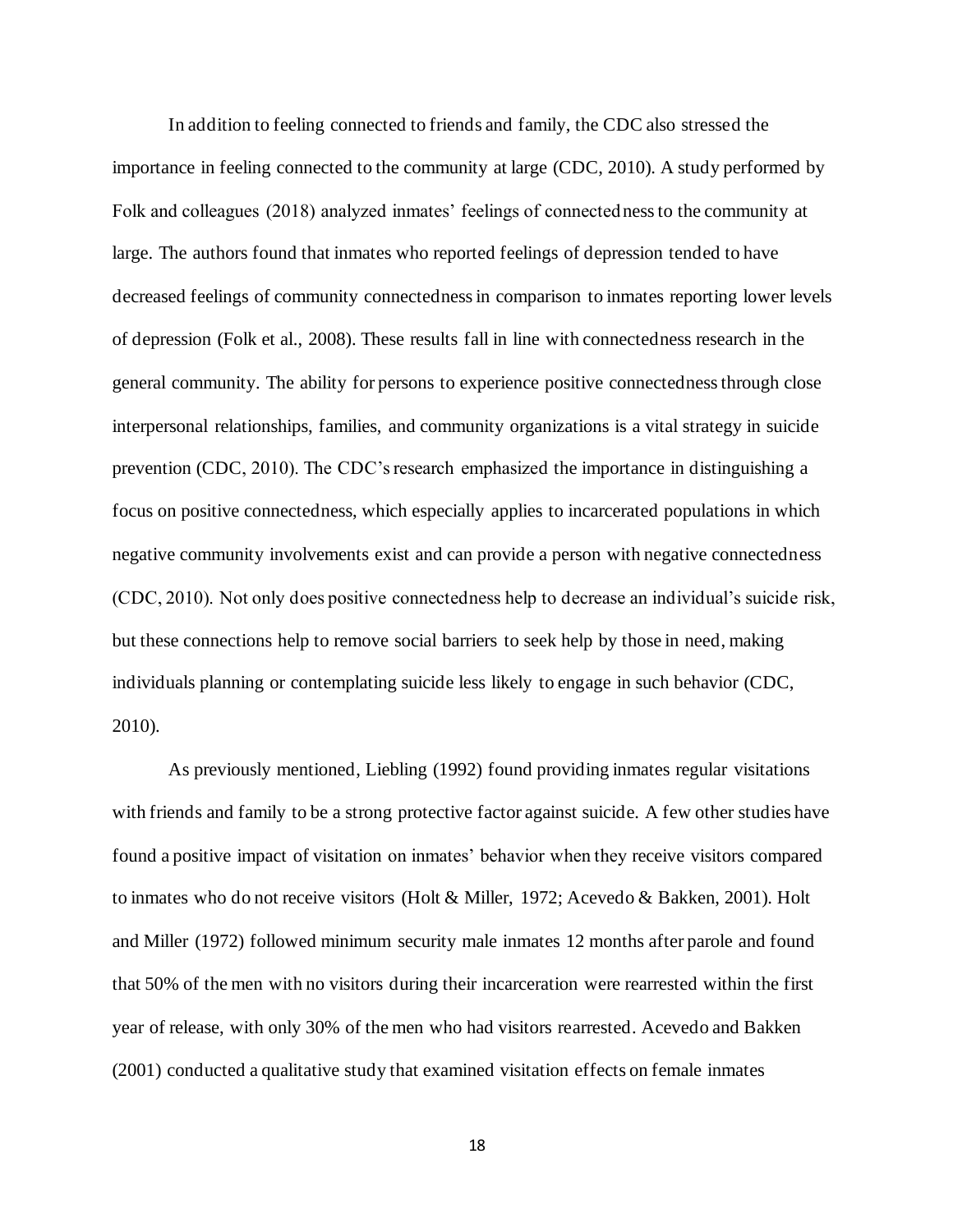exclusively and noted that receiving visits from friends, family, and especially children eased the burden of separation caused by incarceration. Since visitation is not always possible for many reasons, this study further noted that female inmates visited by a friend or family member who could update them on their child's health and well-being, even if the child could not be present, assisted in easing this separation burden as well (Acevedo & Bakken, 2001). Liebling (1992, 1999) identified visitations as a protective factor that promotes connectedness and in turn lowers suicidality. Through visits from family and friends while incarcerated, inmates could continue to maintain positive interpersonal relationships with people who could provide support, whether it be emotional or financial, from outside the facility (Liebling, 1992, 1999). Additionally, other forms of positive connectedness within the jail environment could help protect inmates from increased suicide risk, given that the relationships promoted positive behaviors (CDC, 2010; Liebling, 1992, 1999).

While the research on connectedness identified that feeling connected to friends, family, and the community at large work as a protective factor against suicide, prior research that examined the relationship between connectedness and suicide have primarily focused on prison settings. This is troubling, given the fact that jails experience suicides at a greater rate than prisons (Mumola, 2005). Given the highly stressful nature of jail environments and less access to resources and programs compared to prisons (Chammah & Meagher, 2015), it is critical to examine the impact of key factors – connectedness, social support, and mental health – on suicide ideations among jail inmates.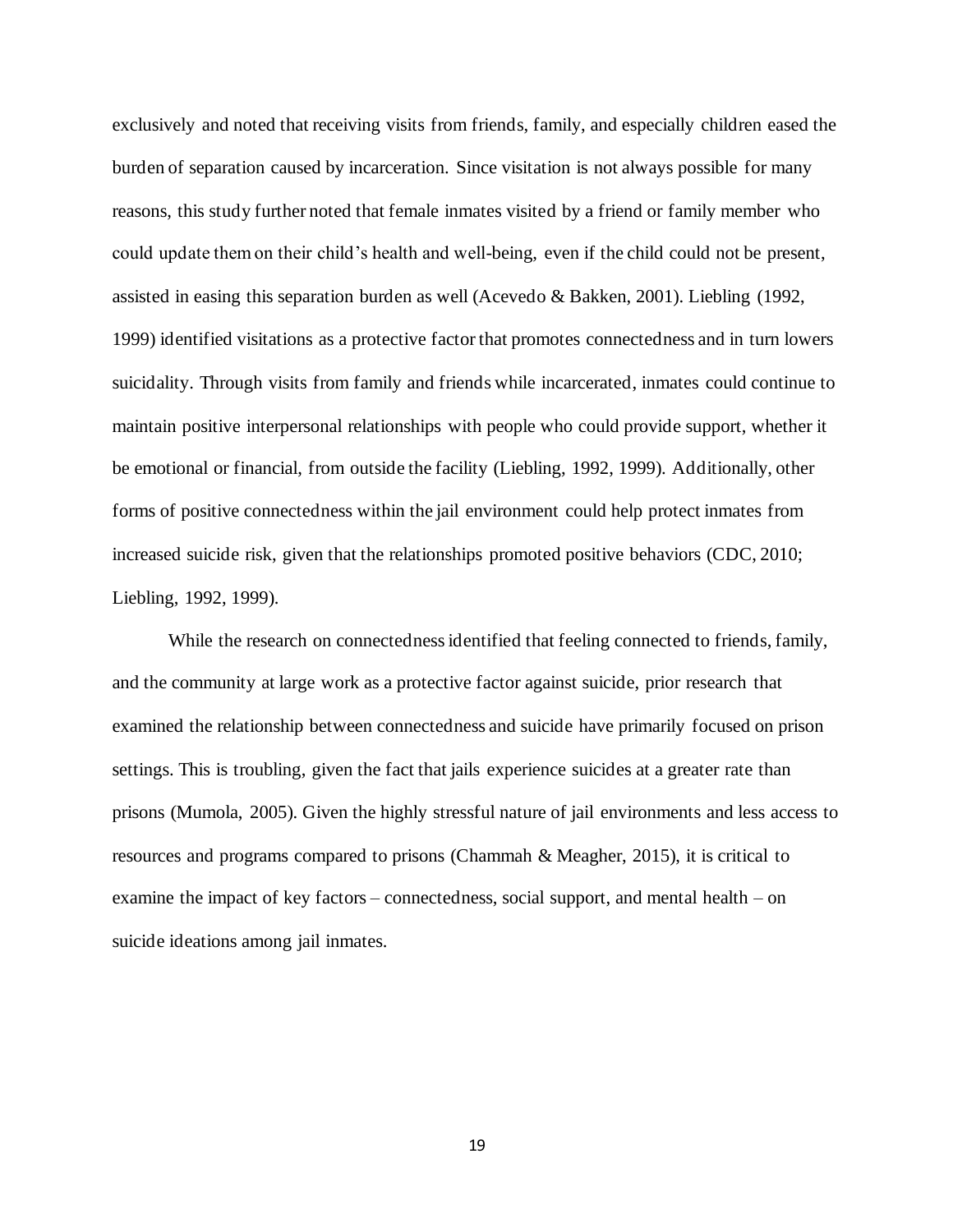# THE CURRENT STUDY

<span id="page-20-0"></span>While research currently exists on the effect of family and social support on suicide in the general community (Cohen & MacKay, 1984; Sarason, Sarason, & Pierce, 1990; CDC, 2010; Cherry, 2018), there has been little research on the effects of these factors on suicide ideation and suicide in incarcerated populations. Prior research examined the effect of family and social support on feelings of hopelessness and depression, both of which were correlated with suicide (Biggam & Power, 1997; Chapman, Specht, & Cellucci, 2005; Jenkins et al., 2004, 2005; Sarason, Sarason, & Pierce, 1990), but this has not been examined within jail populations. Additionally, while research illustrated that connectedness can serve as an important protective factor against suicide in prison settings (Liebling, 1992, 1995), we know little regarding the relationship between connectedness and suicide and suicide risk in jail settings. This is problematic given the increased suicide risk in jails compared to prison (Hayes, 2010, 1985; Mumola, 2005).

The current study sought to bridge these gaps by analyzing the effects of family and social support and connectedness on suicidal ideation amongst newly booked inmates. This study examined four research questions: (1) This study's first research question will be: Does suicidal ideation change over the course of incarceration? (2) The second research question will be: What are the effects of visitation on suicidal ideation? (3) The third research question will be: What are the effects of remote contact on suicidal ideation? (4) The fourth and final research question will be: What are the effects of all family and social contact on suicidal ideation? By analyzing these research questions, the current study was able to make suggestions for future research and policy implications. Future research should focus on expanding to a larger sample including multiple facilities around the country and measure connectedness through content of visits and remote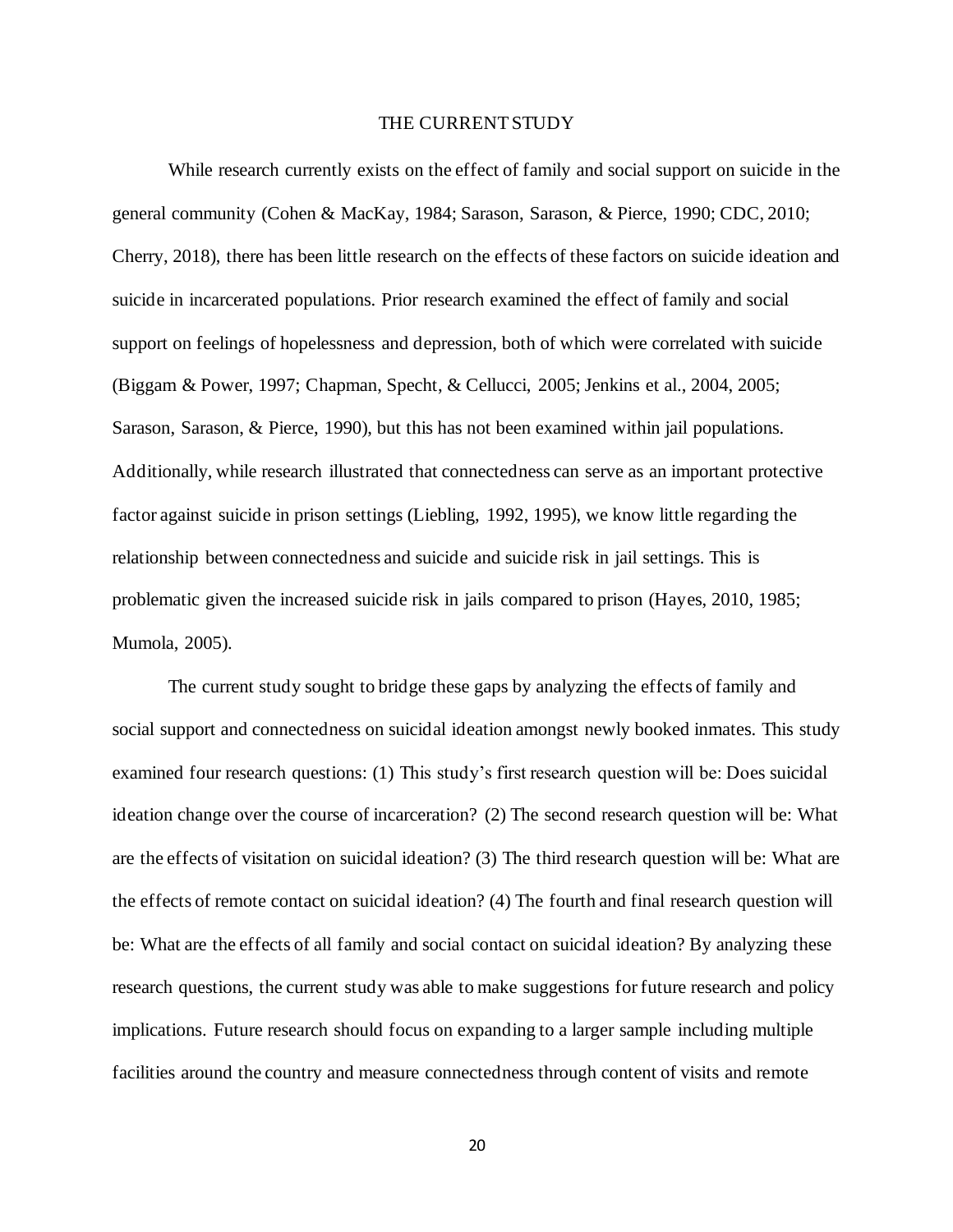contact, rather than just quantity of contact. Policy implication suggestions made by this study were giving jail staff initial and annual suicide risk assessment training and performing initial and recurring risk assessment on inmates until released.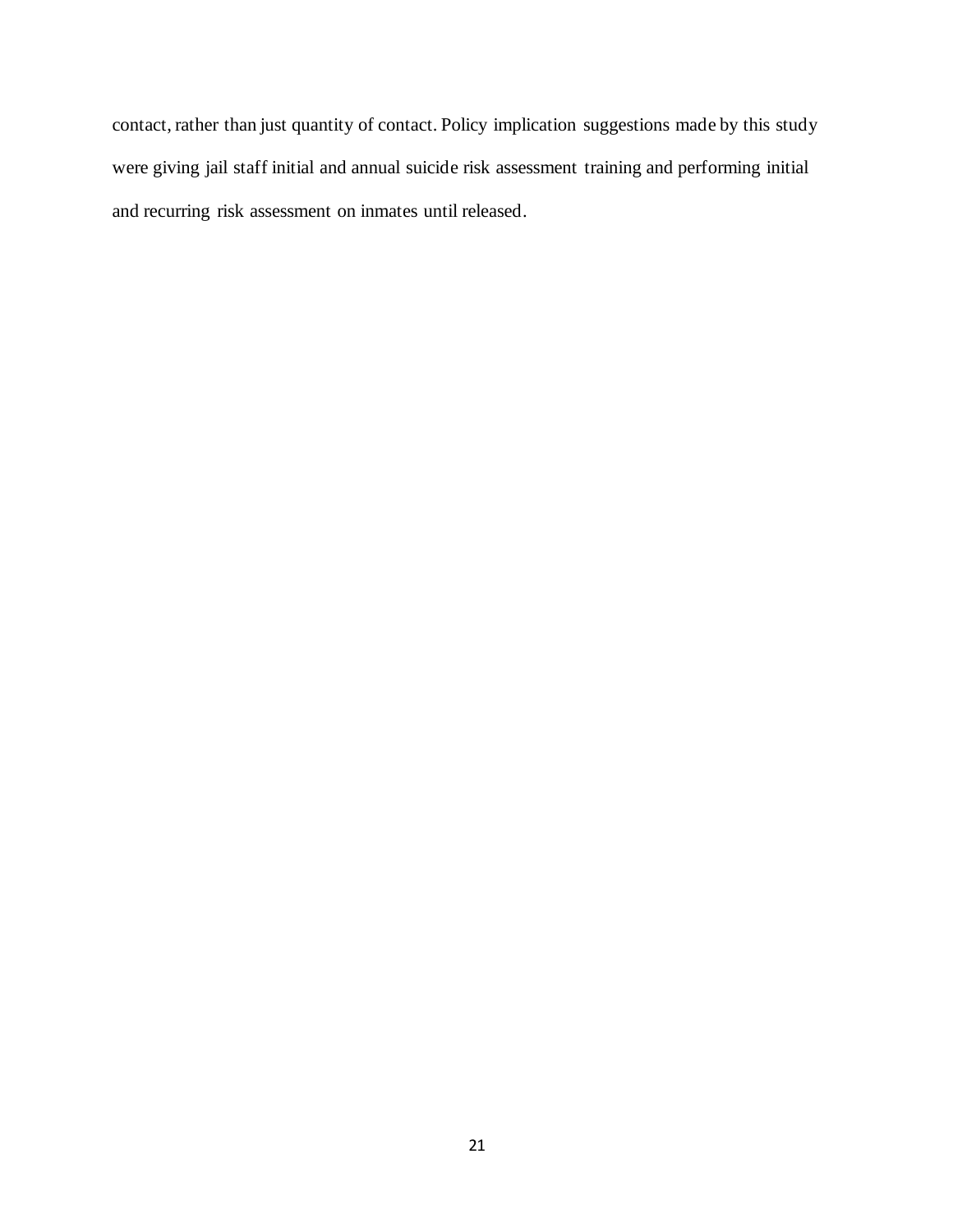# **METHODS**

# Study Site

<span id="page-22-1"></span><span id="page-22-0"></span>The data for this study came from a longitudinal pilot project conducted in the Walker County Jail in Huntsville, Texas, from June 2016 to June 2017. The Walker County Jail is in Walker County, TX, which has a population of 67,861 people. Walker County is 69.12% white, 23.88% black, 0.35% Native American, and 5.24% other races. The median age is 31 years old and for every 100 females, there are 151 males. The Walker County Jail represents a small, rural jail with a total of 162 beds housing both adult male and female inmates. In Walker County, the Department of Public Safety, Huntsville Police Department, and Sam Houston State University Police Department booked individuals into the jail at the time of this study.

# Sample

<span id="page-22-2"></span>The sample consisted of 31 newly booked inmates in the Walker County Jail from June 2016 to September 2016. Out of the 31 inmates from Walker County Jail, the average age was about 34 years old, 93.5% (*n*=29) male, and 42.5% (*n*=14) black. In the sample, 74.3% (*n*=23) completed high school and 67.7% (*n*=21) were single and never married. Further, 83.9% (*n*=26) of the sample had been previously incarcerated in jail, 32.3% (*n*=10) had previously been incarcerated in a state prison, and 3.2% (*n*=1) had been previously incarcerated in a federal prison.

#### **TABLE 1**

| Descriptive Statistics (N=31) |  |  |
|-------------------------------|--|--|
|-------------------------------|--|--|

| <b>Characteristic</b> | M or $\%$ $(n)$ | <b>SD</b>                | Min                      | <b>Max</b> |
|-----------------------|-----------------|--------------------------|--------------------------|------------|
| Age                   | 33.74           | 11.19                    | 19                       | 62         |
| Gender                |                 |                          |                          |            |
| Male                  | 93.5% (29)      | $\overline{\phantom{a}}$ | $\overline{\phantom{0}}$ | -          |
| Female                | $6.5\%$ (2)     | -                        | -                        |            |
| Race                  |                 |                          |                          |            |
| Black                 | 45.2% (14)      | $\overline{\phantom{a}}$ | -                        | ۰          |
| White                 | 38.7% (12)      | $\overline{\phantom{a}}$ | $\overline{\phantom{0}}$ |            |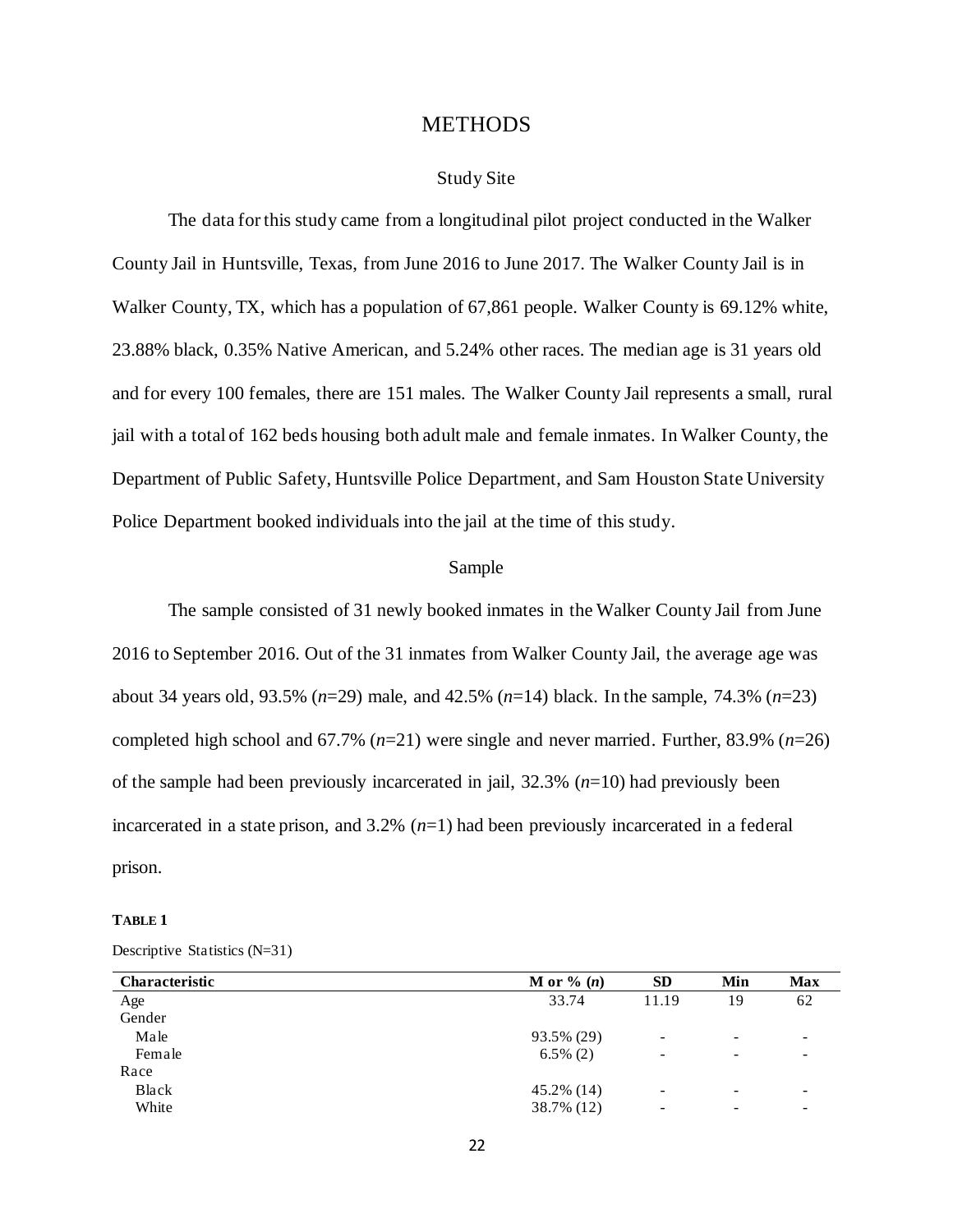| Native American                | $3.2\%$ (1)  |                          |  |
|--------------------------------|--------------|--------------------------|--|
| Other                          | $9.7\%$ (3)  |                          |  |
| <b>Education Level</b>         |              |                          |  |
| Graduated high school          | 74.3% (23)   |                          |  |
| Did not graduate high school   | 25.8% (8)    |                          |  |
| Marital Status                 |              |                          |  |
| Single/never married           | 67.7% (21)   |                          |  |
| Married                        | $9.7\%$ (3)  | $\overline{\phantom{a}}$ |  |
| Separated                      | $3.2\%$ (1)  | -                        |  |
| Divorced                       | $19.4\%$ (6) | ۰                        |  |
| Previous Incarceration         |              |                          |  |
| Incarcerated in jail           | 83.9% (26)   | -                        |  |
| Incarcerated in state prison   | 32.3% (10)   | ۰                        |  |
| Incarcerated in federal prison | $3.2\%$ (1)  |                          |  |

# Data Collection

<span id="page-23-0"></span>Data was collected through surveys conducted interview-style by trained researchers in a one-on-one setting with inmates. The surveys took approximately two to four hours each. There were two surveys for this project; the baseline survey conducted at booking and a follow-up survey conducted over the course of the stay at the Walker County Jail. The baseline survey measured key areas including participant demographics, perceptions of procedural justice, attitudes toward authority, mental health, environment, suicidal thoughts, tendencies, and history, and criminal and juvenile history. All participants in the current study received the baseline survey within the first 24 hours of booking into the jail. The follow-up survey included measures about navigating the jail system and experiences while incarcerated (including visitation) as well as perceptions on the jail environment, safety, stability, suicidality, and mental health. Participants in the current study were invited to complete the follow-up survey once a week for the first six weeks of their incarceration and monthly thereafter. For the current study, the baseline survey was used for demographic data, suicidal history, and a baseline measure of current suicidality. Data on current suicidality and contact with family and friends were taken from the one-week follow-up survey. Follow-up data after the first week was not used due to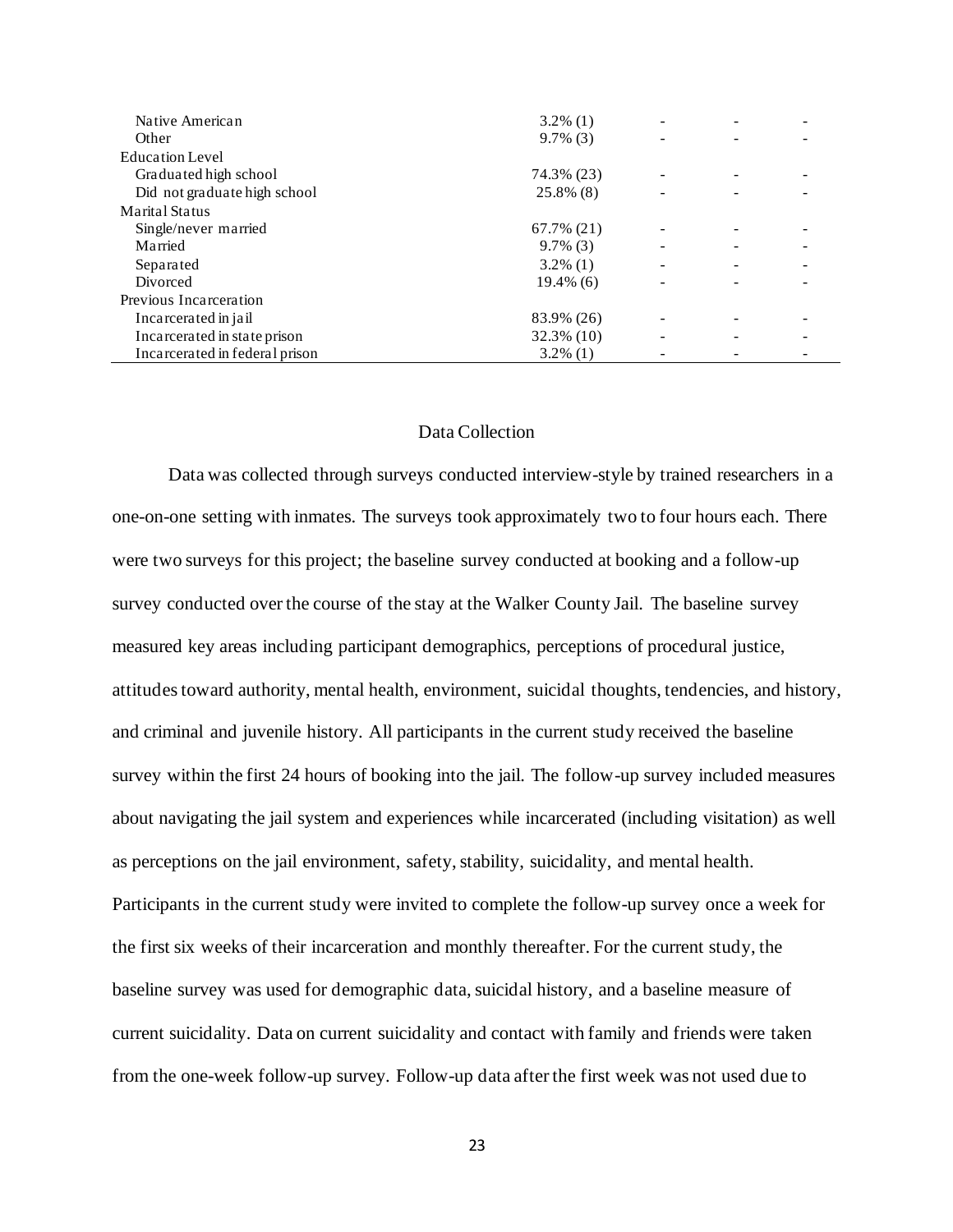significant attrition. While the baseline survey had 71 participants, the first week follow-up had 31 participants, and the second week had 19 participants. This pattern of attrition continued through the remaining follow-up surveys.

# Dependent Variables

<span id="page-24-0"></span>In this study, the dependent variable was recent suicide ideation. Recent suicide ideation was measured with the following questions from the follow-up interview: "Over the past week since our last interview, have you had thoughts that life is not worth living?" and "Can I ask whether you have, over the past week since our last interview, any thoughts of hurting or harming yourself?" The answer options for both were yes or no, with yes coded as 1 and no coded as 0. An indicator variable was made to indicate an affirmative response to either question related to suicidal ideation, with 1 indicating ever reporting thoughts that life is not worth living or of hurting or harming yourself and 0 indicating no reported suicide ideation. Approximately 23% (*n*=7) of the sample reported having suicide ideations during their first week incarcerated at the Walker County Jail (see Table 2).

#### **TABLE 2**

Dependent Variable Descriptive Statistics (N=31)

| <b>Characteristic</b>   | $\% (n)$     |
|-------------------------|--------------|
| Recent suicide ideation |              |
| Yes                     | $22.6\%$ (7) |
| No                      | 77.4% (24)   |

#### Independent Variables

<span id="page-24-1"></span>This study's primary independent variable wasfamily and social support. Family and social support was measured three ways: via in-person visitation, remote contact via telephone and/or mail, and a measure of both in-person and remote contact. Visitation was measured with the following questions from the follow-up interview: "Over the past week since our last interview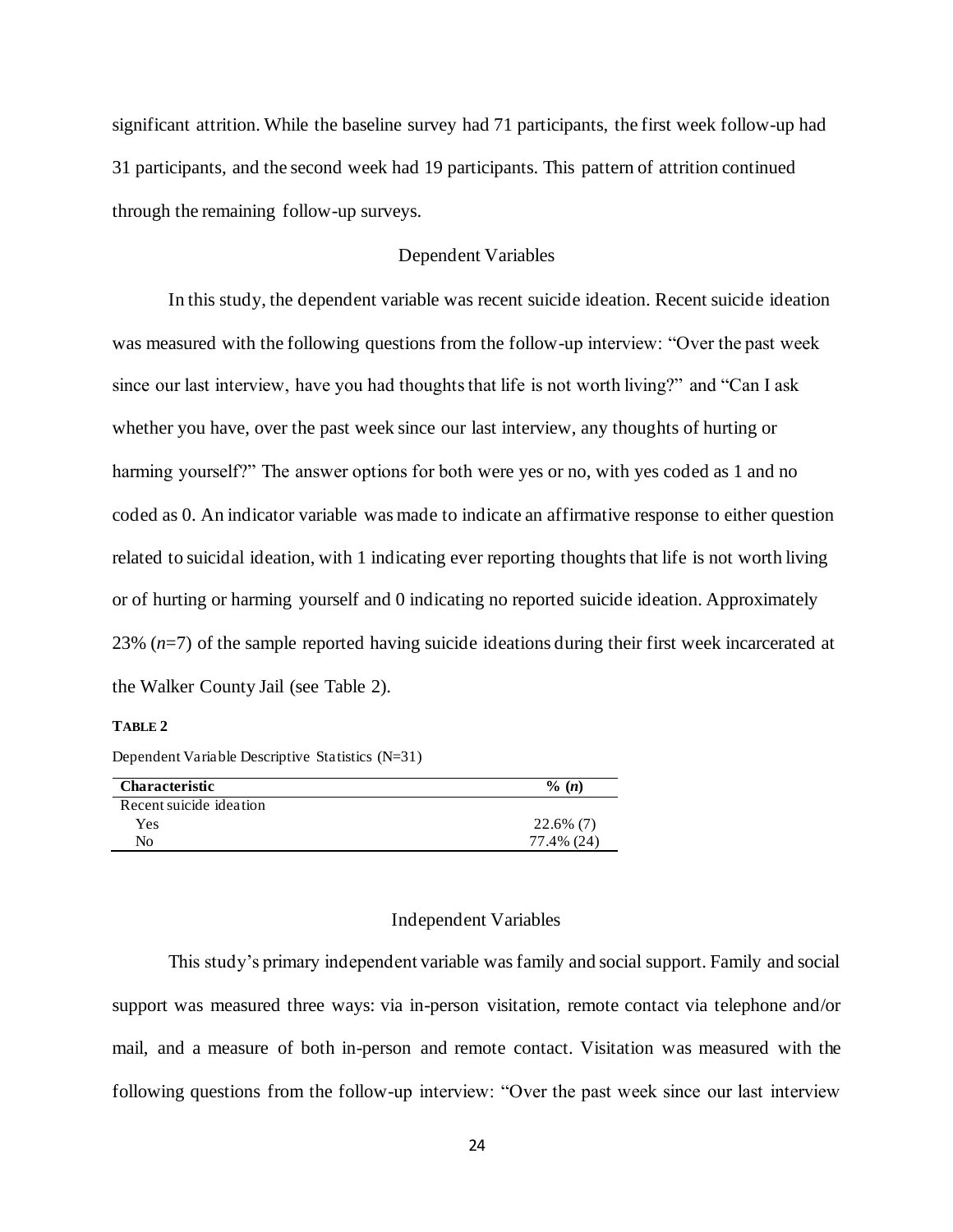did you receive any visits?" and "During the past week, how often did your friends visit you?" For the first question, participants were asked if they received visits from the following people: spouse/significant other, parents, children under 18, children 18 and over, and other family members. For the second question, participants were also asked how often their friends visited them with the following scale: never (0), once (1), less than once per month (2), once per month (3), 2-3 times per month (4), once per week (5), a few times per week (6), and every day (7). All options for both questions were summed into a total score variable and recoded into a dichotomous variable with "yes" coded as 1 for receiving any visits from friends and family or "no" coded as 0 for not receiving any visits. Across the sample, 35.5% (*n=*11) of participants reported receiving a visit from family or friends (see Table 3).

Remote contact was measured with the following questions from the follow-up interview: (1) "Over the past week since our last interview did you receive any letters or correspondence from family members?"; (2) "Over the past week since our last interview did you make or receive any phone calls?"; (3)"During the past week, how often did you receive letters from your friends?"; (4) "During the past week, how often did you speak on the phone with your friends?" Participants were also asked how often they received letters or phone calls from family or friends on the following scale: never  $(0)$ , once  $(1)$ , less than once per month  $(2)$ , once per month  $(3)$ ,  $2-3$ times per month (4), once per week (5), a few times per week (6), and every day (7). All five items were summed into a total score variable and recoded into a dichotomous variable with "yes" coded as 1 for receiving any letters or phone calls from friends and family or "no" coded as 0 for not receiving any letters or phone calls from friends and family. Approximately 52% (*n=*16) of the sample reported receiving remote contact from family and/or friend (see Table 3).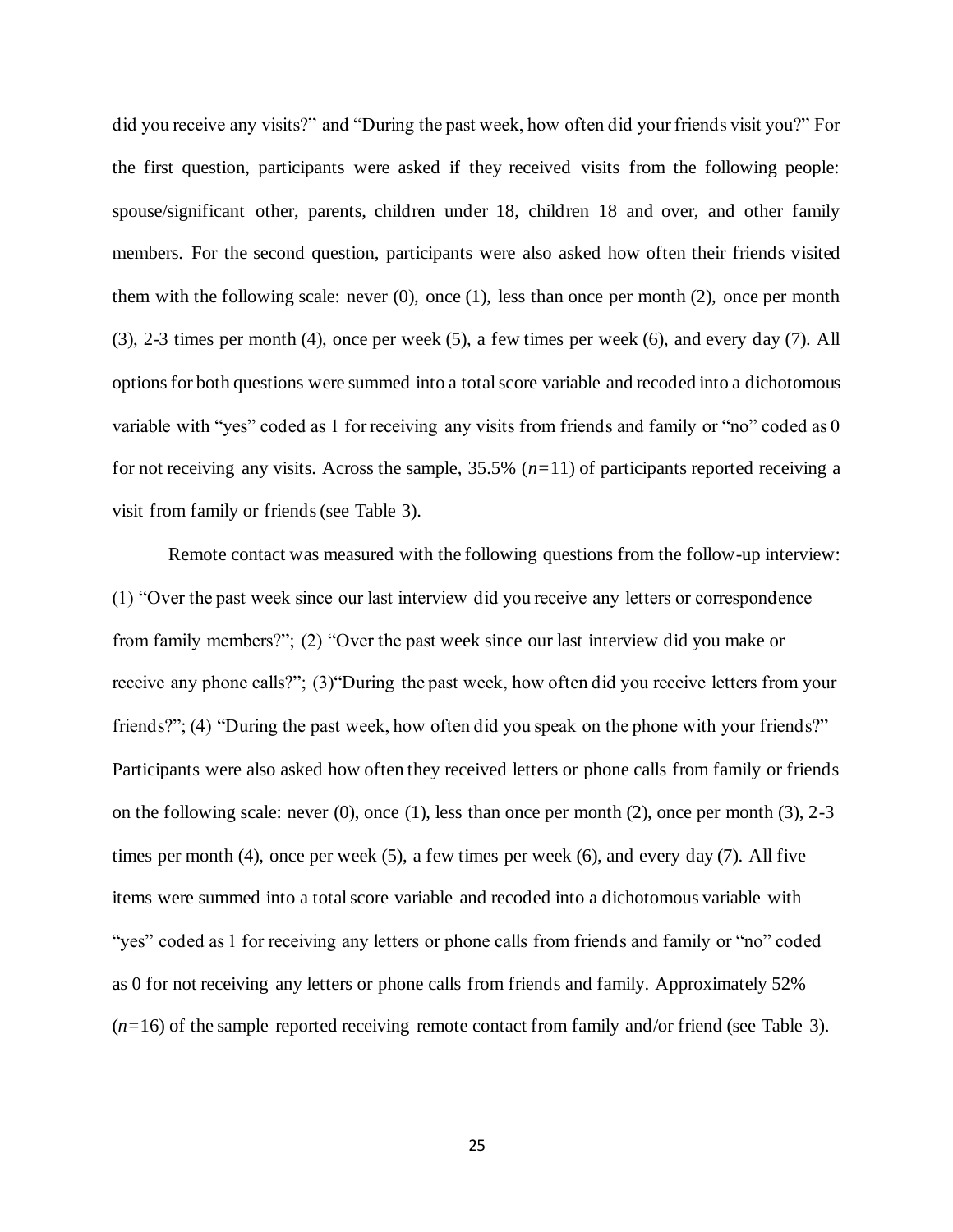Next, the visitation variable and the remote contact variable were combined into a single measure to capture all contact (in person and remote) from family and friends. The all contact variable was made dichotomous, with 1 indicating receiving contact from friends and family, and 0 indicating not receiving contact from friends and family. In the sample, 93.5% (*n*=29) received contact from friends and family members during the study period (see Table 3).

Past suicide ideation was measured by the following questions from the baseline interview: "Have you ever in your lifetime had thoughts that life is not worth living?" and "Can I ask whether you have ever in your life had any thoughts of hurting or harming yourself?" An indicator variable was created to indicate an affirmative response to either question measuring past suicide ideation. Respondents could answer yes coded as 1 or indicating the respondent had experienced suicidal ideation in their life or no coded as 0 indicating they had not experienced past suicidal ideation. In the current sample, 35.5% (*n*=11) had previously experienced thoughts that life was not worth living or thoughts of hurting or harming themselves before in their life (see Table 3).

Additionally, demographic information previously presented was used as additional independent variables to determine demographic differences among the dependent variable. The additional independent variables were age, race, gender, education level, and marital status. Age was measured by asking participants: "How old are you?" The number reported by the participant was recorded. The average age of respondents in this study was 34 years old (see Table 1). Race was measured by the following question: "Which of the following group or groups represents your race?" Answer options were black or African American (1), white or Caucasian (2), Asian or Pacific Islander or Southeast Asian (3), Native American (4), Middle Eastern (5), or other (6). The most prevalent race group in the sample was black at 42.5% (*n*=14) (see Table 1). Gender was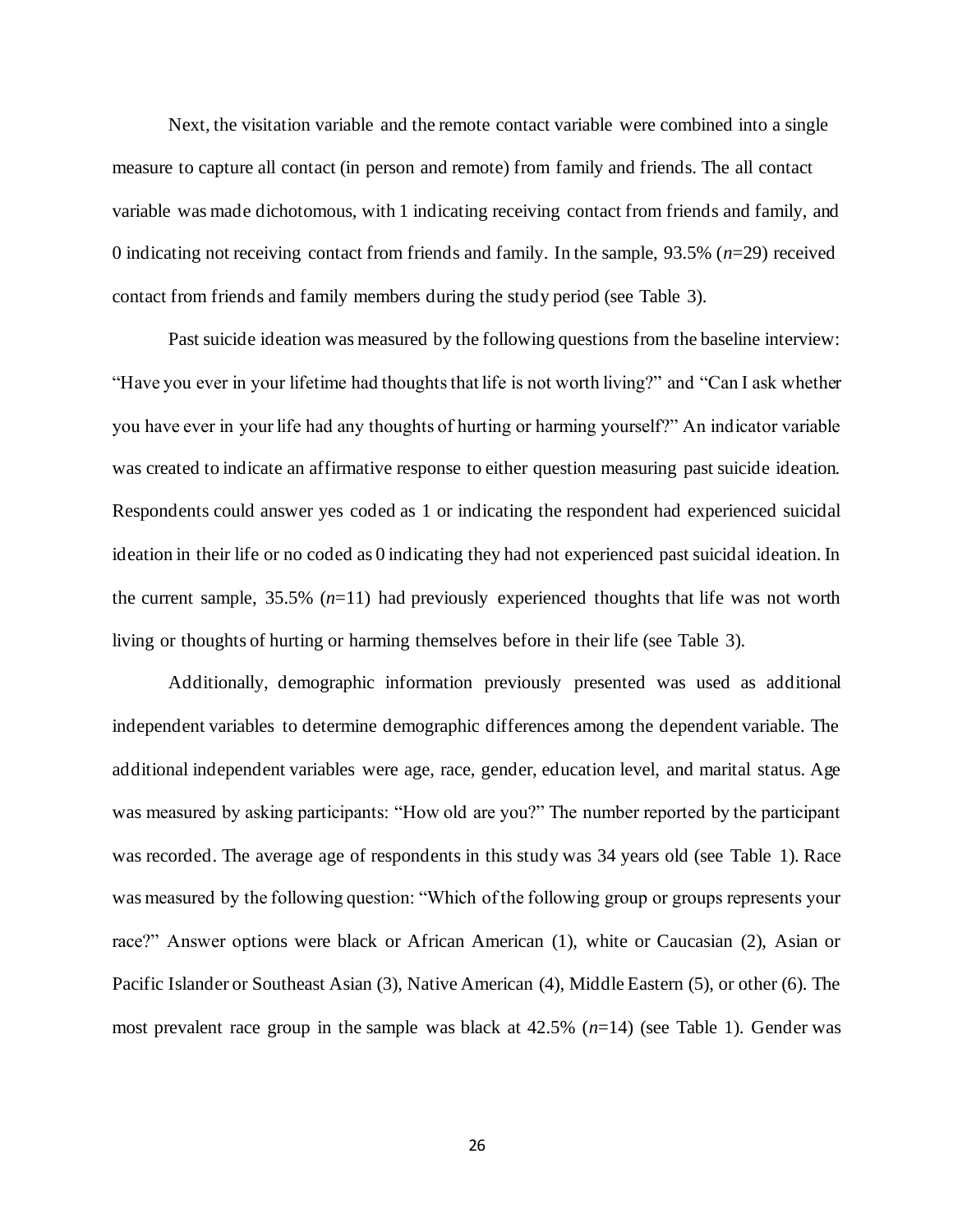measured by the following question: "Do you identify as:" male (1), female (2), or other (3) as the answer options. Most of the sample was male (93.5%, *n*=29) (see Table 1).

Education level was measured by the following question: "Did you graduate from high school?" The answer options were "yes" coded as 1, or "no" coded as 0. Approximately 74.3% (*n*=23) of the sample reported completing high school (see Table 1). Marital status was measured by the following question: "What is your marital status?" The answer options were never married or single (1), legally married (2), separated (3), divorced (4), or widowed (5). In the sample, 67.7% (*n=*21) of participants were single and never married (see Table 1).

# **TABLE 3**

| <b>Characteristic</b> | $\%$ (n)    |  |
|-----------------------|-------------|--|
| Visitation            |             |  |
| <b>Yes</b>            | 35.5% (11)  |  |
| N <sub>0</sub>        | 64.5% (20)  |  |
| Remote contact        |             |  |
| <b>Yes</b>            | 51.6% (16)  |  |
| No                    | 48.4% (15)  |  |
| All contact           |             |  |
| Yes                   | 93.5% (29)  |  |
| No                    | $6.5\%$ (2) |  |
| Past suicide ideation |             |  |
| Yes                   | 35.5% (11)  |  |
| No                    | 38.7% (12)  |  |

Independent Variable Descriptive Statistics (N=31)

# ANALYTIC PLAN

<span id="page-27-0"></span>First, descriptive analyses were conducted for all dependent, independent, and control variables in the study. A chi-square test was used to explore differences among the demographic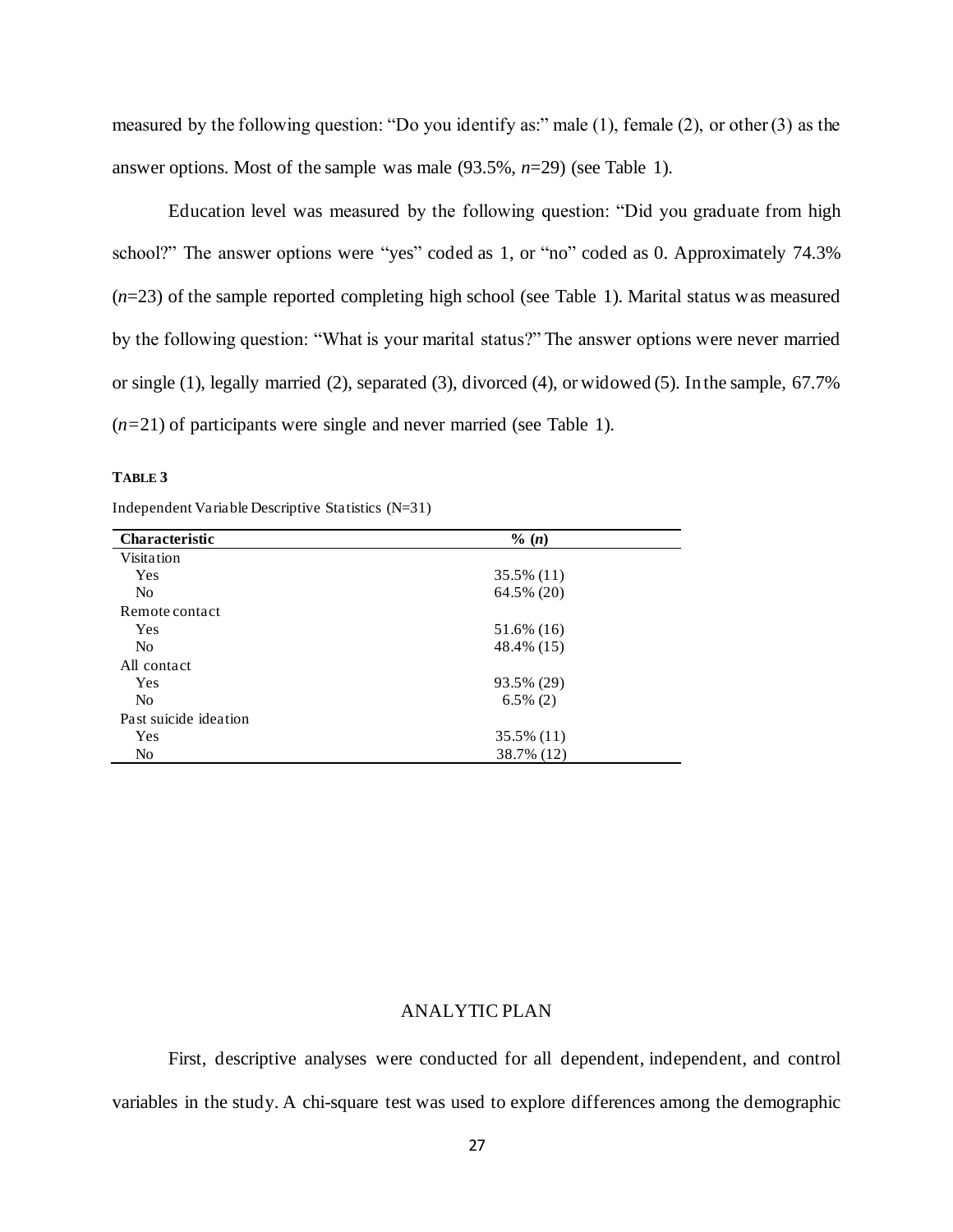variables (age, gender, race, education level, prior incarceration, and marital status) on each nominal dependent and independent variable, which included recent suicide ideation, visitation, and remote contact. Next, bivariate analyses were conducted to explore the four main research questions.

The first research question the study addressed was: "Does suicidal ideation change over the course of incarceration?" To examine the first research question and measure suicidality over time, a McNemar's test was used to examine past suicide ideation from the baseline interview with recent suicide ideation from the follow-up interview. A crosstabulation was also used to measure how suicidal ideation changed over the course of the first week of incarceration.

The second, third, and fourth research questions the study addressed were: (1) "What are the effects of visitation on suicidal ideation?" (2) "What are the effects of remote contact on suicidal ideation?" and (3) "What are the effects of all family and social contact on suicidal ideation?" To examine these research questions, a Fisher's exact test was conducted to analyze the relationship between visitation and recent suicide ideation, remote contact and recent suicide ideation, and all contact and recent suicide ideation. This test was appropriate because visitation, remote contact, all contact, and suicide ideation were dichotomous variables.

#### RESULTS

<span id="page-28-0"></span>A chi-square test of independence was used to measure the relationships between age, gender, race, education level, marital status, and prior incarceration in jails and prisons with recent suicide ideation (see Table 4). The same tests were performed between these demographic measures and visitation, remote contact, all contact, and past suicide ideation (see Table 5 & 6).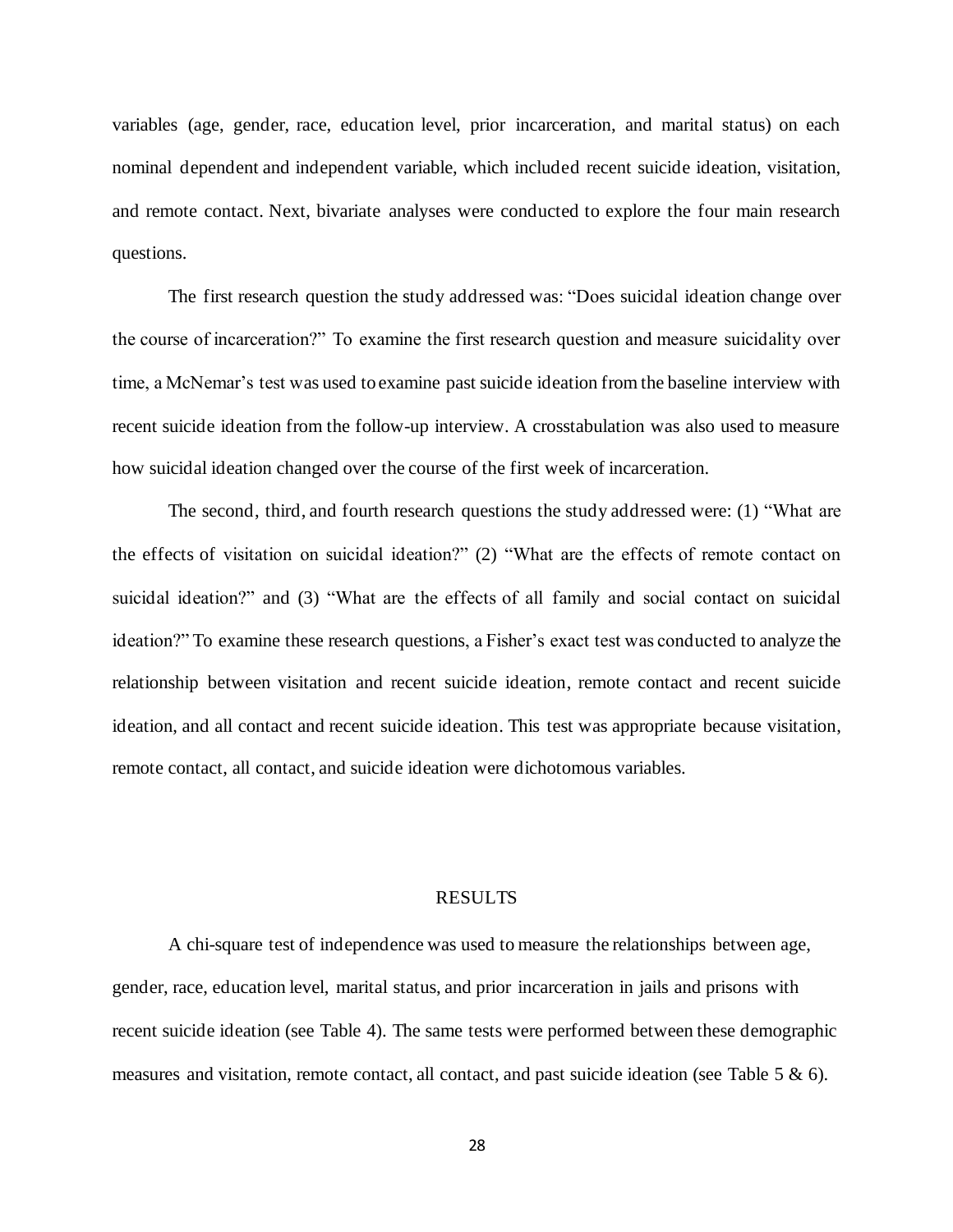A significant relationship was found between age and recent suicide ideation, in that inmates over the age of 40 years were more likely to report recent suicide ideation, x² (1, N=31)=4.637, *p*=0.031 (see Table 4). No other significant findings between age and other variables were found.

Gender had a significant relationship with all contact, finding that male inmates were more likely to receive some form of contact, whether visitation or remote contact, than women,  $x^{2}(1, N=31)=6.718$ ,  $p=0.010$  (see Table 5). There were no other significant relationships between gender and the other variables. In addition, race, education level, marital status, and prior incarceration in jails or prisons had no statistically significant relationships with any of the dependent or independent variables (see Tables 4, 5, & 6).

# **TABLE 4**

|  | Demographics and Dependent Variable Cross Tabulation (N=31) |  |
|--|-------------------------------------------------------------|--|
|  |                                                             |  |

| <b>Characteristics</b>        | <b>Recent suicide ideation</b> | Chi-square tests of<br>independence |
|-------------------------------|--------------------------------|-------------------------------------|
| Age                           |                                |                                     |
| 40 years and younger $(n=23)$ |                                |                                     |
| Yes                           | $13\%$ (3)                     | $X^2(1) = 4.637$                    |
| N <sub>o</sub>                | 87% (20)                       | $p = 0.031$                         |
| 41 years and older $(n=8)$    |                                | $n = 31$                            |
| Yes                           | 50% (4)                        |                                     |
| N <sub>o</sub>                | 50% (4)                        |                                     |
| Gender                        |                                |                                     |
| Male $(n=29)$                 |                                |                                     |
| Yes                           | $24.1\%$ (7)                   | $X^2(1) = 0.624$                    |
| N <sub>o</sub>                | 75.9% (29)                     | $p = 0.430$                         |
| Female $(n=2)$                |                                | $n = 31$                            |
| Yes                           | $0\%$ (0)                      |                                     |
| N <sub>o</sub>                | $100\% (2)$                    |                                     |
| Race                          |                                |                                     |
| Black $(n=14)$                |                                |                                     |
| Yes                           | $21.4\%$ (3)                   | $X^2(3) = 0.685$                    |
| N <sub>o</sub>                | 78.6% (11)                     | $p = 0.877$                         |
| White $(n=12)$                |                                | $n = 30$                            |
| Yes                           | $16.7\%$ (2)                   |                                     |
| N <sub>o</sub>                | 83.3% (10)                     |                                     |
| Native American $(n=1)$       |                                |                                     |
| Yes                           | $0\%$ (0)                      |                                     |
| N <sub>o</sub>                | $100\%$ (1)                    |                                     |
| Other $(n=3)$                 |                                |                                     |
| Yes                           | 33.3% (1)                      |                                     |
| N <sub>o</sub>                | 66.7% (2)                      |                                     |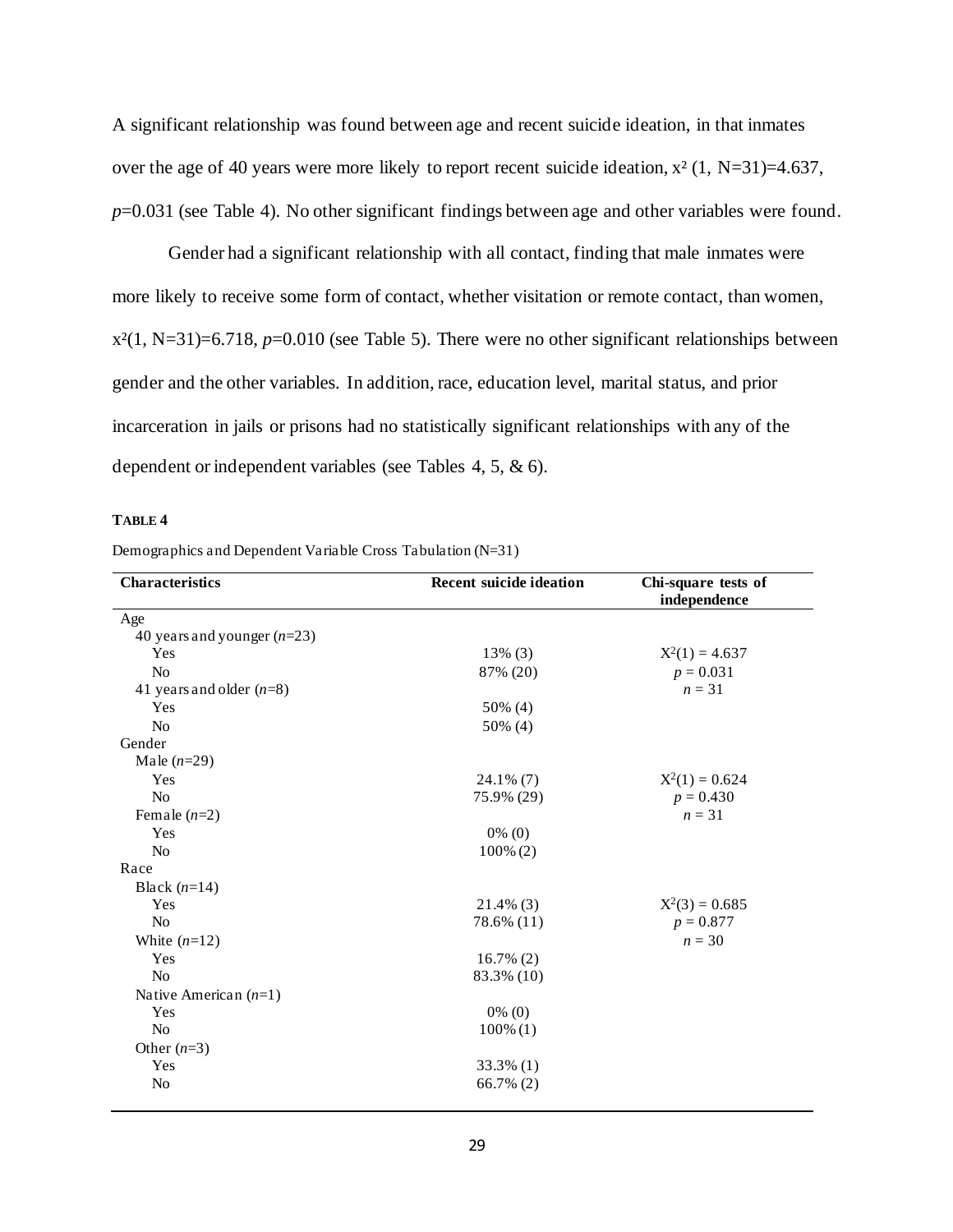| <b>Education</b> level               |              |                  |
|--------------------------------------|--------------|------------------|
| Graduated high school $(n=23)$       |              |                  |
| Yes                                  | $26.1\%$ (6) | $X^2(1) = 0.627$ |
| No                                   | 73.9% (17)   | $p = 0.429$      |
| Did not graduate high school $(n=8)$ |              | $n = 31$         |
| Yes                                  | $12.5\%$ (1) |                  |
| No                                   | 87.5% (7)    |                  |
| Marital status                       |              |                  |
| Never married/single $(n=21)$        |              |                  |
| Yes                                  | 23.8% (5)    | $X^2(3) = 1.582$ |
| N <sub>o</sub>                       | 76.2% (16)   | $p = 0.664$      |
| Legally married $(n=3)$              |              | $n = 31$         |
| Yes                                  | $0\%$ (0)    |                  |
| No                                   | $100\%$ (3)  |                  |
| Separated $(n=1)$                    |              |                  |
| Yes                                  | $0\%$ (0)    |                  |
| No                                   | $100\%$ (1)  |                  |
| Divorced $(n=6)$                     |              |                  |
| Yes                                  | 33.3% (2)    |                  |
| No                                   | 66.7% (4)    |                  |
| Prior jail incarceration $(n=26)$    |              |                  |
| Yes                                  | $23.1\%$ (6) | $X^2(1) = 0.023$ |
| N <sub>o</sub>                       | 76.9% (20)   | $p = 0.880$      |
|                                      |              | $n = 31$         |
| Prior prison incarceration $(n=10)$  |              |                  |
| Yes                                  | $10.0\%$ (1) | $X^2(1) = 1.336$ |
| N <sub>o</sub>                       | $90.0\%$ (9) | $p = 0.248$      |
|                                      |              | $n = 31$         |

# **TABLE 5**

Demographic and Independent Variable Cross Tabulation Part 1 (N=31)

| <b>Characteristics</b>      | <b>Visitation</b> | Chi-square tests of<br>independence |
|-----------------------------|-------------------|-------------------------------------|
| Age                         |                   |                                     |
| 40 years and under $(n=23)$ |                   |                                     |
| Yes                         | 34.8% (8)         | $X^2(1) = 0.019$                    |
| N <sub>o</sub>              | 65.2% (15)        | $p = 0.890$                         |
| 41 years and older $(n=8)$  |                   | $n = 31$                            |
| Yes                         | $37.5\%$ (3)      |                                     |
| N <sub>0</sub>              | $62.5\%$ (5)      |                                     |
| Gender                      |                   |                                     |
| Male $(n=29)$               |                   |                                     |
| Yes                         | 37.9% (11)        | $X^2(1) = 1.176$                    |
| N <sub>o</sub>              | $62.1\%$ (18)     | $p = 0.278$                         |
| Female $(n=2)$              |                   | $n = 31$                            |
| Yes                         | $0\%$ (0)         |                                     |
| N <sub>0</sub>              | $100\% (2)$       |                                     |
| Race                        |                   |                                     |
| Black $(n=14)$              |                   |                                     |
| Yes                         | 50.0% (7)         | $X^2(3) = 3.445$                    |
| N <sub>o</sub>              | 50.0% (7)         | $p = 0.328$                         |
| White $(n=12)$              |                   | $n = 30$                            |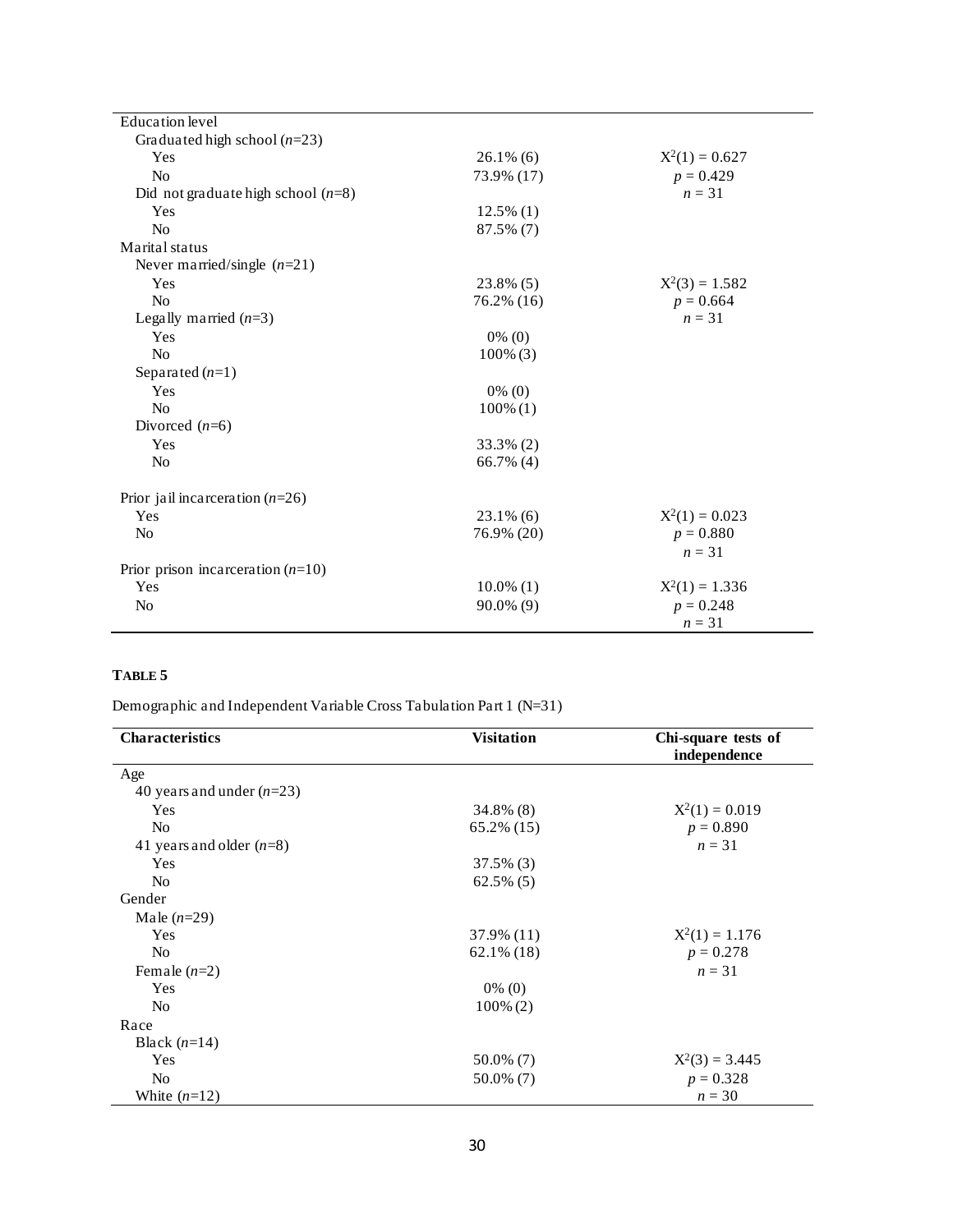| Yes                                  | 33.3% (4)    |                         |
|--------------------------------------|--------------|-------------------------|
| No                                   | 66.7% (8)    |                         |
| Native American $(n=1)$              |              |                         |
| Yes                                  | $0\%$ (0)    |                         |
| N <sub>o</sub>                       | $100\%$ (1)  |                         |
| Other $(n=3)$                        |              |                         |
| Yes                                  | $0\%$ (0)    |                         |
| N <sub>o</sub>                       | $100\%$ (3)  |                         |
| <b>Education</b> level               |              |                         |
| Graduated high school $(n=23)$       |              |                         |
| Yes                                  | 39.1% (9)    | $X^2(1) = 0.518$        |
| No                                   | 60.9% (14)   | $p = 0.472$             |
| Did not graduate high school $(n=8)$ |              | $n = 31$                |
| Yes                                  |              |                         |
| $\rm No$                             | $25.0\%$ (2) |                         |
|                                      | 75.0% (6)    |                         |
| Marital status                       |              |                         |
| Never married/single $(n=21)$        |              |                         |
| Yes                                  | 33.3% (7)    | $X^2(3) = 1.879$        |
| N <sub>o</sub>                       | 66.7% (14)   | $p = 0.598$             |
| Legally married $(n=3)$              |              | $n = 31$                |
| Yes                                  | 33.3% (1)    |                         |
| N <sub>o</sub>                       | 66.7% $(2)$  |                         |
| Separated $(n=1)$                    |              |                         |
| Yes                                  | $100\%$ (1)  |                         |
| N <sub>o</sub>                       | $0\%$ (0)    |                         |
| Divorced $(n=6)$                     |              |                         |
| Yes                                  | 33.3% (2)    |                         |
| N <sub>o</sub>                       | 66.7% (4)    |                         |
| Prior jail incarceration $(n=26)$    |              |                         |
| Yes                                  | 30.8% (8)    | $X^2(1) = 1.565$        |
| No                                   | 69.2% (18)   | $p = 0.211$<br>$n = 31$ |
| Prior prison incarceration $(n=10)$  |              |                         |
| Yes                                  | $30.0\%$ (3) | $X^2(1) = 0.194$        |
| No                                   | 70.0% (7)    | $p = 0.660$             |
|                                      |              | $n = 31$                |

# **TABLE 6**

Demographics and Independent Variable Cross Tabulation Part 2 (N=31)

| <b>Characteristics</b>      | Past suicide ideation | Chi-square tests of<br>independence |
|-----------------------------|-----------------------|-------------------------------------|
| Age                         |                       |                                     |
| 40 years and under $(n=23)$ |                       |                                     |
| Yes                         | $60.9\%$ (14)         | $X^2(1) = 0.007$                    |
| N <sub>o</sub>              | $39.1\%$ (9)          | $p = 0.935$                         |
| 41 years and older $(n=8)$  |                       | $n = 31$                            |
| Yes                         | $62.5\%$ (5)          |                                     |
| N <sub>0</sub>              | $37.5\%$ (3)          |                                     |
| Gender                      |                       |                                     |
| Male $(n=29)$               |                       |                                     |
| Yes                         | $62.1\%$ (18)         | $X^2(1) = 0.115$                    |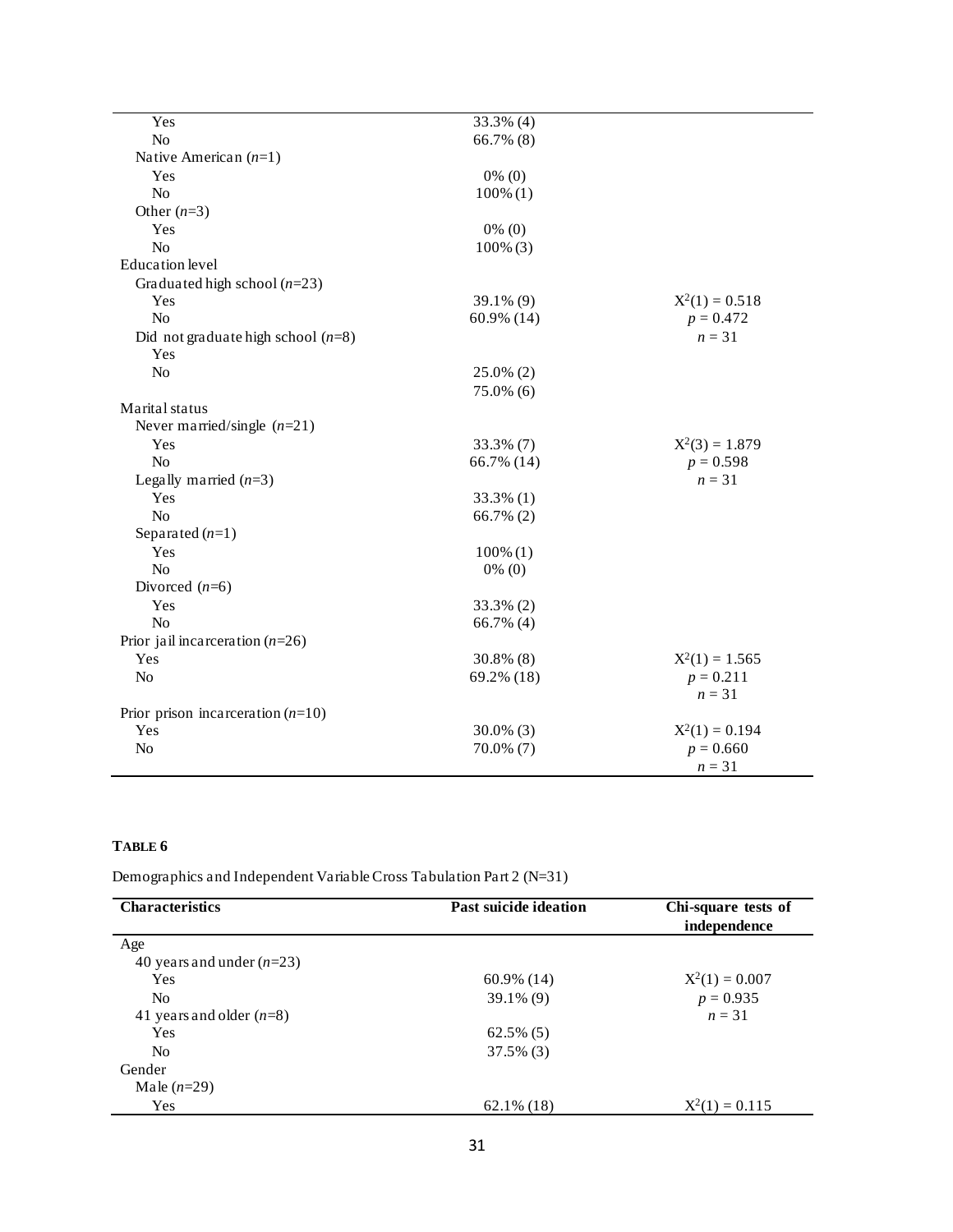| No                                   | 37.9% (11)    | $p = 0.735$      |
|--------------------------------------|---------------|------------------|
| Female $(n=2)$                       |               | $n = 31$         |
| Yes                                  | $50.0\%$ (1)  |                  |
| N <sub>o</sub>                       | $50.0\%$ (1)  |                  |
| Race                                 |               |                  |
| Black $(n=14)$                       |               |                  |
| Yes                                  | 64.3% (9)     | $X^2(3) = 1.329$ |
| $\rm No$                             | 35.7% (5)     | $p = 0.722$      |
| White $(n=12)$                       |               | $n = 30$         |
| Yes                                  | $50.0\%$ (6)  |                  |
| N <sub>o</sub>                       | $50.0\%$ (6)  |                  |
| Native American $(n=1)$              |               |                  |
| Yes                                  | $100\%$ (1)   |                  |
| N <sub>o</sub>                       | $0\%$ (0)     |                  |
| Other $(n=3)$                        |               |                  |
| Yes                                  | 66.7% (2)     |                  |
| N <sub>o</sub>                       | 33.3% (1)     |                  |
| <b>Education</b> level               |               |                  |
|                                      |               |                  |
| Graduated high school $(n=23)$       |               |                  |
| Yes                                  | $65.2\%$ (15) | $X^2(1) = 0.579$ |
| $\rm No$                             | 34.8% (8)     | $p = 0.447$      |
| Did not graduate high school $(n=8)$ |               | $n = 31$         |
| Yes                                  |               |                  |
| $\rm No$                             | $50.0\%$ (4)  |                  |
|                                      | 50.0% (4)     |                  |
| Marital status                       |               |                  |
| Never married/single $(n=21)$        |               |                  |
| Yes                                  | 66.7% (14)    | $X^2(3) = 2.901$ |
| No                                   | 33.3% (7)     | $p = 0.407$      |
| Legally married $(n=3)$              |               | $n = 31$         |
| Yes                                  | 33.3% (1)     |                  |
| $\rm No$                             | 66.7% (2)     |                  |
| Separated $(n=1)$                    |               |                  |
| Yes                                  | $0\%$ (0)     |                  |
| No                                   | $100\%$ (1)   |                  |
| Divorced $(n=6)$                     |               |                  |
| Yes                                  | 66.7% (4)     |                  |
| No                                   | 33.3% (2)     |                  |
| Prior jail incarceration $(n=26)$    |               |                  |
| Yes                                  | $61.5\%$ (16) | $X^2(1) = 0.004$ |
| No                                   | 38.5% (10)    | $p = 0.948$      |
|                                      |               | $n = 31$         |
|                                      |               |                  |
| Prior prison incarceration $(n=10)$  |               |                  |
| Yes                                  | $60.0\%$ (6)  | $X^2(1) = 0.010$ |
| No                                   | $40.0\%$ (4)  | $p = 0.919$      |
|                                      |               | $n=31$           |

To address the first research question, a McNemar's test was used to test the relationship between reports of suicide ideation from the baseline survey and from the one-week follow-up survey. At follow-up, the number of individuals who reported suicidal ideation decreased to 7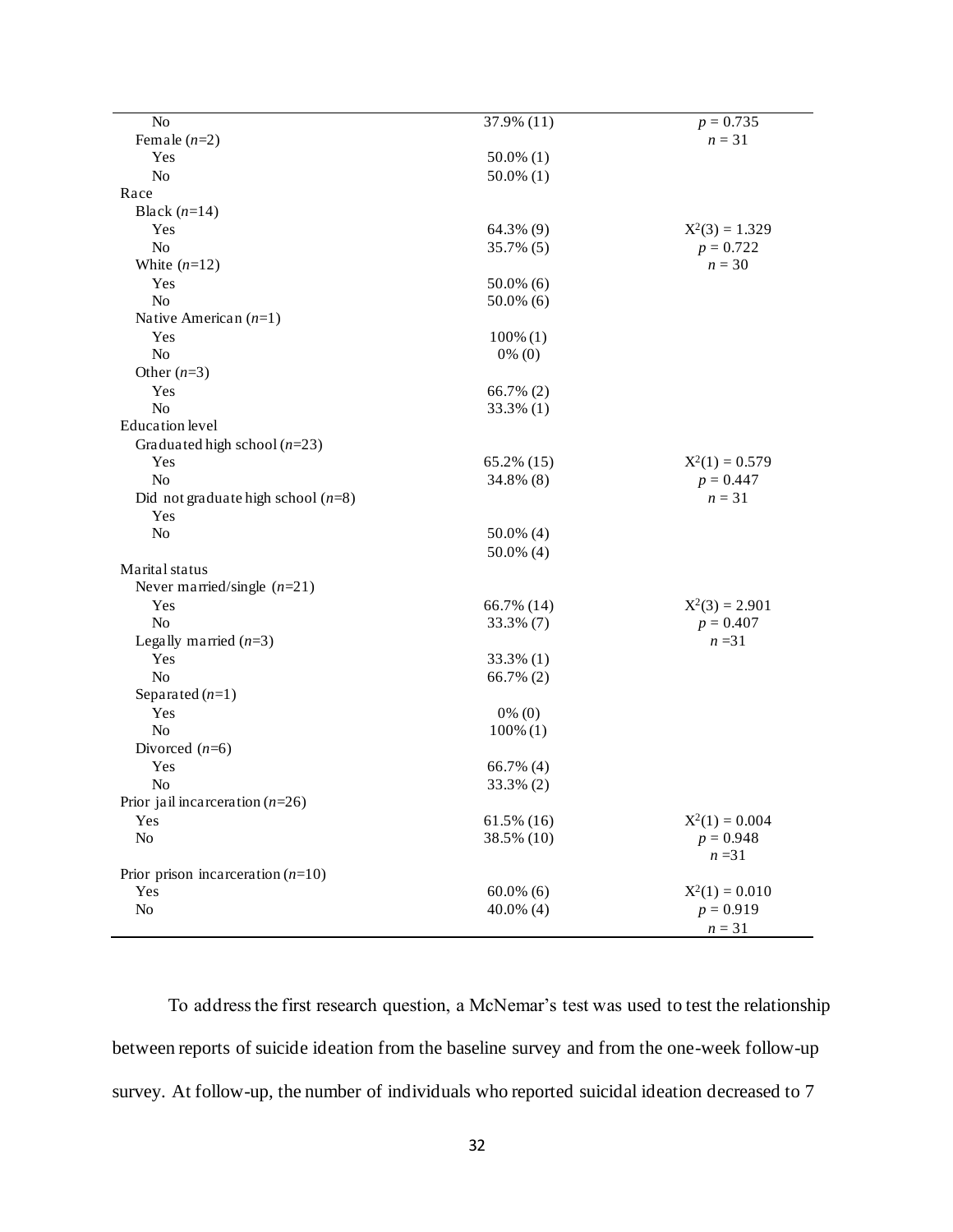participants (22.6%) while the number of individuals reporting no suicidal ideation increased to 24 participants (77.4%) (see Table 7, Figure 1). This demonstrated a change of 4 individuals not reporting suicidal ideation after one week of incarceration, with 1 individual who had not previously reported suicidal ideation at baseline and did report it at follow-up (see Table 7). An exact McNemar's test determined that the difference in the proportion of individuals reporting suicidal ideation at baseline and follow-up was statistically significant, *p*=0.002 (see Table 7).

# **TABLE 7**

Research Question 1 McNemar's Results (N=31)

| <b>Characteristics</b>                                                                 | <b>McNemar's Statistics</b> |          | Reported recent<br>suicide ideation |
|----------------------------------------------------------------------------------------|-----------------------------|----------|-------------------------------------|
| Recent suicide ideation and past suicide<br>ideation<br>Reported past suicide ideation | $19.4\%$ (6)                | $0.002*$ | -                                   |
| Yes                                                                                    | -                           |          | $19.4\%$ (6)                        |
| No                                                                                     | $\overline{\phantom{a}}$    |          | $3.2\%$ (1)                         |





To analyze the second research question, a Fisher's exact test was performed to analyze the effect of visitation on recent suicide ideation. Out of 31 inmates in the sample, 11 (35.5%) total inmates reported receiving a visit during the first week of incarceration, and 7 (22.6%) total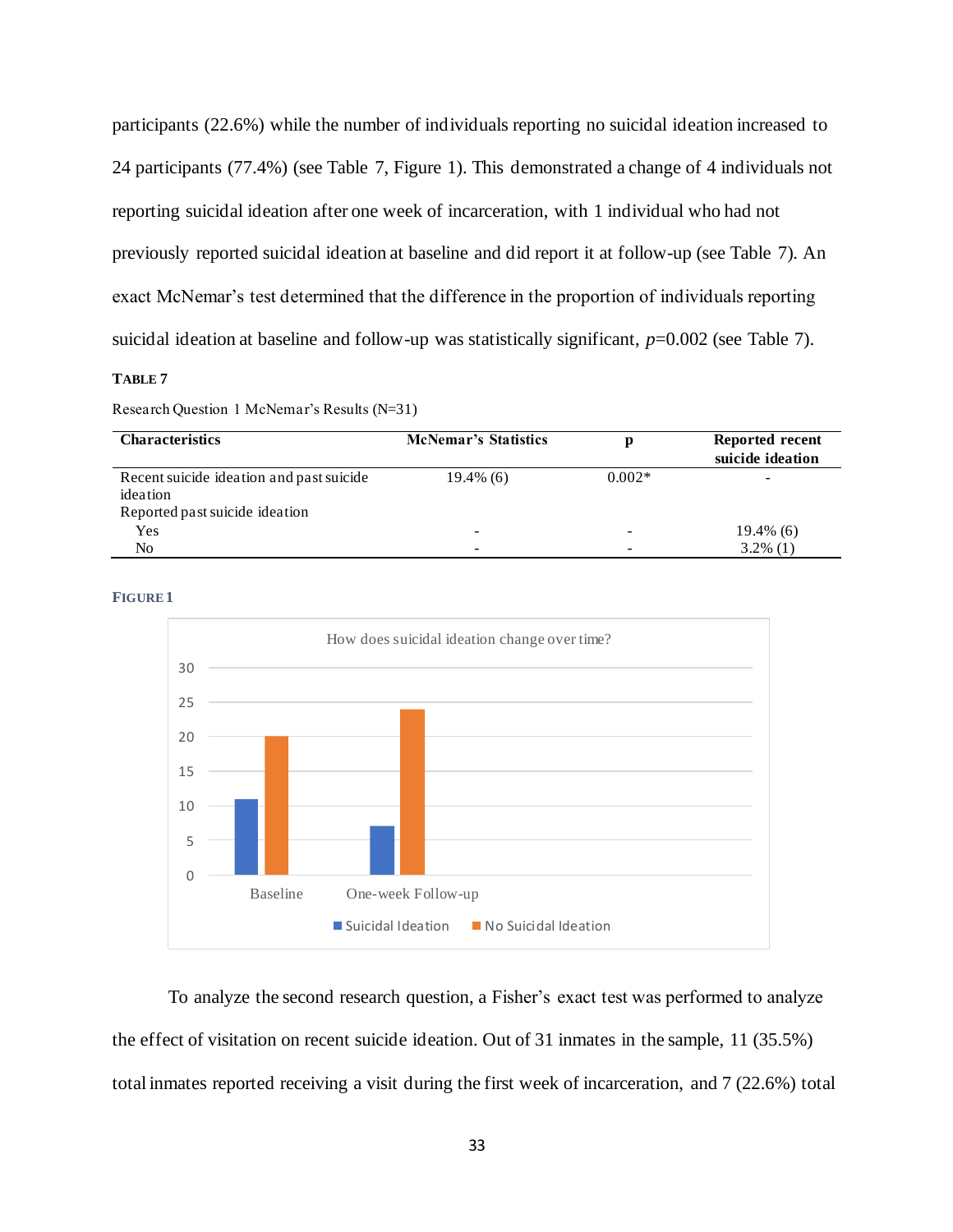inmates reported experiencing suicidal ideation during the first week (see Table 8). Of those who received a visit during the first week of incarceration, 3 (9.7%) inmates reported recent suicidal ideation, and of those who did not receive a visit during the first week of incarceration, 4 (12.9%) inmates reported experiencing recent suicidal ideation (see Table 8, Figure 2). There was no statistically significant association between receiving a visit and experiencing recent suicidal ideation as assessed by Fisher's exact test, *p*=0.484 (see Table 8).

#### **TABLE 8**

Research Question 2 Fisher's Exact Test Results

| <b>Characteristics</b>                 | <b>Fisher's Statistics</b> |       | Reported recent<br>suicidal ideation |
|----------------------------------------|----------------------------|-------|--------------------------------------|
| Visitation and recent suicide ideation | $9.7\%$ (3)                | 0.484 |                                      |
| Received a visit                       |                            |       |                                      |
| Yes                                    | -                          |       | $9.7\%$ (3)                          |
| No.                                    | -                          |       | $12.9\%$ (4)                         |

#### **FIGURE 2**



To address the third research question, a Fisher's exact test was utilized to analyze the effect of remote contact on recent suicide ideation. Out of 31 inmates in the sample, 16 (51.6%) total inmates reported receiving a letter or phone call during the first week of incarceration, and 7 (22.6%) total inmates reported experiencing suicidal ideation during the first week. Of those who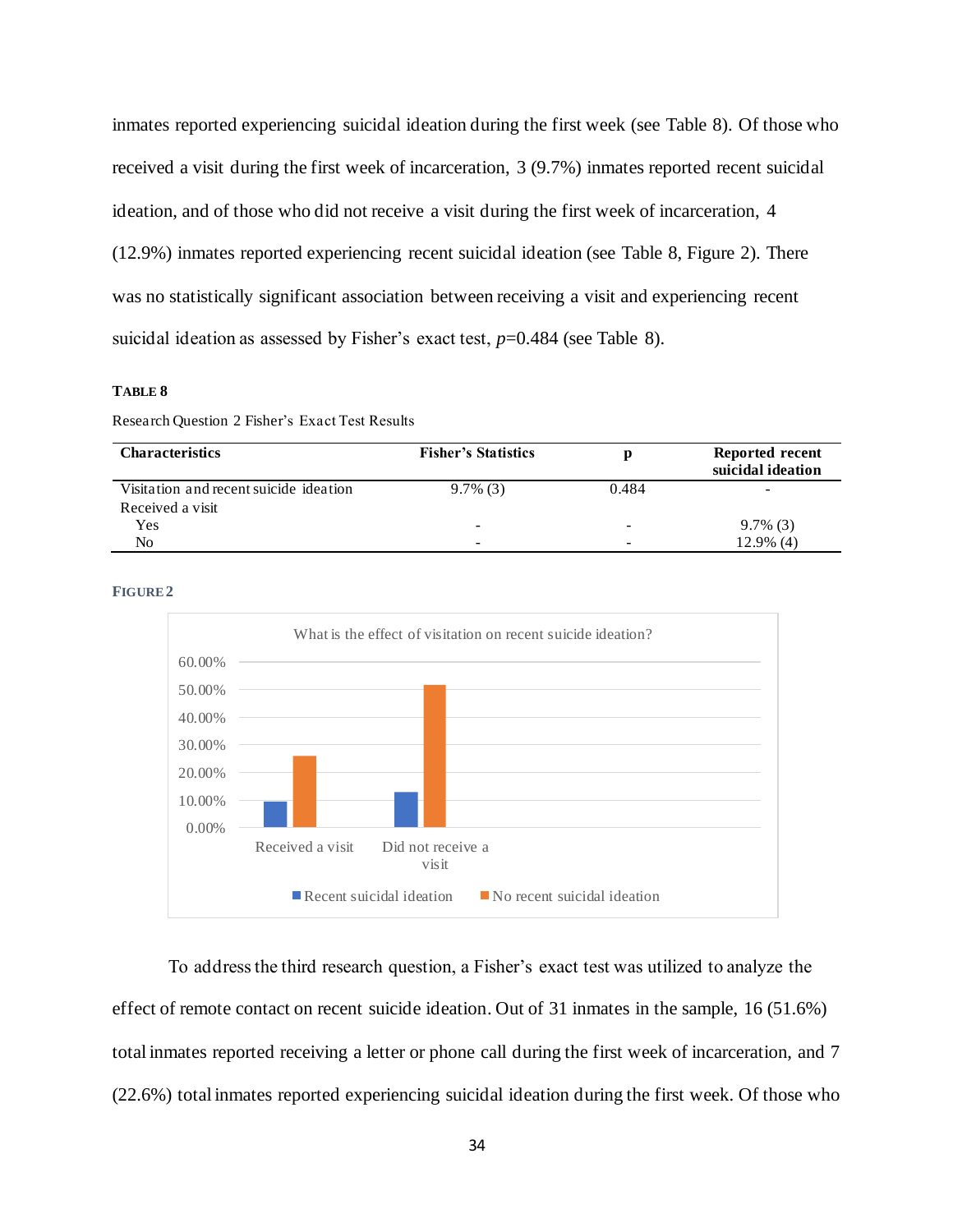did receive a letter or phone call during the first week of incarceration, 4 (12.9%) inmates reported recent suicidal ideation, and of those who did not receive a letter or phone call during the first week of incarceration, 3 (9.7%) inmates reported experiencing recent suicidal ideation (see Table 9, Figure 3). There was no statistically significant association between receiving a letter or phone call and experiencing recent suicidal ideation as assessed by Fisher's exact test, *p*=0.539 (see Table 9).

#### **TABLE 9**

Research Question 3 Fisher's Exact Test Results (N=31)

| <b>Characteristics</b>            | <b>Fisher's Statistics</b> |       | Reported recent<br>suicidal ideation |
|-----------------------------------|----------------------------|-------|--------------------------------------|
| Remote contact and recent suicide | $12.9\%$ (4)               | 0.539 |                                      |
| ideation                          |                            |       |                                      |
| Received remote contact           |                            |       |                                      |
| Yes                               |                            |       | $12.9\%$ (4)                         |
| No                                | $\overline{\phantom{0}}$   |       | $9.7\%$ (3)                          |
| <b>FIGURE3</b>                    |                            |       |                                      |



To address the fourth and final question, a Fisher's exact test was performed to determine the effect of both visitation and remote contact on recent suicide ideation. This test found that 19.4% (*n*=6) of the sample received any form of contact and reported recent suicide ideation (see Table 10, Figure 4). These results indicated that 19.4% (*n*=6) of the sample responded "yes" to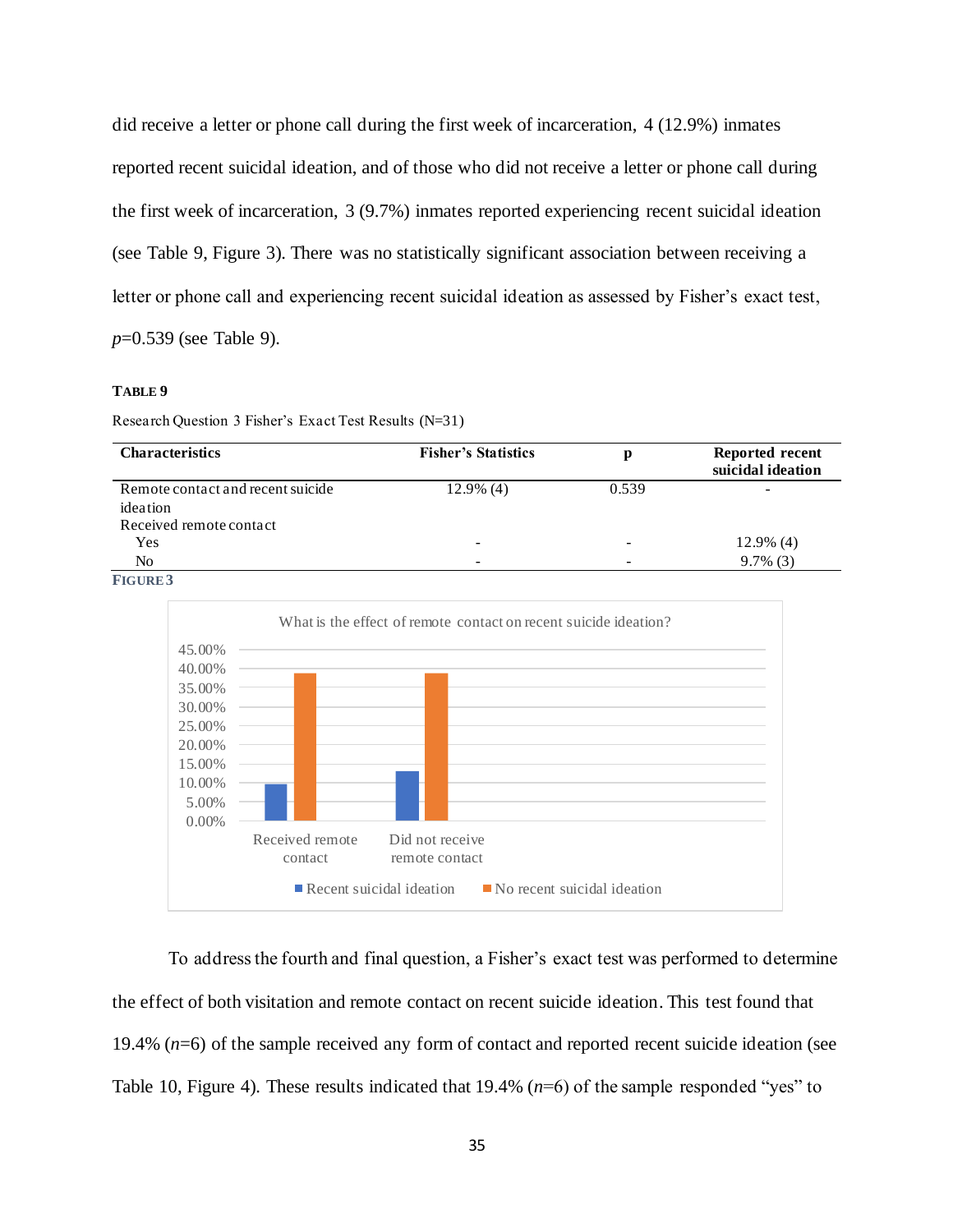the questions used to measure suicidal ideation in the follow-up survey after the first week of incarceration, and also reported receiving at least one visit, phone call, or letter during the first week of incarceration in the same follow-up survey. This test was found to be statistically insignificant.

Out of 31 inmates in the sample, 29 (93.5%) total inmates reported receiving a letter or phone call during the first week of incarceration, and 7 (22.6%) total inmates reported experiencing suicidal ideation during the first week. Of those who did receive any form of contact during the first week of incarceration, 6 (19.4%) inmates reported recent suicidal ideation, and of those who did not receive any form of contact during the first week of incarceration, 1 (3.2%) inmates reported experiencing recent suicidal ideation (see Table 10, Figure 4). There was no statistically significant association between receiving any form of contact and experiencing recent suicidal ideation as assessed by Fisher's exact test, *p*=0.406 (see Table 10).

# **TABLE 10**

| Research Question 4 Fisher's Exact Test Results (N=31) |  |
|--------------------------------------------------------|--|
|--------------------------------------------------------|--|

| <b>Characteristics</b>                  | <b>Fisher's Statistics</b> |       | Reported recent   |
|-----------------------------------------|----------------------------|-------|-------------------|
|                                         |                            |       | suicidal ideation |
| All contact and recent suicide ideation | $19.4\%$ (6)               | 0.406 | -                 |
| Received any form of contact            |                            |       |                   |
| Yes                                     | -                          | -     | 19.4% (6)         |
| No                                      | -                          | -     | $3.2\%$ (1)       |

#### **FIGURE 4**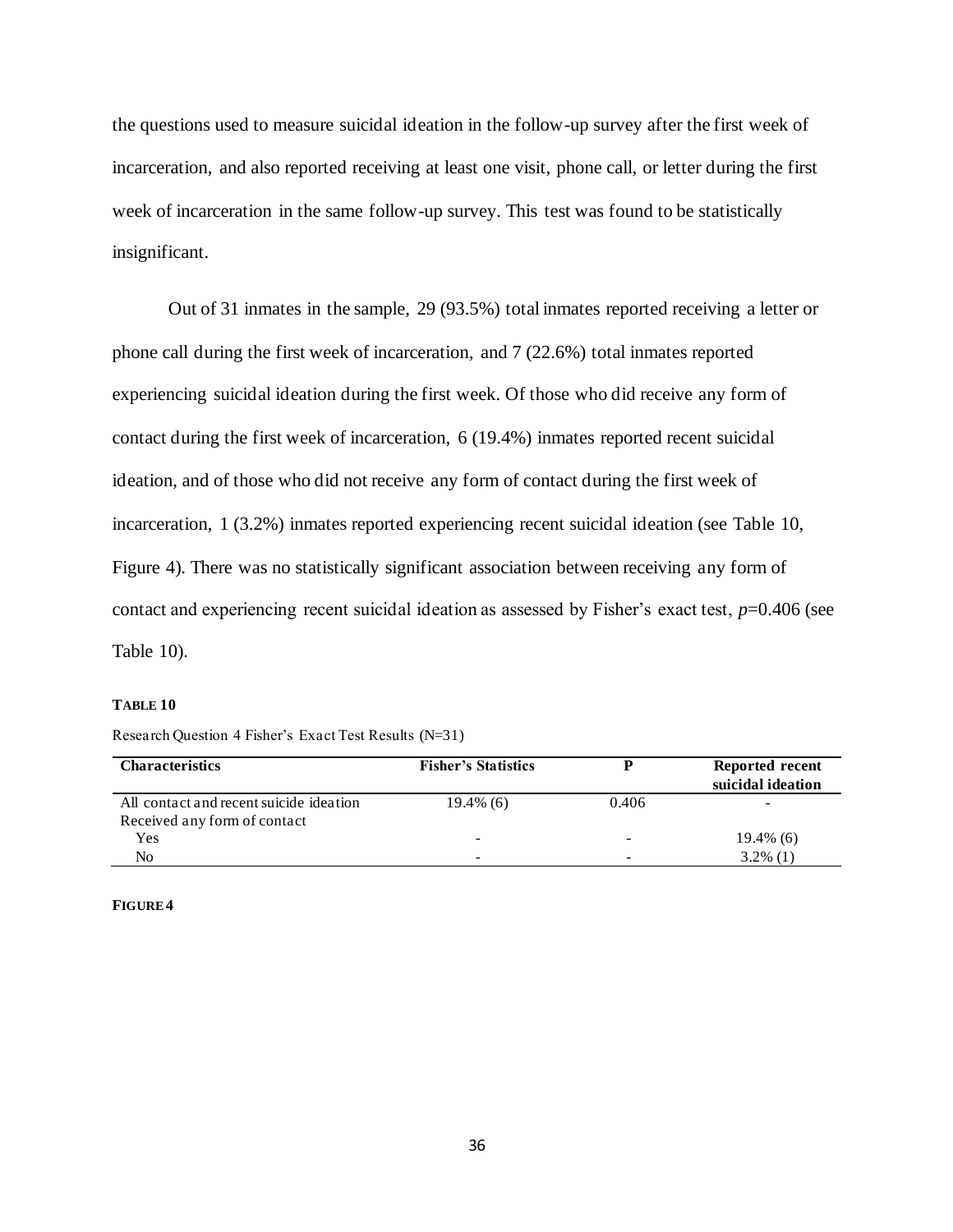

# DISCUSSION

<span id="page-37-0"></span>This study sought to analyze the relationship between family and social support and suicidal ideation in jail inmates. This was done by examining reported suicidal ideation over the first week of jail incarceration for Walker County Jail inmates. Next, the study measured the relationship between visitation and suicidal ideation, the relationship between remote contact and suicidal ideation, and the relationship between all forms of contact and suicidal ideation. While no significant relationships were found for the main research questions, the study did find interesting results for age and gender, as well as how suicidal ideation changed over time.

First, it was found that inmates over age 40 were more likely to report suicidal ideation. This finding is supported by a finding presented in Hayes' (2010) follow-up study, which found that the average age of jail inmates that committed suicide was 35 years old. This could be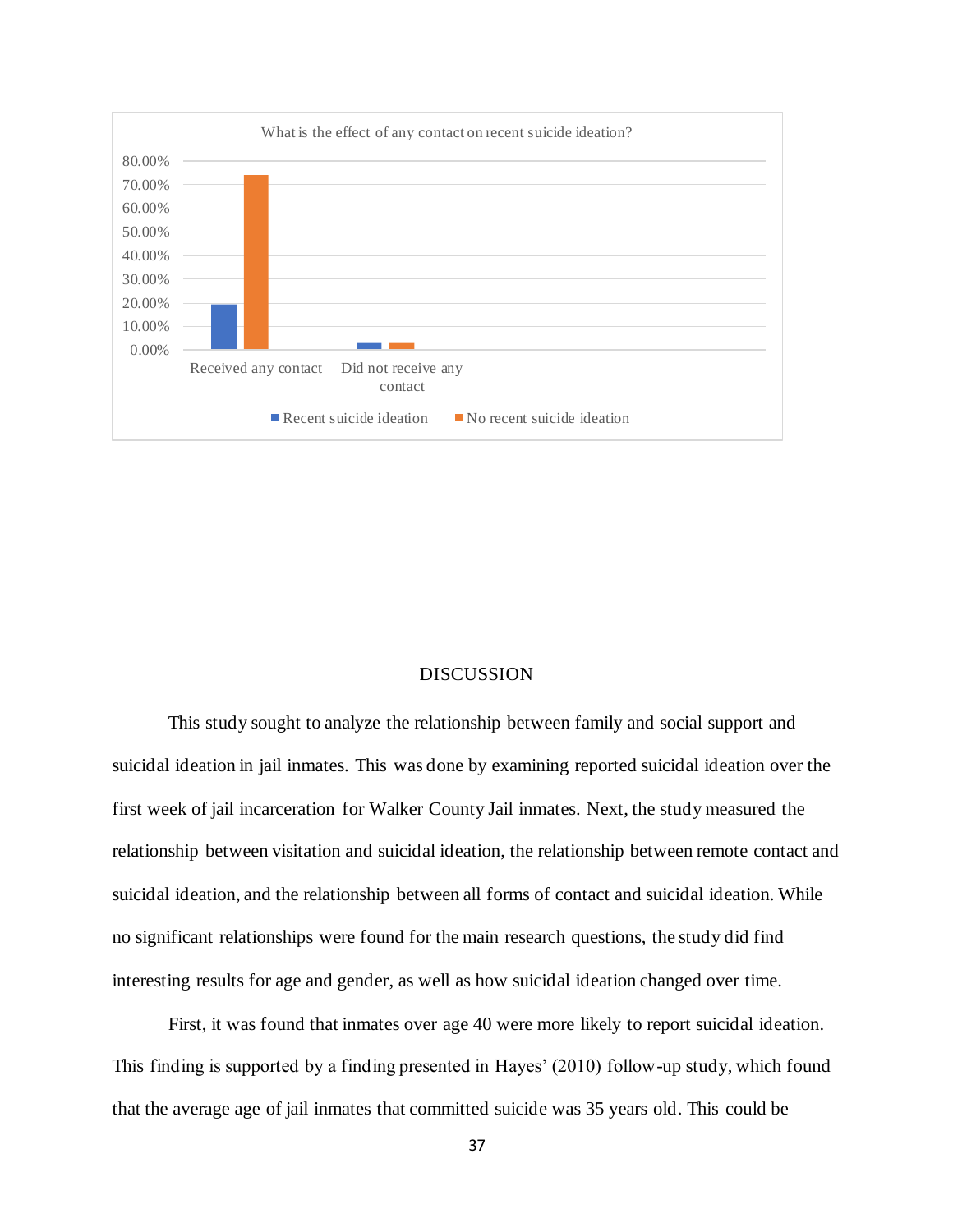because an older individual has had more opportunity than a younger person to have already experienced previous suicidal ideation or previous suicidal behaviors, or because an older person could have a longer history of prior incarcerations. This is an important finding because it can allow facilities to increase assessment of older inmates to attempt to prevent further suicidal ideation and behaviors.

Next, the study found that male inmates were more likely to receive any form of contact than female inmates. The opposite was found in previous literature, such as a study performed by Connor and Tewksbury (2015) that analyzed visitation by demographic variables. Connor and Tewksbury (2015) found that men were less likely than women to receive visits from every category they examined including visits from children, parents, and friends. Therefore, this result may have occurred due to the limited number of female participants in the sample. Future research should focus on having a larger sample of females to better measure gender differences.

Findings also suggested reports of suicidal ideation decreased over the course of the first week of jail incarceration. However, about 22% of the sample continued to report suicidal ideation after the first week of incarceration. This is still a sizable amount of the sample experiencing suicidal ideation, considering that the World Health Organization (2008) found a prevalence rate of suicidal ideation across 21 countries to only be 9.2%. This also falls in line with Hayes' (2010) findings that the first two weeks of jail incarceration presented the highest suicide risk for inmates.

The lack of a statistically significant relationship between visitation and remote contact on suicidal ideation may have occurred because visitation or remote contact is not enough family or social support for some inmates. The CDC (2010, 2017) and other studies (Liebling, 1992, 1995, 1999) identified connectedness as a protective factor in suicide prevention for inmates.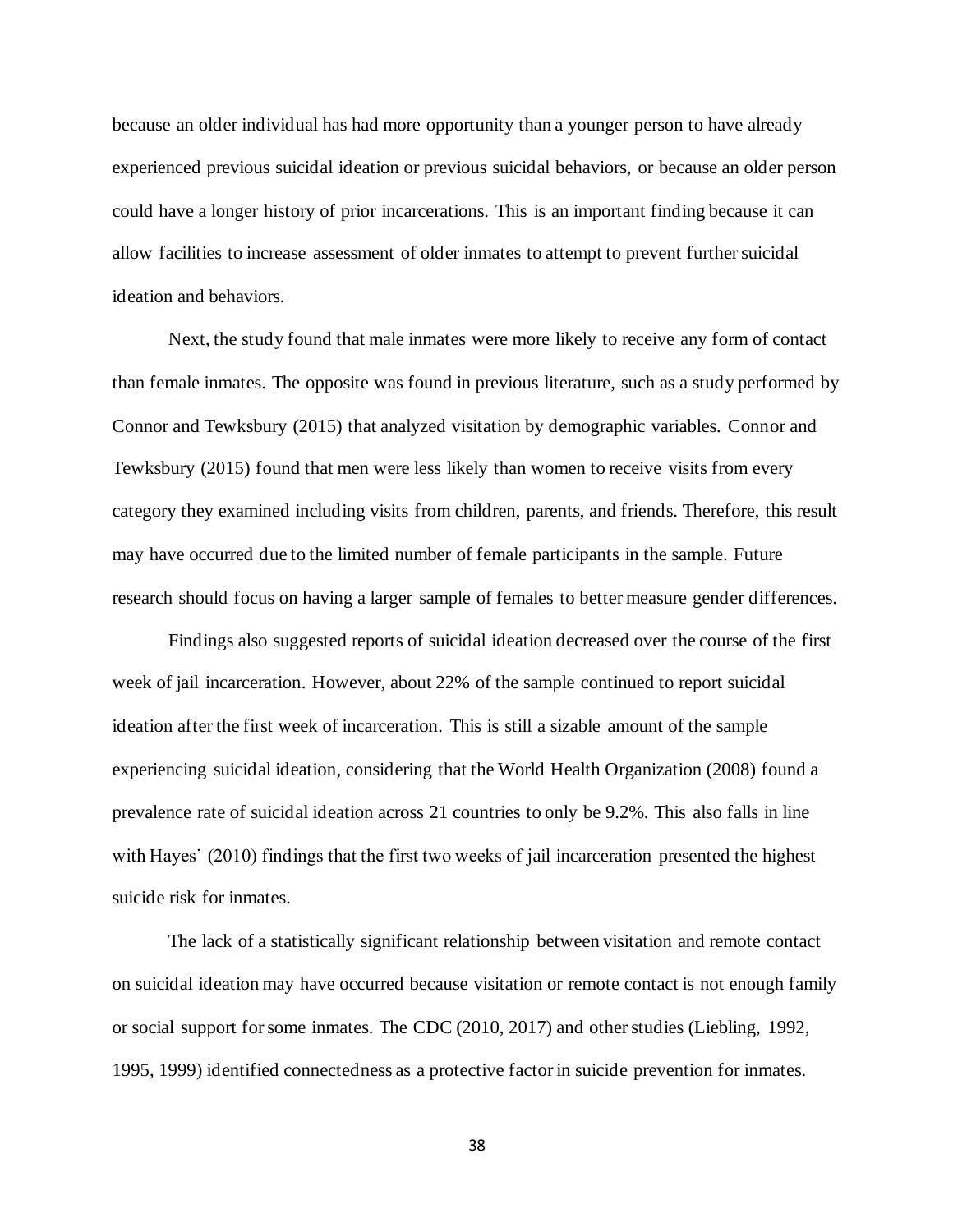Since connectedness refers to the extent to which a person feels connected to their family, friends, and community, a single visit, phone call, or letter during the first week of incarceration may not have been enough to provide a protective level of connectedness. Since this study only measured receiving any form of contact at all and did not utilize data on frequency of visitation or remote contact for this study in particular, future research could seek to measure if quantity of visits, letters, or phone calls makes a difference for inmates' feelings of connectedness.

In addition to analyzing quantity of contact, the quality of contact could be considered as well. The current study did not measure the content of the contact, or how the contact made the inmate feel. For example, if the visit was negative or not prosocial in nature, it could lead to reduced feelings of connectedness. The CDC (2010) already noted that negative or non-prosocial interactions can lead to increased suicide risk in the general population, so by analyzing the content of contact and how it made the inmate feel, future research can not only measure if positive interactions are protective for jail inmates, but also if negative interactions lead to increased suicidal ideation. It is for these reasons that the quality and content of contact should be considered in future research.

# Limitations

<span id="page-39-0"></span>One of the limitations of the current study was the small sample size. However, the data was obtained from a pilot study; therefore, the small sample size was not unexpected. Pilot studies are critical in testing measures with a small sample before implementing the study on a larger scale. This was important for developing appropriate ways to ask inmates about a sensitive and complex subject that can be difficult to study. Additionally, performing the pilot study before a more widespread study also allowed the research team to develop and improve study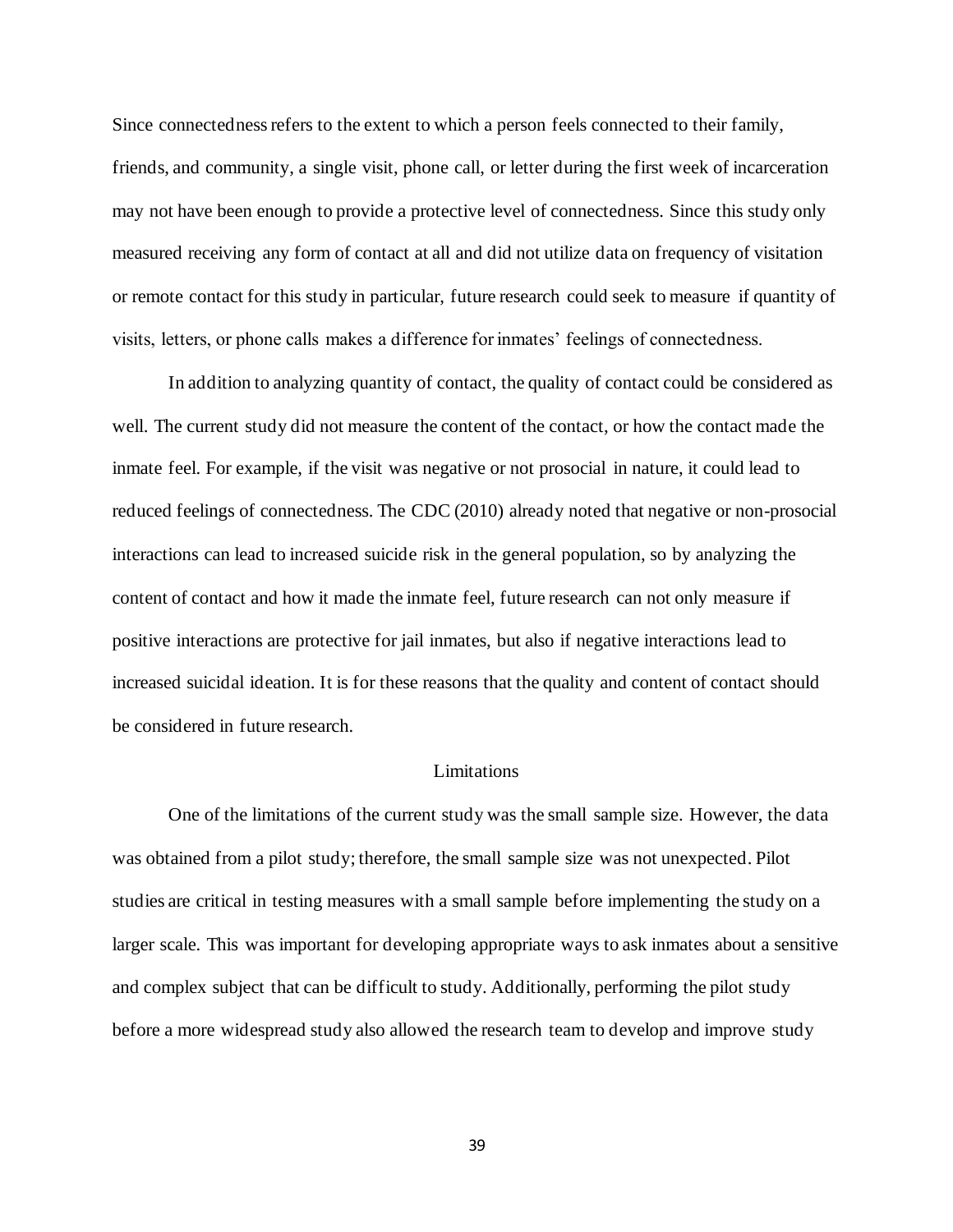protocols and interview techniques. This strategy provided an opportunity to adjust wording of questions that addressed sensitive topics like suicide.

While not the purpose of the current study, the sample of 31 inmates from one small, rural Texas jail, resulted in limited generalizability. The sample being this small and from only one jail makes it difficult to assume these results can be generalized to all inmates in every jail. This limitation could have led to this study's results not matching that of other studies, such as the findings mentioned in the literature review from Palmer and Connelly (2005). Palmer and Connelly found that inmates with prior suicidal ideation were more likely to report suicidal ideation during incarceration than those without a prior history (Palmer & Connelly, 2005). The Palmer and Connelly (2005) study also analyzed 24 prison inmates who had already reported prior suicidal tendencies alongside 24 prison inmates who had not. For the current study, being able to have a sizable sample of inmates with known histories of suicidality to compare to another sample of inmates without prior histories was not possible. Due to the results from the study and previous research, it is recommended the study be performed on a larger scale. Expanding this pilot project to a wide-spread study to multiple jails around the country with more inmates would allow for greater generalizability and allow facilities that have not participated in studies to still adopt the recommended policy implications.

Second, longitudinal data for the sample was limited beyond the first week of incarceration. The current study performed weekly follow-up interviews for six weeks, however, due to attrition and the fact that jail inmates arrive to and get released from the jail frequently, only the first week's follow-up data was sufficient for the current study. Jail populations are constantly changing due to housing inmates that often serve short sentences, are awaiting trial, or will post bail. The constant change in the population provided added difficulty in performing a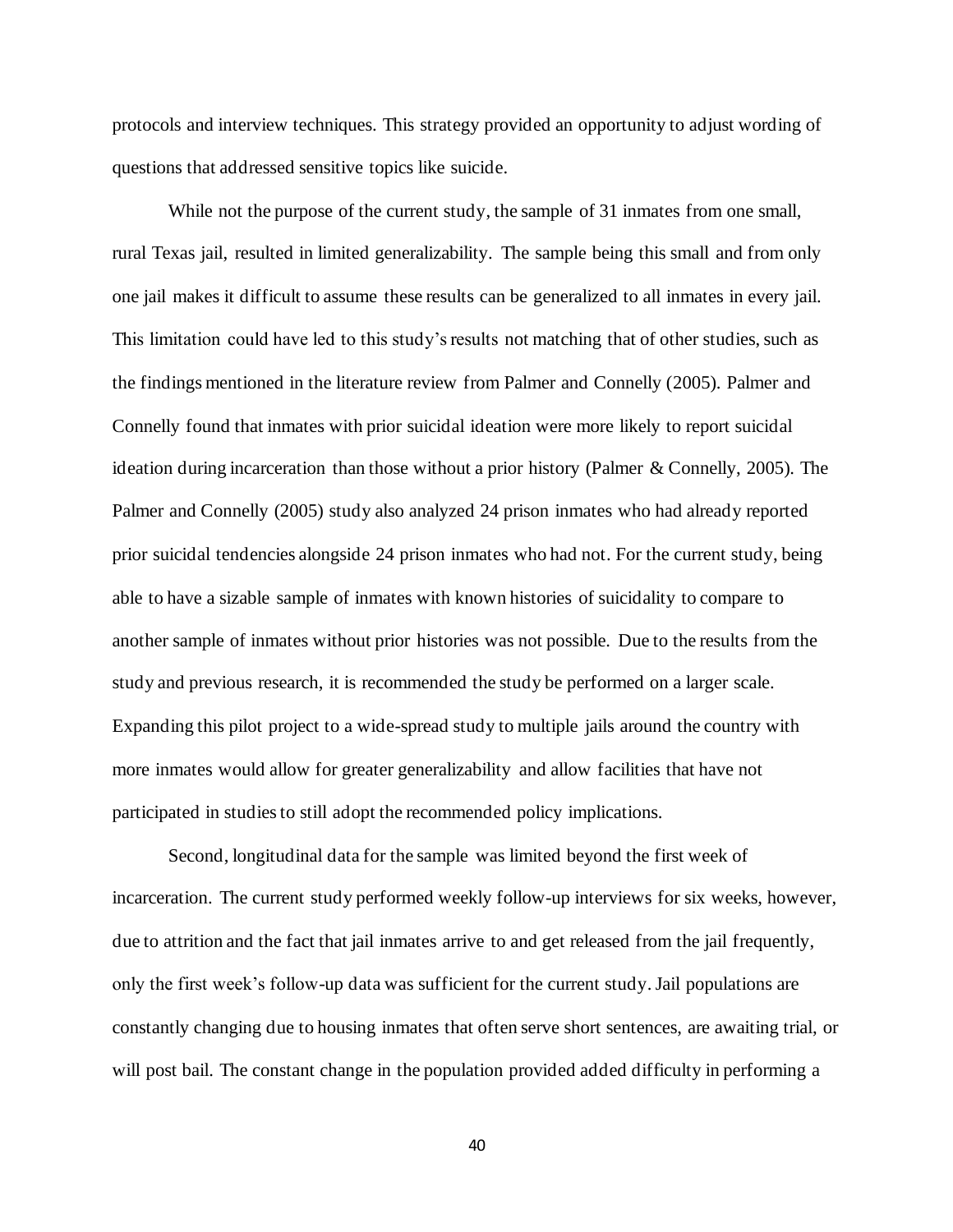longitudinal pilot study. Since Hayes' (2010) follow-up report found the first 48 hours of incarceration to present just as much risk as the first 2-14 days, including weekly follow-up data for an extended period of time from the same sample can assist in developing a broader understanding of when suicidal ideation peaks and whether it decreases. Additionally, having additional, more extensive longitudinal data from this sample would have allowed for further analysis of changes in visitation and remote contact week by week to determine if weeks with lower or higher rates influenced reports of suicidal ideation.

Lastly, suicide is a complex and difficult subject to study for a multitude of reasons. Feelings of suicidal ideation are personal and private thoughts, and many people in general, not just inmates, may not want to share the full extent of their ideation, or any information about their feelings at all. It is likely that at least some of the survey participants were not comfortable disclosing information regarding their own suicidality with the survey administrators. In a paper written by Hayes (2013), he discussed that many suicidal inmates may not disclose this information if the consequences appear to be punitive, such as isolation, as a result, they fear being ostracized by other inmates, or due to the manner in which the questions are asked. Further, the survey utilized by this study asked participants if they had ever done anything to hurt themselves or end their life, and only 7 out of the 31 inmates in the sample responded to the question at all.

Additionally, suicide is a rare event and is not a regular, calculated occurrence, making the phenomenon harder to study. Hayes' (2010) extensive study analyzed every jail suicide that occurred in the United States between 2005 and 2006, which totaled 696 suicides. This number demonstrates the rarity of occurrence, compared to the fact that 747,539 people were incarcerated in local jails that same year (Harrison & Beck, 2006).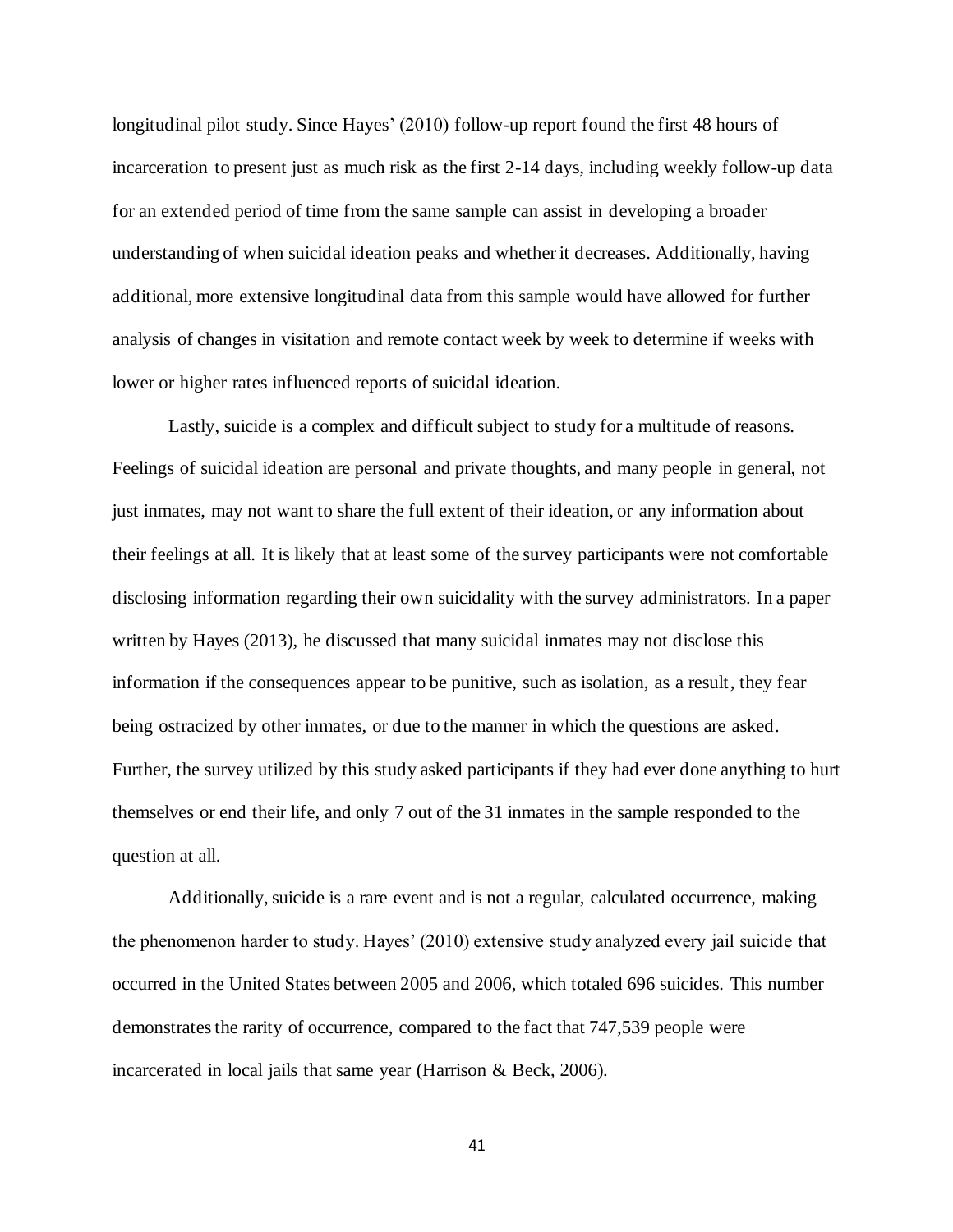# Future Research

<span id="page-42-0"></span>There are several things that can address this study's limitations and improve future research. Since the data comes from a pilot study, future research should collect data from a larger sample of inmates from more than one jail, and preferably from other states as well. Increasing the sample size and locations will allow for greater generalizability for all jail inmates. Having the ability to generalize data from a study like this one would allow for policy implications to be justified in facilities where the study was not performed. Implementing new policies will allow facilities to protect inmates once they begin to express suicidal ideation and can assist in preventing future suicides.

Since previous research has found suicide risk past the first week of incarceration (Hayes, 2010), future research should collect more extensive longitudinal data from the sample. Since this study's goals were to perform weekly follow-ups for several weeks, but this did not happen due to attrition, future research can seek to amend the obstacles the current study faced. The original sample was cut in half after participants dropped out or were released from the jail just between the baseline enrollment interview to the first week follow-up. There are a few ways future research can seek to amend this problem to develop more extensive longitudinal data. One thing future research could do to prevent participants from dropping out is utilizing a shorter battery for the baseline survey  $- a 2$ -hour interview may have been too much for some of the participants that dropped out of the study prior to the first week follow-up interview. Since it is the nature of jails that inmates are frequently rotating through the facility and getting released more frequently than prison inmates, attrition due to being released is inevitable when studying jail populations. Expanding the survey sample to more jails and conducting interviews with more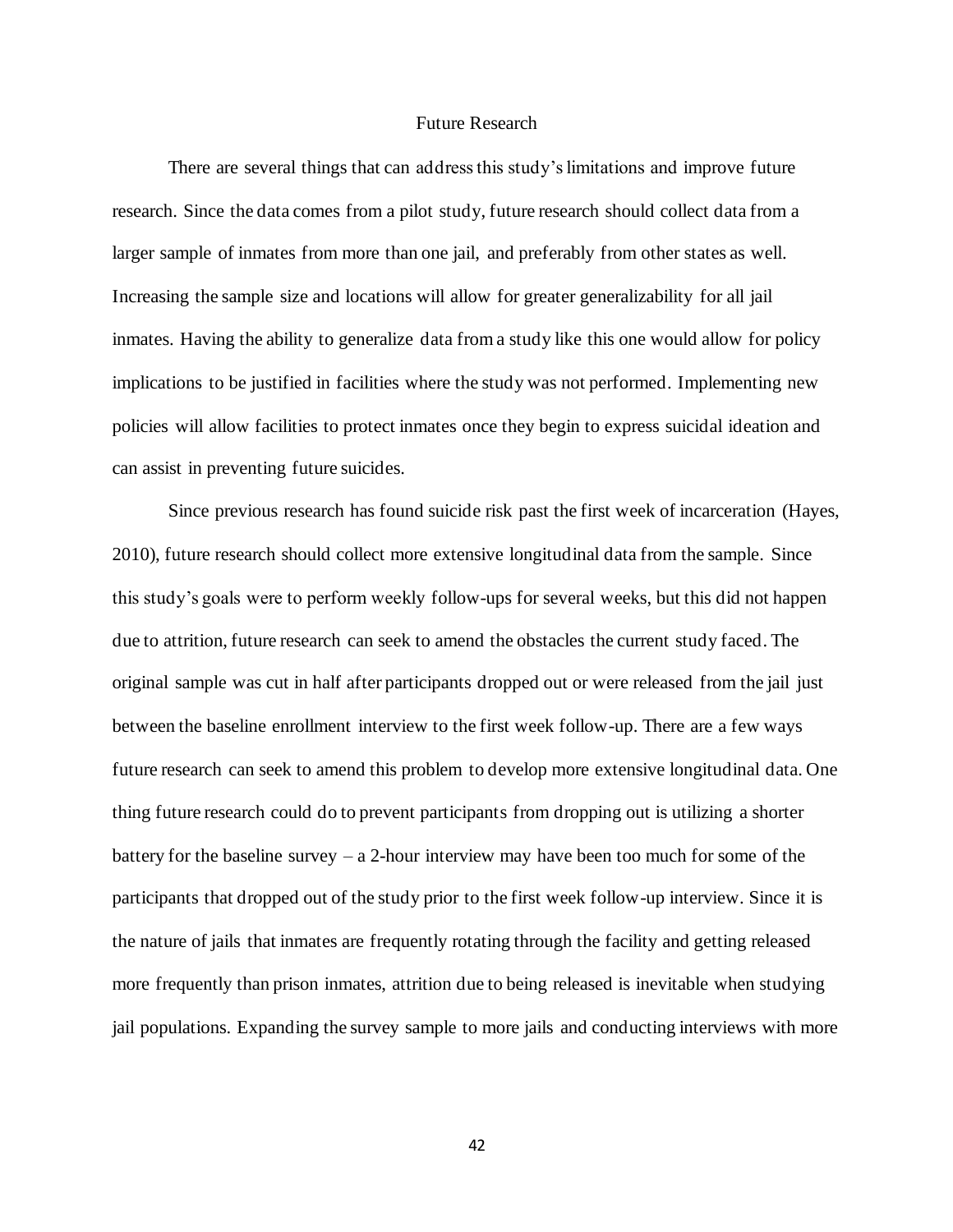inmates could potentially make up for those participants that will inevitably be released from the jail or drop out.

Next, future research should expand on the level and amount of visitation and remote contact to assess its relationship on suicidal ideation. Past research has identified feelings of connectedness as protective against suicide but receiving one visit may not constitute feelings of connectedness for some inmates. For this reason, future research should analyze how many visits, phone calls, or letters are needed for an inmate to attain protective levels of connectedness. Further, utilizing data on the quality and content of contact could help to better analyze feelings of connectedness in the future. Since connectedness refers to how close individuals feel to family, friends, and their community (CDC, 2010), analyzing how an inmate's contact made them feel would better gauge connectedness than simply measuring just receiving contact at all. For example, a visit from a friend or family member that involves fighting, or receiving bad news, probably will not give the inmate feelings of connectedness. While connectedness can serve as a protective factor against suicide, the CDC (2010) also noted that no feelings of connectedness can lead to suicidality as well. Therefore, measuring how the contact they received made the inmate feel can lead to a better understanding of the role connectedness plays in inmate suicidality.

Further, there are a plethora of variables associated with increased suicide risk in incarcerated populations that could be added in future research. The analysis of mental illness could be added into a future study, since mental illness plays a large role in suicidality. Hayes (2010) found that 38% of his sample had a history of mental illness prior to committing suicide; however, this number could have been higher due to lacking prior mental illness histories of another 30% of his sample. Future research could analyze the effects of visitation and remote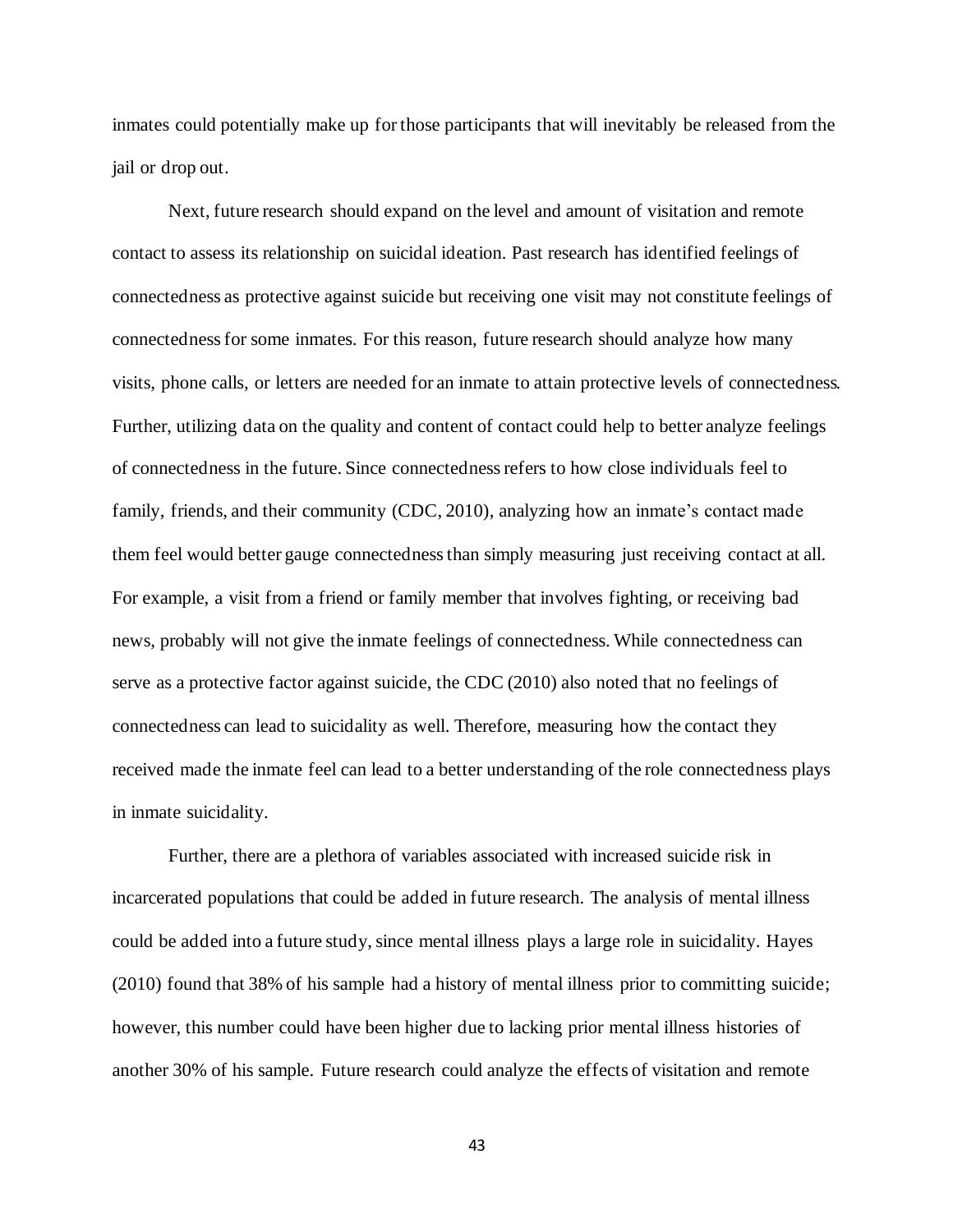contact on symptoms of mental illness, as well as the relationship between mental illness and reported suicidal ideation.

# Policy Implications

<span id="page-44-0"></span>Despite finding a decrease in reported suicidal ideation after one week, this study still found that about 22% of the sample continued to report suicidal ideation. Therefore, due to the current study's findings being supported by prior research, it can be suggested that jails provide initial and annual suicide prevention training to their staff. In a suicide prevention for correctional facilities article written by Hayes (2013), it was found that many jail suicides occur in facilities that do not have comprehensive prevention plans. In fact, only 20% of facilities that had a suicide victim had written policies that encompassed all the essentials noted by Hayes (2010), which include initial and annual staff training on suicide prevention as well as initial intake and on-going suicide risk assessment (Hayes, 2013).

Next, with sizable rates of suicidal ideation still being present after the first week, further policy change that can be recommended would be having staff conduct suicide risk assessments on inmates throughout their incarceration. It is typical for facilities to only ask inmates about feelings of suicide at booking and then never again, so policy change implementing regular risk assessments could help with identifying symptoms of suicidality in inmates and try to prevent inmate suicides. Hayes (2013) addressed in a suicide prevention article that many jails treat suicide risk assessment as single opportunity, intake-only problem, when it should be treated continuously. Since inmates can become suicidal throughout any point of incarceration, risk assessment should begin from when an inmate enters the facility and regularly thereafter until the inmate is released (Hayes, 2013). With thorough and continuous risk assessment, inmates experiencing suicidal ideation can be identified and staff can intervene and provide programming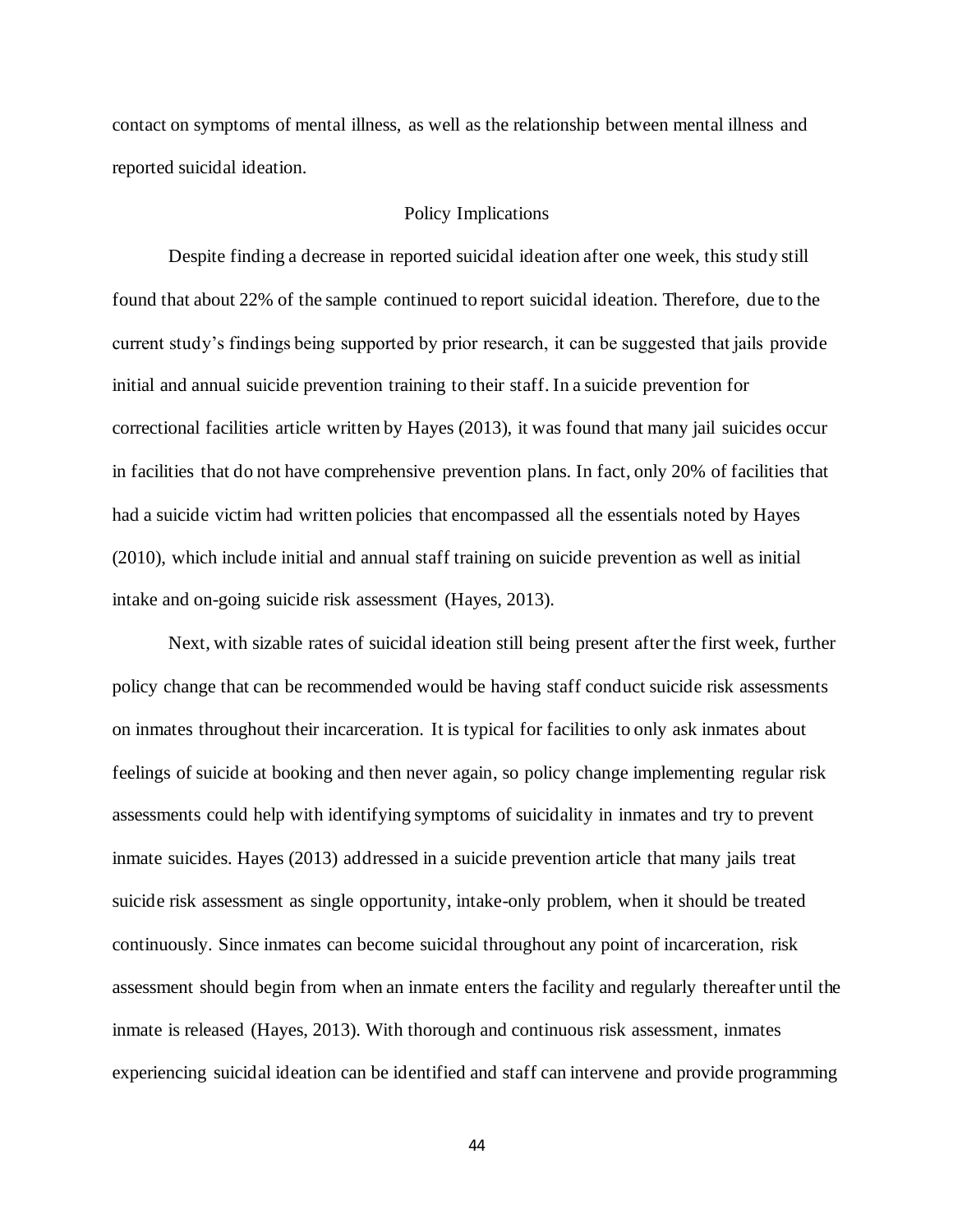to prevent further ideation or behaviors. In addition, with initial assessment at booking, inmates can be flagged for having a history of suicidal ideation so that staff can be aware of signs to look for in addition to providing risk assessment throughout that inmate's risk assessment.

# **CONCLUSION**

<span id="page-45-0"></span>The greatest takeaway from this study is that rates of reported suicidal ideation, even if it decreases after a week of incarceration, is still much greater in jail inmates than in the general population. The jail experience is proven to be traumatic to inmates (Biggam & Power, 1997; Chammah & Meagher, 2015; Hayes, 1986, 2010, 2013; Liebling, 1992, 1995, 1999), making jail inmates three to four times more likely than the general population to commit suicide (Jenkins et al., 2005; Hayes, 1986). Suicide prevention measures have been identified for correctional facilities, but many facilities have yet to incorporate these suggestions (Hayes, 2013), and many factors relating to suicide still require further research on the jail population. There is still more work to be done in this complex subject, but each study brings the field closer to finding solutions to assist with and prevent this problem.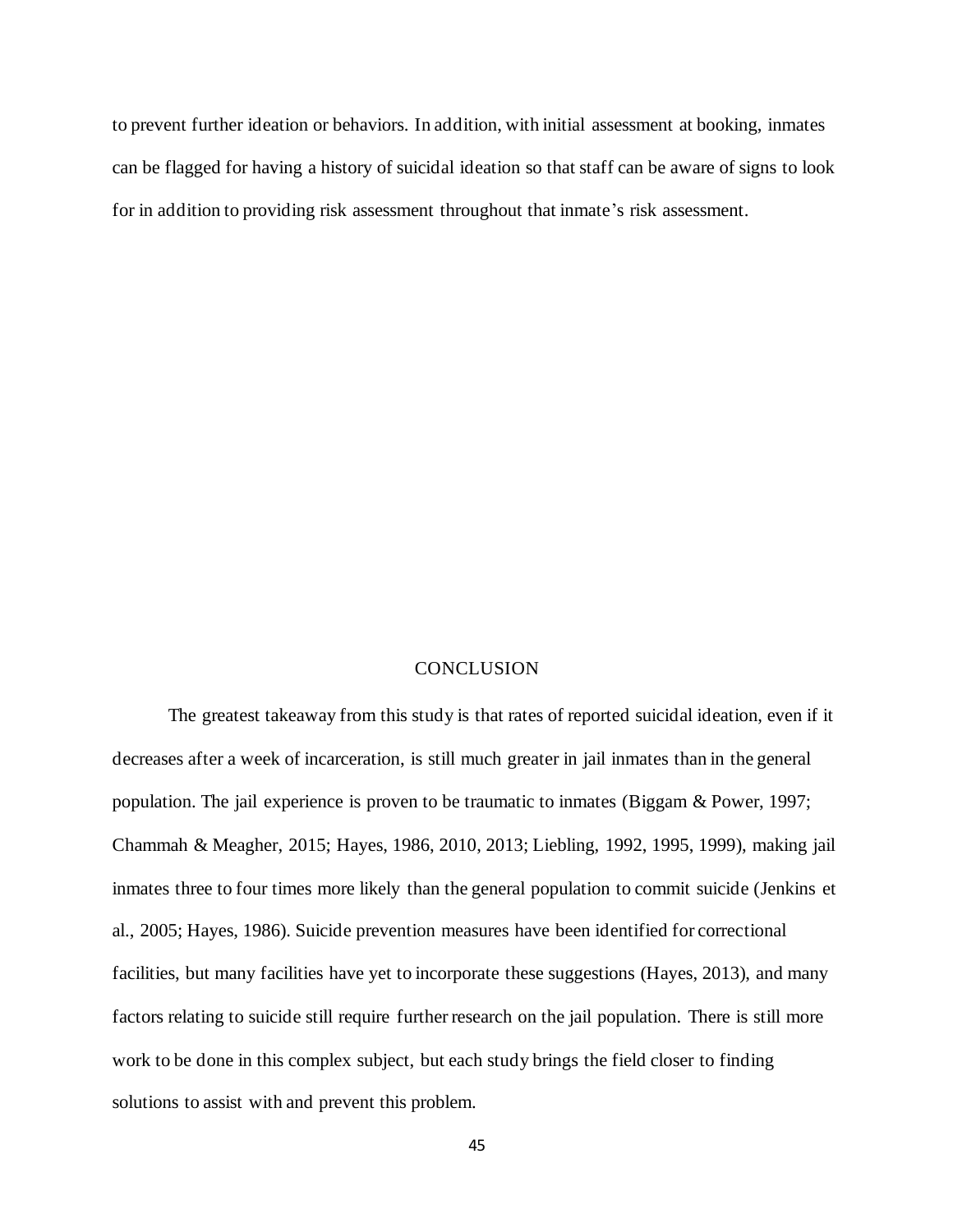# **REFERENCES**

- <span id="page-46-0"></span>Acevedo, K. & Bakken, T. (2001). The effect of time on the disciplinary adjustment of women in prison. *International Journal of Offender Therapy and Comparative Criminology, 45*(4), 489-497.
- American Foundation for Suicide Prevention [AFSP]. (2017). Annual report. Retrieved from: [https://afsp.org/about-afsp/annual-reports/annual-report-2017/#event-br-30-years](https://afsp.org/about-afsp/annual-reports/annual-report-2017/#event-br-30-years-strongbr-1987-2017)[strongbr-1987-2017](https://afsp.org/about-afsp/annual-reports/annual-report-2017/#event-br-30-years-strongbr-1987-2017)
- Beck, A. T., Brown, G., & Steer, R. A. (1989). Prediction of eventual suicide in psychiatric inpatients by clinical ratings of hopelessness. *Journal of Consulting and Clinical Psychology, 57*(2), 309-310.
- Beck, A.T., Weissman, A., Lester, D. & Trexler, L. (1974). The measurement of pessimism: The Hopelessness Scale. *Journal of Consulting and Clinical Psychology, 42*(6), 861-865.
- Biggam, F.H. & Power, K.G. (1997). Social support and psychological distress in a group of incarcerated young offenders. *International Journal of Offender Therapy and Comparative Criminology, 41*(3), 213-230.
- Birmingham, L., Mason, D., & Grubin, D. (1996). Prevalence of mental disorder in remand prisoners: a consecutive case study. *British Medical Journal,* 313, 1521-24.
- Blaauw, E., Kerkhof, A.J.F.M., & Hayes, L.M. (2005). Demographic, criminal, and psychiatric factors related to inmate suicide. *Suicide and Life-Threatening Behavior, 35*(1), 63-75.
- Bonner, R.L. & Alexander, R.R. (1992). Cognitive vulnerability and hopelessness among correctional inmates. *Journal of Offender Rehabilitation, 17*(3), 113-122.
- Borrill, J., Snow, L., Medlicott, D., Teers, R., & Paton, J. (2005). Learning from "near misses": Interviews with women who survived an incident of severe self-harm in prison. *The Howard Journal of Criminal Justice, 44*(1), 57-69.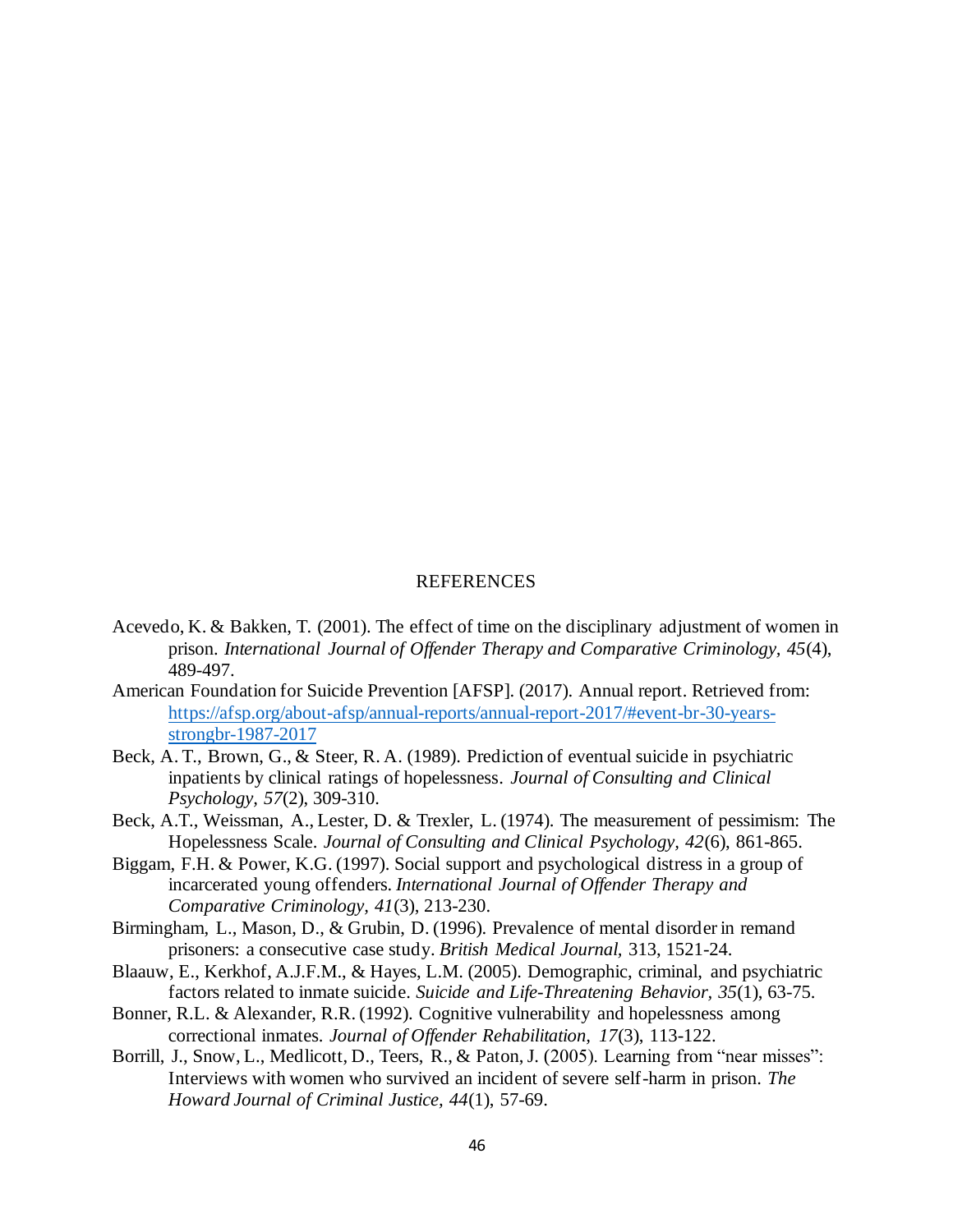- Center for Disease Control and Prevention (CDC). (2017). Suicide rates rising across the U.S. Retrieved from: https://www.cdc.gov/media/releases/2018/p0607-suicideprevention.html
- Centers for Disease Control and Prevention (CDC). (2010). Connectedness as a strategic direction for the prevention of suicidal behavior. Retrieved from [http://www.cdc.gov/violenceprevention/pdf/Suicide\\_Strategic\\_Direction\\_Full\\_Version](http://www.cdc.gov/violenceprevention/pdf/Suicide_Strategic_Direction_Full_Version-a.pdf)[a.pdf](http://www.cdc.gov/violenceprevention/pdf/Suicide_Strategic_Direction_Full_Version-a.pdf)
- Chammah, M. & Meagher, T. (2015). Why jails have more suicides than prisons. *The Marshall Project.*
- Chapman, A.L., Specht, M.W., & Cellucci, T. (2005). Factors associated with suicide attempts in female inmates: The hegemony of hopelessness. *Suicide and Life-Threatening Behavior, 35*(5), 558-569.
- Cherry, K. (2018). How social support contributes to psychological health. Retrieved from [https://www.verywellmind.com](https://www.verywellmind.com/)
- Cohen, S. & MacKay, G. (1984). Social support, stress and the buffering hypothesis: A theoretical analysis. *Handbook of Psychology and Health, 4,* 253-367.
- Cohen, S. & Wills, T.A. (1985). Stress, social support, and the buffering hypothesis. *Psychological Bulletin, 98,* 310-357.
- Coid, J., Bebbington, P., Jenkins, R., Brugha, T., Lewis, G., Farrell, M., & Singleton, N. (2002). The national survey of psychiatric morbidity among prisoners and the future of prison health care. *Medicine, Science and the Law,* 42, 245-250.
- Connor, D.P. & Tewksbury, R. (2015). Prison inmates and their visitors: An examination of inmate characteristics and visitor types. *The Prison Journal, 95*(2), 159-177.
- Donald, M., Dower, J., Correa-Velez, I., & Jones, M. (2006). Risk and protective factors for medically serious suicide attempts: A comparison of hospital-based with populationbased samples of young adults. *Australia & New Zealand Journal of Psychiatry, 40,* 87- 96.
- Gunn, J., Maden, A., & Swinton, M. (1991). Treatment needs of prisoners with psychiatric disorders. *British Medical Journal,* 303, 338-341.
- Harrison, P.M. & Beck, A.J. (2006). Prisoners in 2005. *Bureau of Justice Statistics.*
- Hawton, K. & van Heerington, K. (2009). Suicide. *The Lancet, 373,* 1372-81.
- Hayes, L. (1983). A national study of jail suicide. *U.S. Department of Justice.*
- Hayes, L. (2010). A national study of jail suicide: 20 years later. *U.S. Department of Justice.*
- Hayes, L. (2013). Suicide prevention in correctional facilities: Reflections and next steps. *International Journal of Law and Psychiatry, 36*, 188-194.
- Holt, N. & Miller, D. (1972). Explorations in inmate-family relationships. *National Criminal Justice Reference Service.*
- Howard League for Penal Reform. (1999). Scratching the surface: The hidden problem of selfharm in prisons. London: Howard League for Penal Reform.
- Ivanoff, A. & Jang, S.J. (1991). The role of hopelessness and social desirability in predicting suicidal behavior: A study of prison inmates. *Journal of Consulting and Clinical Psychology, 59*(3), 394-399.
- Jenkins, R., Bhugra, D., Meltzer, H., Singleton, N., Bebbington, P., Brugha, T., Coid, J., Farrell, M., Lewis, G., & Paton, J. (2004). Psychiatric and social aspects of suicidal behavior in prisons. *Psychological Medicine,* 35, 257-269.